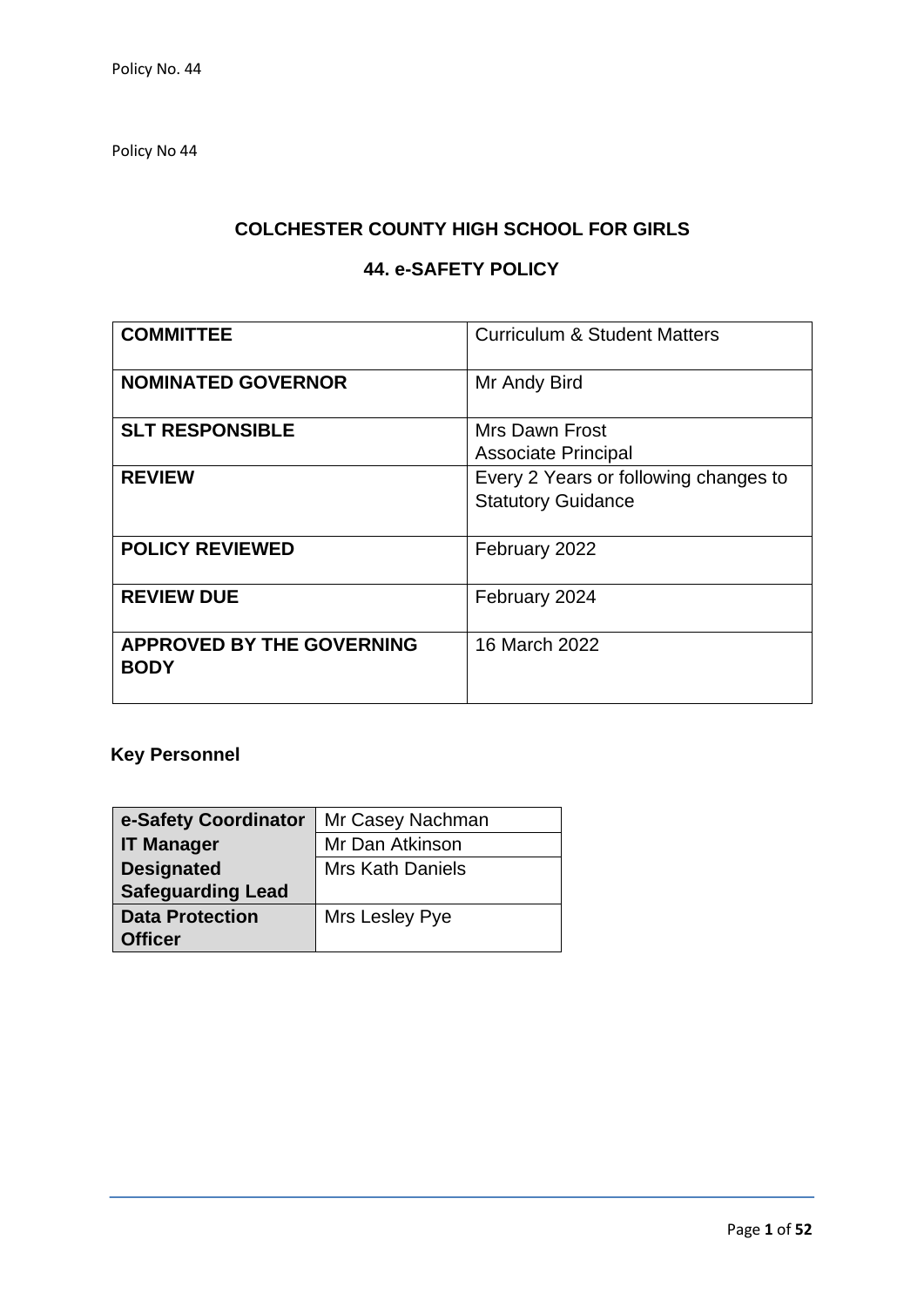| <b>Table of Contents</b>                                                              | Page           |
|---------------------------------------------------------------------------------------|----------------|
| Introduction                                                                          | 3              |
| Context                                                                               | 4              |
| 1. Roles and Responsibilities                                                         | 5              |
| Governors                                                                             | 5              |
| Senior Leadership Team                                                                | 5              |
| <b>E-Safety Coordinator</b>                                                           | 6              |
| IT Manager / ICT Services                                                             | 6              |
| <b>Teaching and Support Staff</b>                                                     | $\overline{7}$ |
| <b>Designated Child Protection Officer</b>                                            | $\overline{7}$ |
| <b>Students</b>                                                                       | $\overline{7}$ |
| <b>Parents and Carers</b>                                                             | 8              |
| <b>Supply Staff</b>                                                                   | 8              |
| 2. Technology                                                                         | 8              |
| 3. Misuse                                                                             | 9              |
| 4. Email, Messaging and Social Networking                                             | 12             |
| 5. Use at Home                                                                        | 13             |
| 6. Personal Use                                                                       | 13             |
| 7. Privacy                                                                            | 14             |
| 8. Policy Violations                                                                  | 15             |
| 9. Responding to Incidents of Misuse                                                  | 16             |
| <b>Student Sanctions</b>                                                              | 17             |
| <b>Staff Sanctions</b>                                                                | 18             |
| 10. Complaints                                                                        | 19             |
| <b>Appendices</b>                                                                     |                |
| Appendix 1- Data Protection Act 2018                                                  | 21             |
| Appendix 2- Email and Messaging (Good Practice Guide)                                 | 22             |
| Appendix 3- Legislative Framework (Human Rights Act 1998)                             | 24             |
| Appendix 4- Regulation of Investigatory Powers Act 2000                               | 24             |
| Appendix 5- The General Data Protection Regulation                                    | 25             |
| Appendix 6- Relevant Legislation                                                      | 25             |
| Appendix 7- Lawful Business Practice Regulations (LBP)                                | 26             |
| Appendix 8- Governors E-Safety Checklist                                              | 27             |
| Appendix 9- Flowchart for Responding to a Serious E-Safety Incident                   | 28             |
| Appendix 10- Staff ICT Acceptable Use Policy (44a)                                    | 29             |
| Appendix 11- Student ICT Acceptable Use Policy (44b)                                  | 35             |
| Appendix 12- Social Media Policy (44c)                                                | 41             |
| Appendix 13 - General advice for Online Safety and responsible use of<br>Social Media | 48             |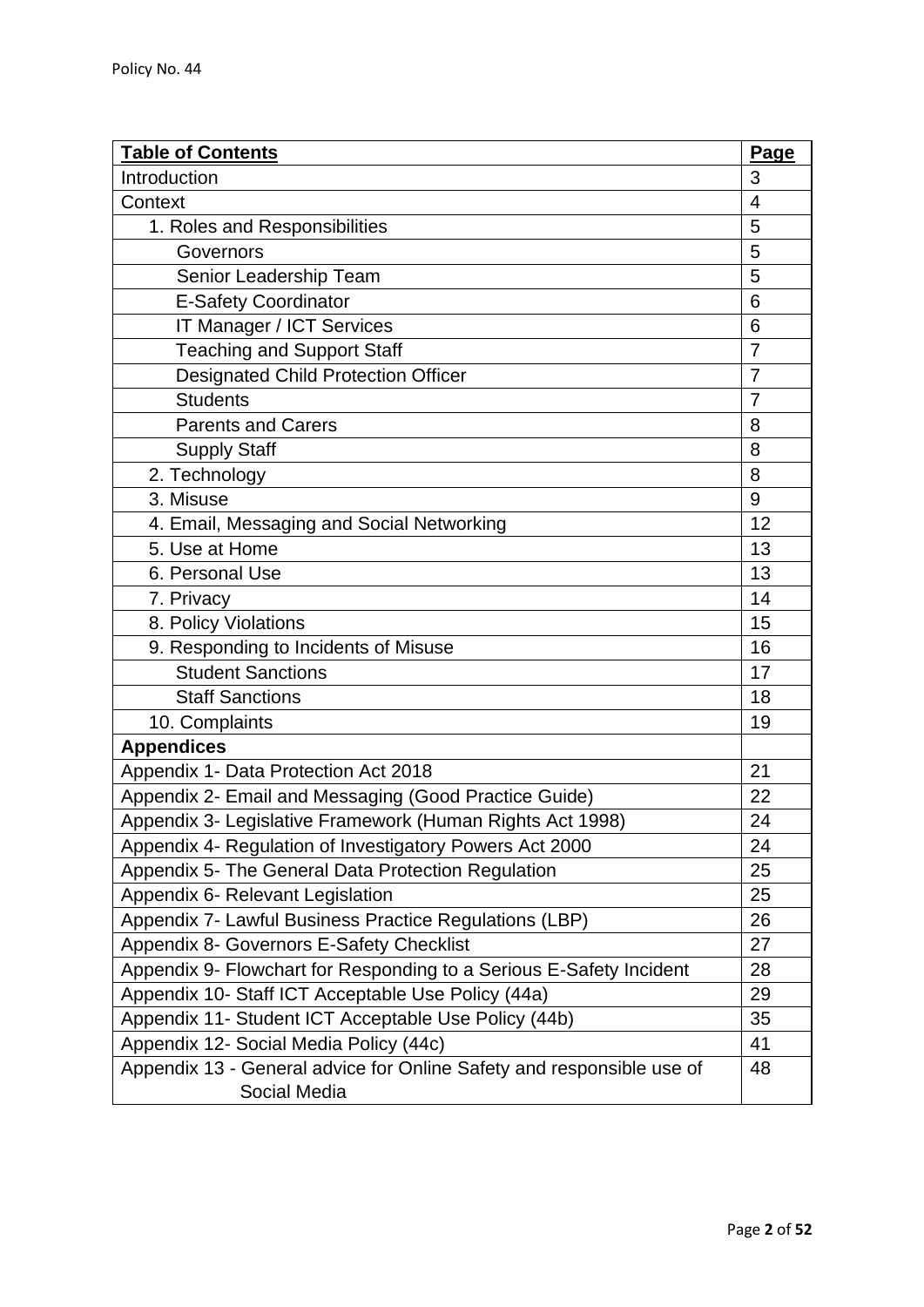### **INTRODUCTION**

This policy explains Colchester County High School for Girls expectations of staff, students and other users (working for or on behalf of CCHSG), in respect to the use of the Internet, e-mail, messaging systems and related technologies, including Buy Your Own Device (BYOD) laptops.

This policy applies to all Internet, e-mail, messaging systems and all related technology services provided by Colchester County High School for Girls, and to all Colchester County High School for Girls users accessing these services. This guidance does not attempt to cover every possible situation but expresses the philosophy and general procedures users should apply when using any forms of ICT and electronic communication services at Colchester County High School for Girls.

The Internet, e-mail, messaging systems and related technologies can be extremely valuable tools in an educational context, encouraging the development of communication skills, and transforming the learning process by opening up possibilities that, conventionally, would be impossible to achieve. Colchester County High School for Girls encourage the use of electronic mail as a medium for paper mail replacement and as a means of enhancing communications.

Creating a safe ICT learning environment includes three main elements at Colchester County High School for Girls:

- An effective range of technological tools used to enhance teaching and learning, communication and business systems;
- Policies and procedures, with clear roles and responsibilities;
- Access to e-Safety information for students, staff, parents and carers and other users;

Policy links: AT2 Alpha Trust Safeguarding & Child Protection Policy

A4 Behaviour, Sanctions & Rewards Policy A5 Anti-bullying Policy 26 Code of Conduct 44a ICT AUP Policy - Student 44b ICT AUP Policy - Staff ICT Communications Procedures and Guidance for Staff (in Staff Handbook) 44c Social Media Policy

*Please Note: This e-Safety Policy has been written by Colchester County High School for Girls e-Safety Coordinator, building on the Essex County Council Model Policy, the London Grid for Learning (LGfL) model policy and the South West Grid for Learning SWFfL model policy. It has been agreed by Colchester County High School for Girls Local Governing Body, Senior Leadership Team, IT Manager and the e-Safety Coordinator.*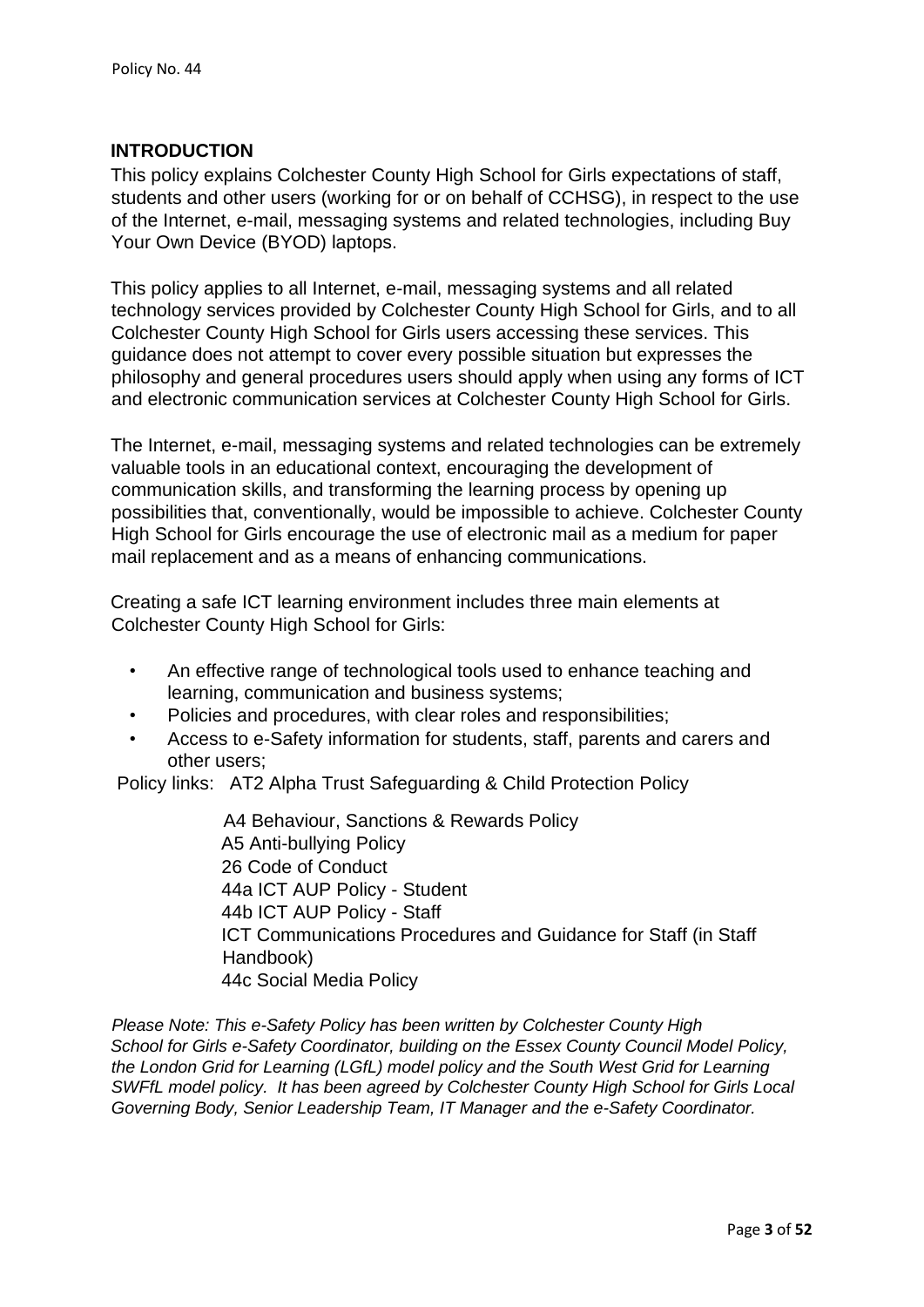# **CONTEXT**

*Harnessing Technology: Transforming learning and children's services* <sup>1</sup> sets out the government plans for taking a strategic approach to the future development of ICT.

*"The Internet and related technologies are powerful tools, which open up new prospects for communication and collaboration. Education is embracing these new technologies as they bring with them fresh opportunities for both teachers and learners.* 

*To use these technologies effectively requires an awareness of the benefits and risks, the development of new skills, and an understanding of their appropriate and effective use both in and outside of the classroom."*

Statutory guidance including the provisions of the *Children Act 2004<sup>2</sup>* , and *Keeping Children Safe in Education<sup>3</sup>* sets out how organisations and individuals should work together to safeguard and promote the welfare of children.

The 'staying safe' outcome includes aims that children and young people are:

- safe from maltreatment, neglect, violence and sexual exploitation;
- safe from accidental injury and death;
- safe from bullying and discrimination;
- safe from crime and anti-social behaviour in and out of Academy;
- secure, stable and cared for;

Much of these aims apply equally to the 'virtual world' that students will encounter whenever they use ICT in its various forms. For example, we know that the Internet has been used for grooming young people with the ultimate aim of exploiting them sexually; we know that ICT can offer new weapons for bullies, who may torment their victims via websites or social media messages; and we know that students have been exposed to inappropriate content when online, which can sometimes lead to their involvement in crime and anti-social behaviour.

It is the duty of Colchester County High School for Girls to ensure that every student in their care is safe, and the same principles should apply to the 'virtual' or digital world as are applied to Colchester County High School for Girls physical buildings.

This Policy document is necessary to protect all parties and aims to provide clear

<sup>1</sup> [www.dfes.gov.uk/publications/e-strategy](http://www.dfes.gov.uk/publications/e-strategy)

<sup>2</sup> www.education.gov.uk/publications

<sup>&</sup>lt;sup>3</sup> Keeping Children Safe in Education, DfE, 2019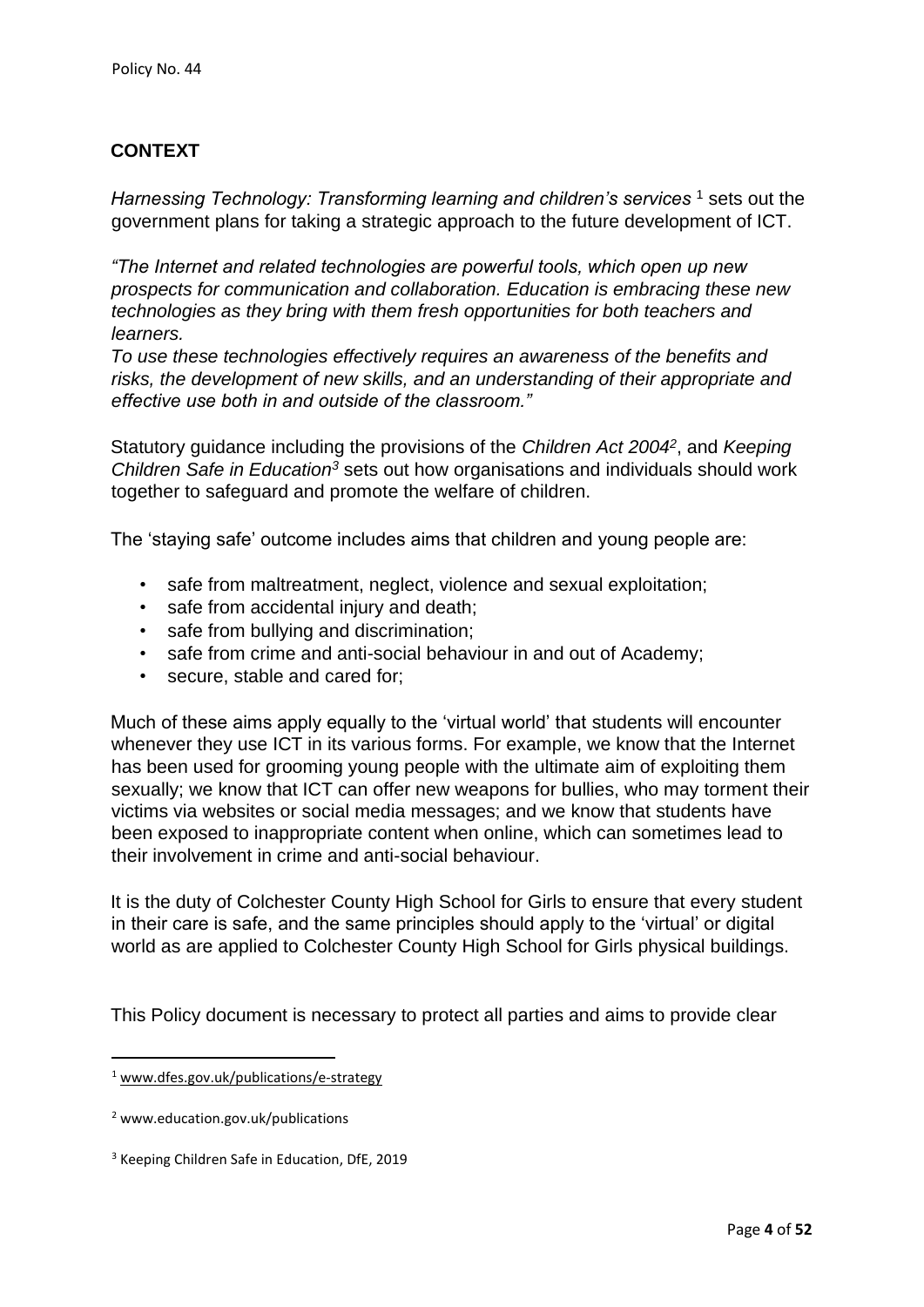advice and guidance on how to minimise risks and how to deal with any infringements.

# **1. ROLES & RESPONSIBILITIES**

This section is intended to outline who takes responsibility for each particular element of e-Safety, the acceptable use of the Internet, e-mail, messaging systems and related technologies in the school.

### **Governors**

The school's governing body are responsible for the approval of the policies contained within this document and for reviewing their appropriateness. A member of the governing body has the role of e-Safety Governor.

This role includes:

- Annual or more regular meetings with the e-Safety Coordinator to complete the Governors e-Safety Checklist (see Appendix 8)
- Monitoring of the schools e-Safety Incident Logs (SIMS)
- Monitoring of the filtering and permissions procedures
- Reporting to the governing body

### **Senior Leadership Team**

- In-line with the schools safeguarding policy the Executive Principal assumes overall responsibility for the safety including e-Safety of all members of the school community, though the day-to-day enforcement of e-Safety, appropriate use of the schools ICT systems and appropriate internet conduct will be delegated to the e-Safety coordinator.
- The Senior Leadership Team are responsible for ensuring that the relevant personnel outlined in this section are given adequate support and relevant CPD to allow them to carry out their role effectively and where necessary train others.
- The Senior Leadership Team are responsible for ensuring that appropriate training is provided to allow staff to understand the need for and the ability to follow the procedures outlined in these policies.
- The Principal\* and Senior Leadership Team must be made aware of the protocol following a serious incident concerning e-Safety, misuse of ICT or inappropriate internet conduct.
- In the event of a serious incident the Executive Principal must be fully informed and given the opportunity to decide how the incident be managed.

### \*Please note:

The term "Principal" is used at CCHSG to identify the person with responsibilities of headship, who may be referred to locally as Executive Headteacher or Associate **Principal**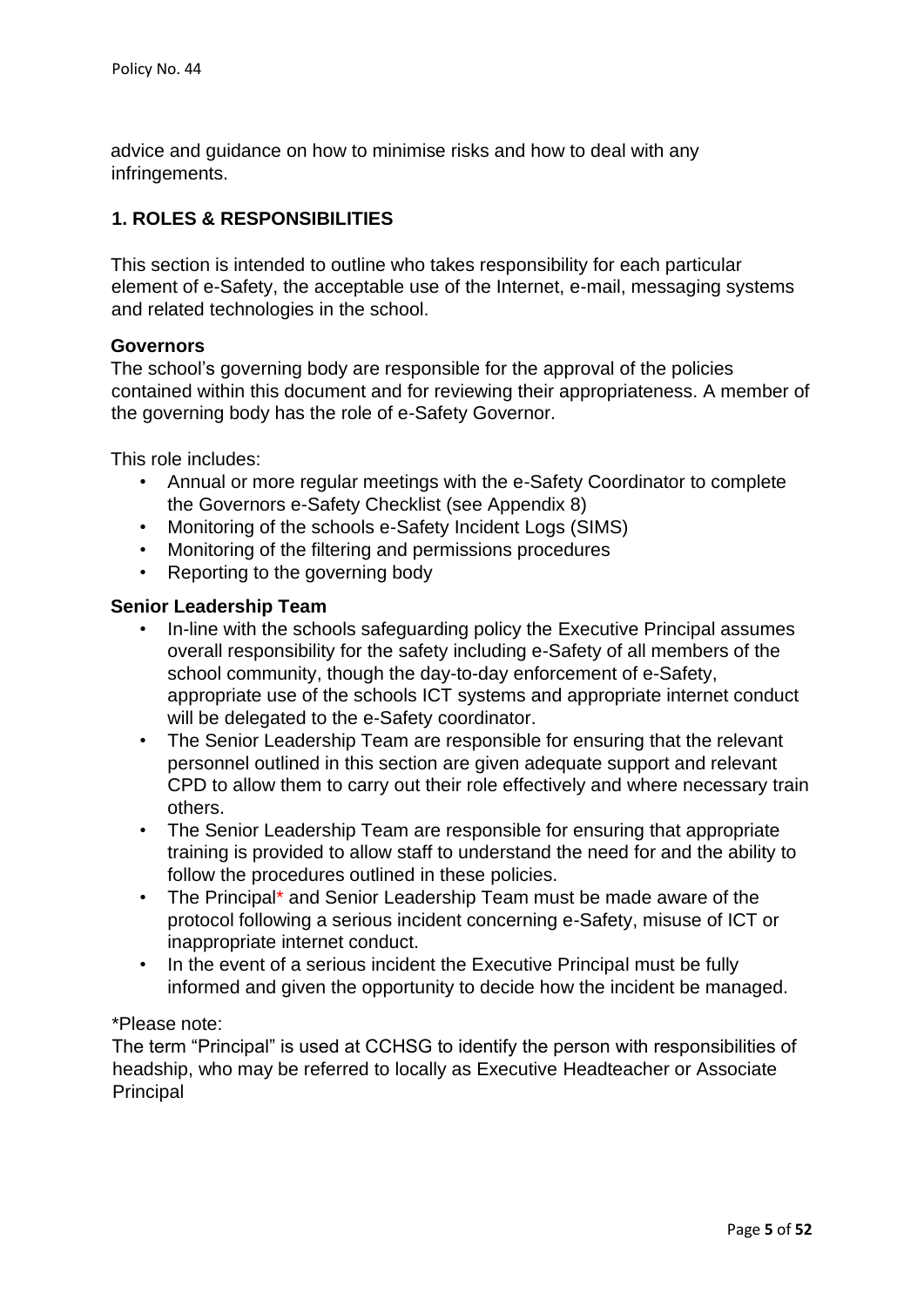### **e-Safety Coordinator**

The e-Safety coordinator is responsible for:

- reporting incidents concerning e-Safety, misuse of ICT or inappropriate internet conduct to the relevant personnel
- taking day to day responsibility for e-Safety, misuse of ICT or inappropriate internet conduct issues and has a leading role in establishing and reviewing the school policy document
- ensuring that all staff are aware of the procedures that need to be followed in the event of an e-Safety, misuse of ICT or inappropriate internet conduct incident taking place.
- providing adequate training and advice for staff that will allow them to understand the need for and the ability to follow the procedures outlined in these policies.
- providing appropriate information and training for parents/carers in regard to e-Safety, appropriate use of ICT and internet conduct
- ensuring there is adequate provision for e-Safety and appropriate internet use in the computing curriculum
- liaising with appropriate governing bodies
- keeps log of incidents using the school MIS (SIMS) to inform future e-Safety developments
- meeting regularly with e-Safety Governor to complete the Governors e-Safety Checklist, discuss current issues and review incident logs
- attending relevant meetings and training

### **IT Manager / ICT Services:**

IT Manager and the ICT Services Department are responsible for ensuring:

- that the school's ICT infrastructure is secure and is not open to misuse or malicious attack
- that the network infrastructure meets the needs of the school and provides all users with the ability to follow the procedures outlined within these policies
- that users may only access the school's networks through a properly enforced password protection policy, in which passwords are regularly changed
- the school's filtering of internet content to individual groups is appropriate and in line with government policy and the Internet Service Provider Recommendations
- that they keep up to date with appropriate technical information in order to effectively carry out their e-Safety role and to inform and update others as relevant
- that the use of the network / remote access / email is regularly monitored in order that any misuse / attempted misuse can be reported to the e-Safety Coordinator and Principal for investigation / action /sanction.
- Web filter will continue to monitor web browsing for all users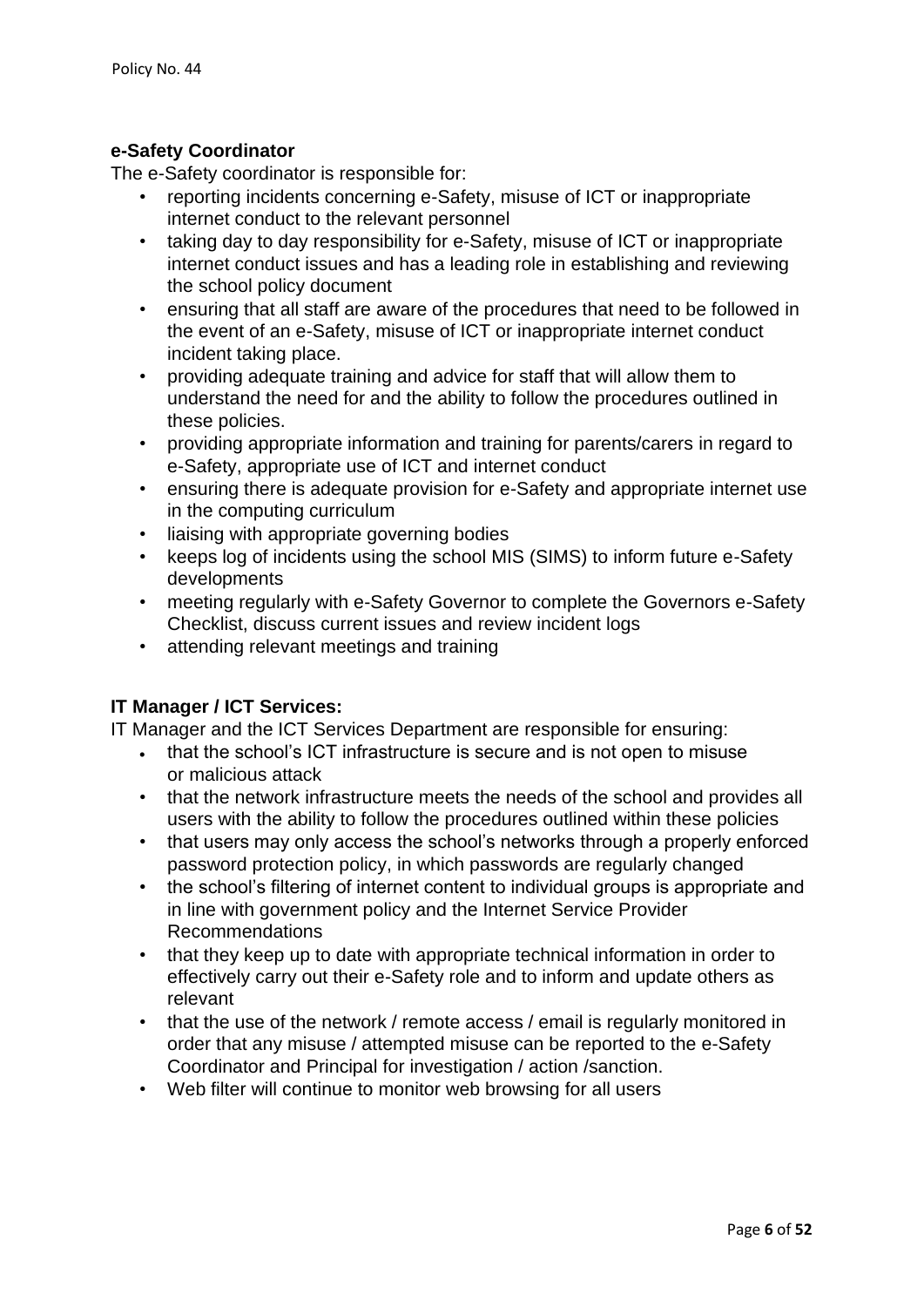### **Teaching and Support Staff**

All members of teaching and support staff are responsible for ensuring that:

- they have an up-to-date awareness of e-Safety and internet conduct matters and of the policies outlined in this document
- they have read, understood and signed the school Staff Acceptable Use Policy/Agreement (AUP)
- they report any suspected e-Safety incident, misuse or inappropriate internet conduct to the E-Safety Coordinator and IT Manager for investigation /action /sanction
- digital communications with students and staff via email or via any other method should be on a professional level and only carried out using official school systems and are in line with the school Code of Conduct
- e-Safety, appropriate use of ICT systems and equipment, and internet conduct issues are embedded in all aspects of the curriculum and other school activities
- they monitor the use of ICT equipment and internet activity in lessons, extracurricular and extended school activities
- students understand and follow the aspects of the policies outlined in this document that are relevant to them
- students have a good understanding of research skills and the need to avoid plagiarism and uphold copyright regulations
- they are aware of e-Safety issues related to the use of mobile phones, cameras and hand-held devices and that they monitor their use and implement current school policies with regard to these devices
- in lessons where internet use is pre-planned students should be guided to sites that have been checked as suitable for their use and should any inappropriate content be discovered as a result of an internet search this is reported to the e-Safety Coordinator and IT Manager

### **Designated Safeguarding Lead**

The Designated Safeguarding Lead and Deputies should be trained in e-Safety and internet conduct/cyber-bullying issues and be aware of the potential for serious child protection issues to arise from:

- sharing of personal data
- access to illegal / inappropriate materials
- on-line contact with adults /strangers
- potential or actual incidents of grooming and child exploitation including online sexual and financial exploitation
- cyber-bullying

### **Students:**

Students are responsible for:

• using the school ICT systems in accordance with the Students Acceptable Use Policy, which they will be expected to sign before being given access to school systems.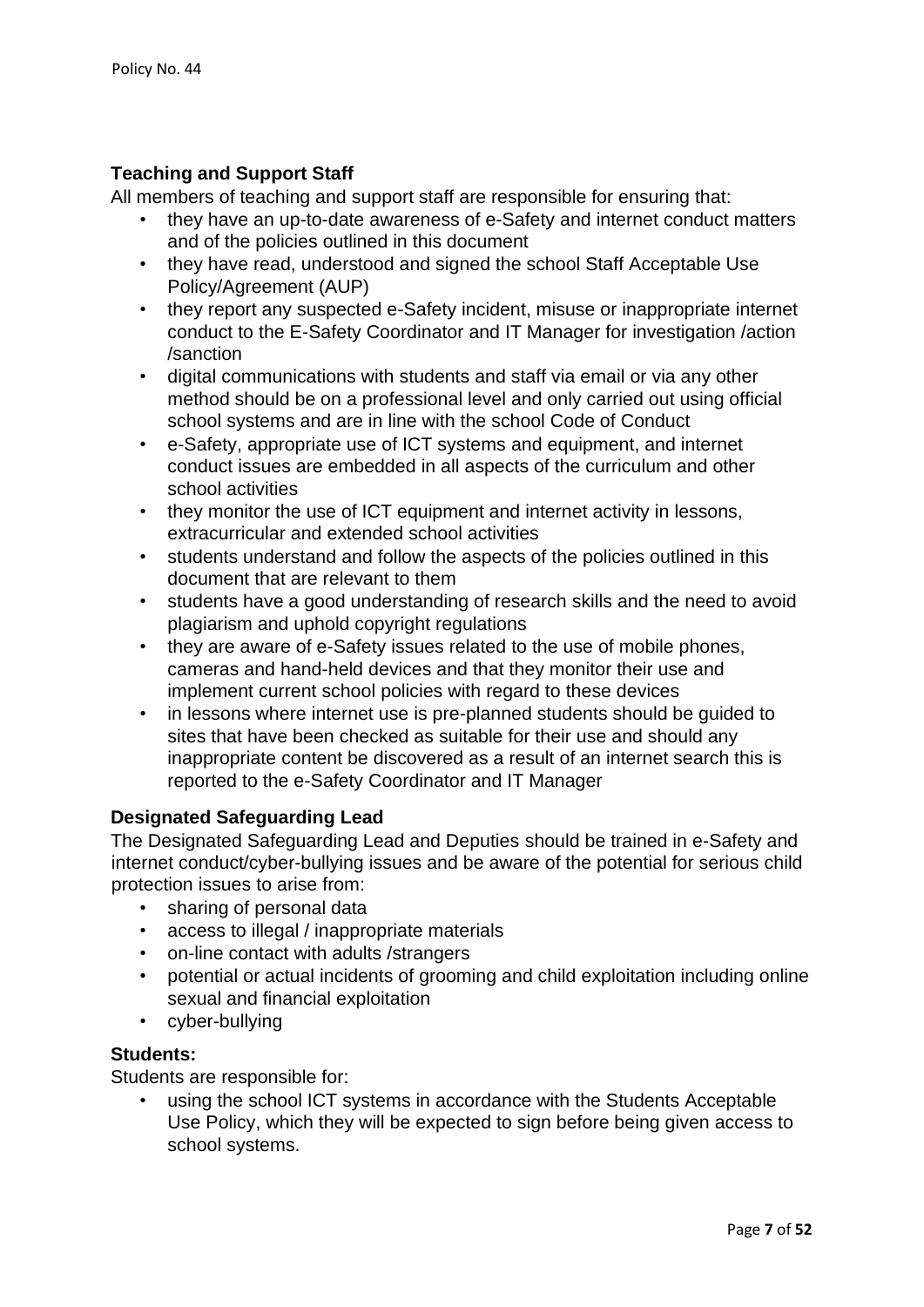- understanding and following the aspects of the policies outlined in this document that are relevant to them
- having a good understanding of research skills and the need to avoid plagiarism and uphold copyright regulations
- reporting abuse, misuse or access to inappropriate materials and know how to do so
- understanding and following the procedures outlined in the school policies on the use of mobile devices, digital cameras and hand held devices. They should also know and understand school policies on the taking / use of images and on cyber-bullying.
- should understand the importance of adopting good e-Safety practice and internet conduct when using digital technologies out of school and realise that the school's e-Safety, ICT Acceptable Use and Internet Code of Conduct Policy covers their actions out of school, if related to their membership of the school

### **Parents and Carers**

Parents and Carers play a crucial role in ensuring that their children understand the need to use the internet and mobile devices in an appropriate way. Research shows that many parents and carers do not fully understand the issues and are less experienced in the use of modern technology than their children. The school will therefore take every opportunity to help parents understand these issues through Parent Information Evenings, newsletters, letters, the school website and information about national/local e-Safety campaigns. Parents and carers will be responsible for:

- endorsing (by signature) the Student Acceptable Use Policy
- providing adequate support to allow their child to operate within the procedures outlined in these policies
- supporting the school by providing any relevant information regarding their child's online activity/access in the event of an incident
- monitoring their child's use of the internet and online activity using mobile devices at home
- giving specific permission for their child to participate in the live streaming of lessons

#### **Supply Staff**

Supply staff will be requested to read and sign the Staff Acceptable Use Policy. They will be expected to follow the procedures outlined in these policies that are appropriate to their role in the school.

### **2. TECHNOLOGY**

ICT in the 21<sup>st</sup> Century has an all-encompassing role within the lives of students and adults. New technologies are enhancing communication and the sharing of information. Current and emerging technologies used at Colchester County High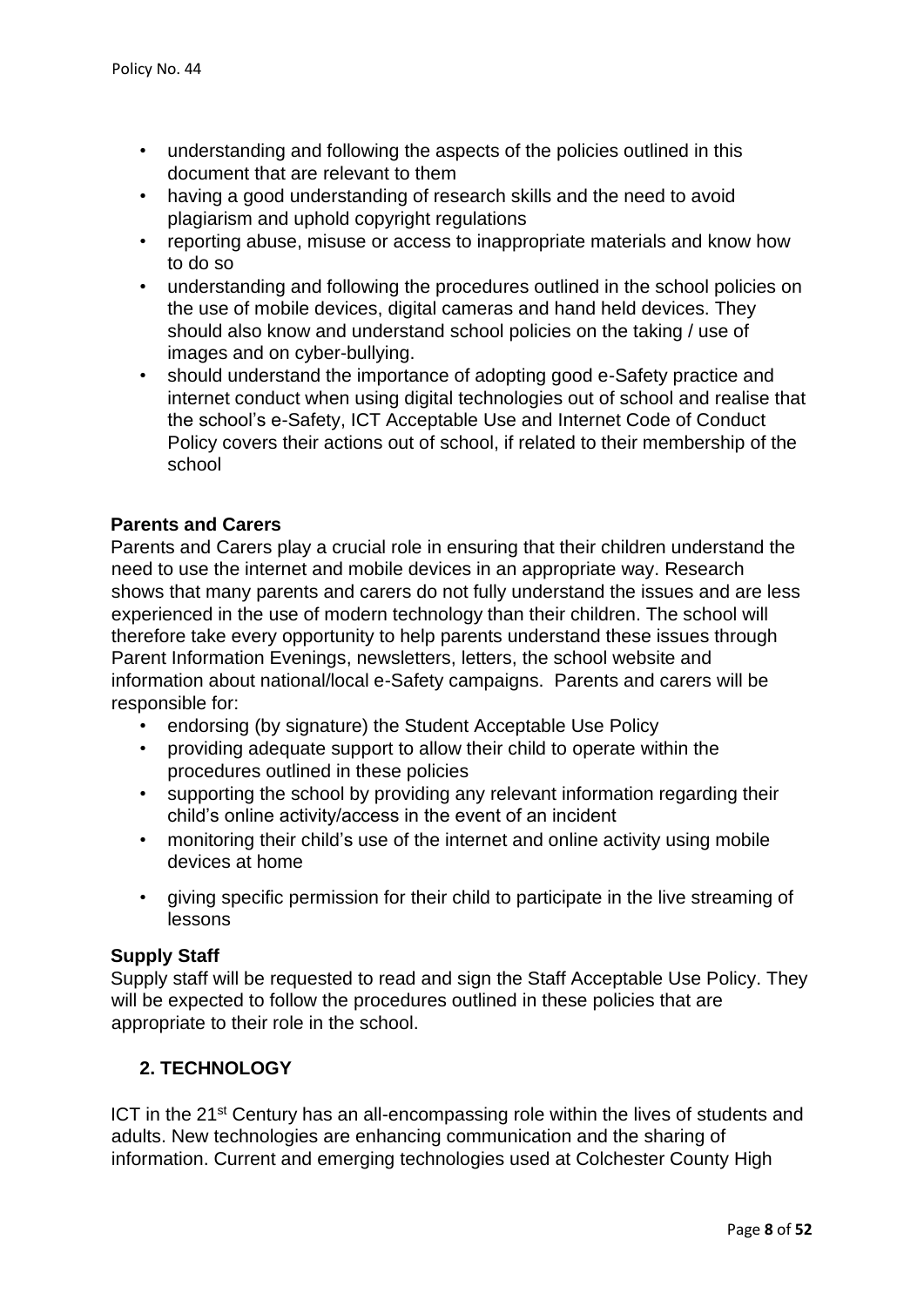School for Girls and, more importantly in many cases, used outside of Colchester County High School for Girls by students (and staff) include but are not limited to:

- the Internet
- e-mail and Webmail *e.g. Hotmail or Gmail*
- instant messaging often using simple web cams e*.g. Facebook Messenger, Skype, Whatsapp*
- Online/distanced learning platforms like Microsoft Teams
- blogs / vlogs (an on-line interactive diary) e.g. *Bloggers*
- podcasting (radio/audio broadcasts downloaded to computer or MP3/4 player);
- social networking sites e.g. *Facebook, Twitter, Instagram, Tumblr*
- video broadcasting and streaming sites e.g. *Youtube, iPlayer, Netflix*
- chat rooms e.g. *Snapchat, Kids-online, Penguinchat, Habbo-Hotel*
- gaming sites e.g. *Mini-clip, Addicting games*
- music and book download sites e.g. *iTunes, Amazon, Google Play, Napstar*
- mobile phones with, Bluetooth, messaging, camera and video functionality;
- smart watches with Bluetooth and messaging functionality
- messaging or bluetooth communications between systems and mobile devices;
- smart phones with e-mail, web functionality and cut down 'Office' applications;
- mobile devices that access the Internet both inside and outside of Colchester County High School for Girls premises;
- remote access to Colchester County High School for Girls network (incl via BYOD)
- school provided systems such as Office 365

# **3. MISUSE**

The Internet, email, any other online messaging systems and related technologies must not be used for knowingly viewing, transmitting, retrieving, downloading or storing any communication that is:

- Discriminatory, harassing or derogatory to any individual or group
- Obscene or pornographic, or deemed to be obscene or pornographic
- Defamatory, threatening or seen as cyber-bullying
- Illegal or contrary to Colchester County High School for Girls' policy or interests
- Subject to Copyright such as music, software or films
- Likely to cause network congestion or significantly hamper access for other users
- Any of the above, specifically using mobile devices or similar technologies to store or upload any such materials to the public domain (social-media sites) or to other devices.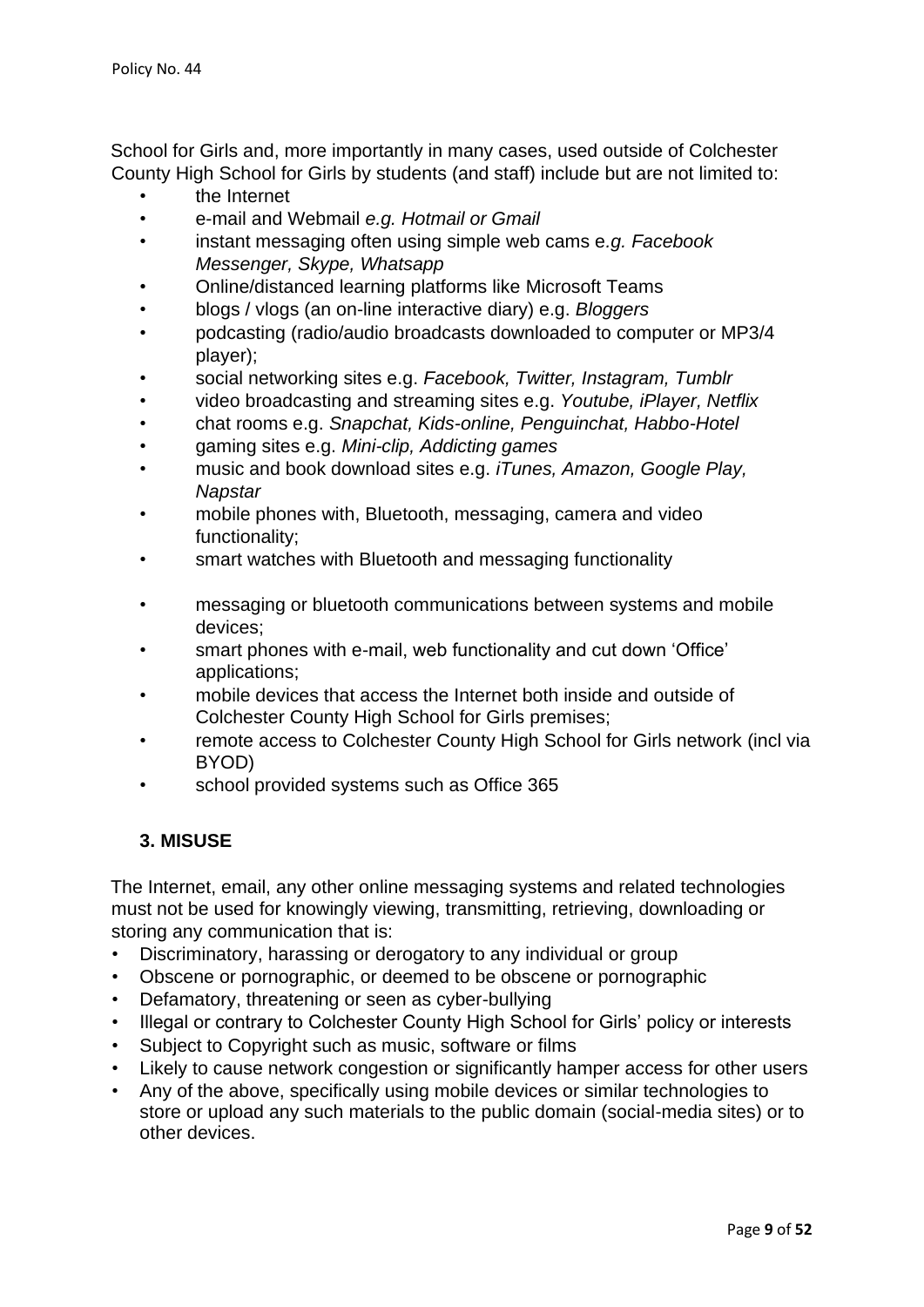Except in cases in which explicit authorisation has been granted by Colchester County High School for Girls Senior Leadership Team, users are prohibited from engaging in, or attempting to engage in:

- Monitoring or intercepting the files or electronic communications of other users
- Using other user's log-ins or passwords
- Sending or checking emails during lesson time, including email conversations with colleagues that could be deemed of a personal nature
- Breaching, testing, or monitoring computer or network security measures
- E-mail or other electronic communication that attempts to hide the identity of the sender or represent the sender as someone else
- Hacking, Blue-jacking or accessing systems or accounts that they are not authorised to use
- Obtaining electronic access to other companies' or individuals' materials. (Copyright means users cannot copy, retrieve, modify or forward copyrighted materials except as permitted by the copyright owner).

The Law and Colchester County High School for Girls Policy prohibit the theft or abuse of computing resources and includes:

- Unauthorised entry
- Using, transferring and tampering with other people's accounts and files
- Interfering with other people's work or computing facilities
- Sending, storing or printing offensive or obscene material including content that may be interpreted as sexual or racial harassment
- Mass mailing of messages
- Internet use for personal or commercial purposes
- Using the internet facilities or equipment to deliberately propagate any virus, worm, Trojan horse or any such other programme that is harmful to normal computer operations
- Accessing or uploading to any obscene, pornographic or any site of a sexual nature. Sexually explicit material may not be viewed, archived, stored, distributed, edited, emailed or recorded using the School's networks or computing resources.

If a user finds themselves connected accidentally to a site that contains sexually explicit or offensive material, they must disconnect from that site immediately. Such unintentional access to inappropriate internet sites must be reported immediately to the e-Safety Coordinator, Senior Leadership Team, IT Manager or Principal. Any failure to report such access may result in disciplinary action as per the school Code of Conduct.

It is impossible to define all possible unauthorised use, however, disciplinary action may be taken where a user's actions warrants it. Other actions deemed unacceptable, although not exhaustive, include: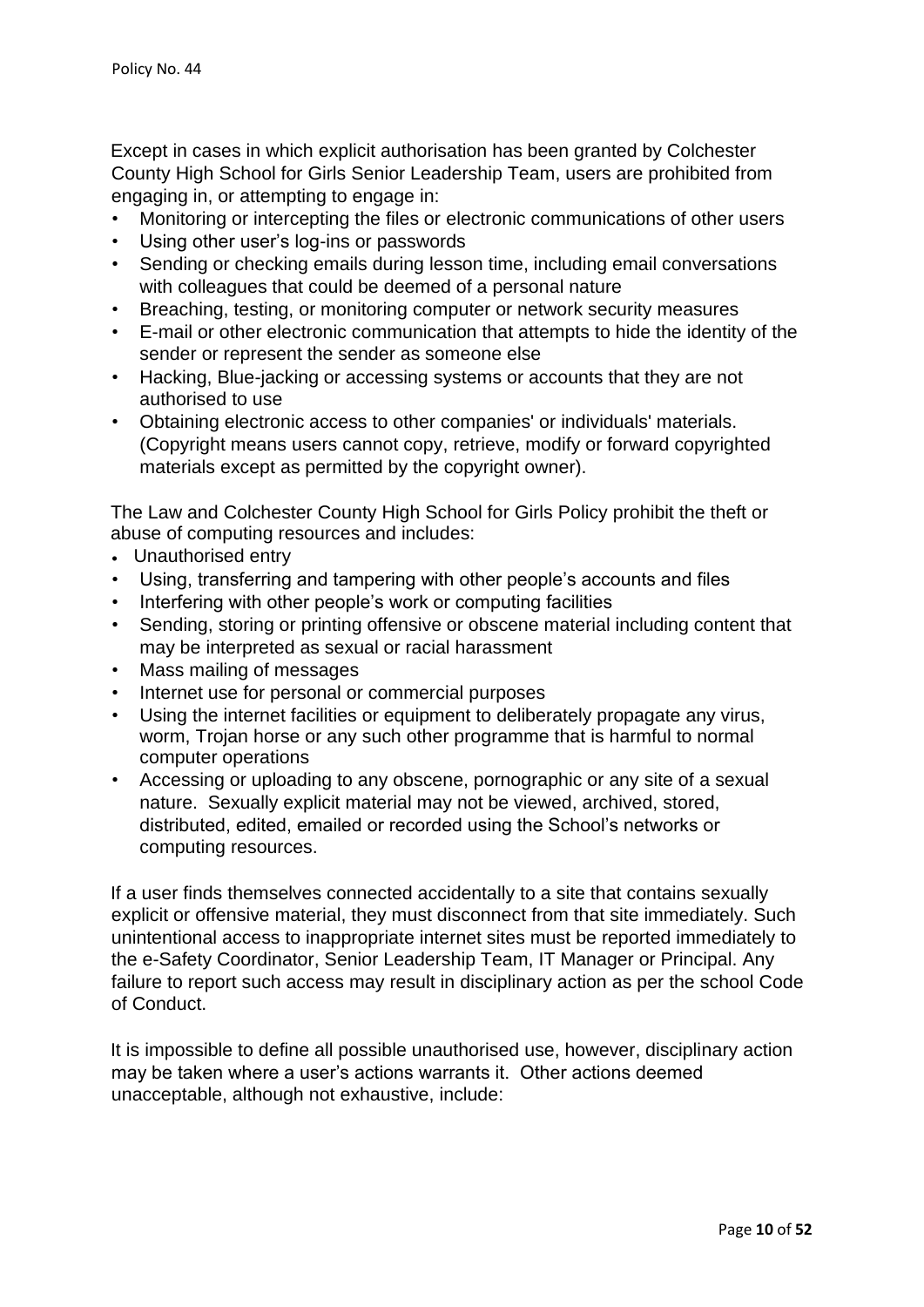- Users shall not visit Internet sites, make, post, download, upload, data transfer, communicate or pass on, material, remarks, proposals or comments that contain or relate to:
	- o child sexual abuse images
	- o promotion or conduct of illegal acts, e.g. under the child protection, obscenity, computer misuse and fraud legislation
	- o adult material that potentially breaches the Obscene Publications Act in the UK or could be deemed as inappropriate in a school setting
	- $\circ$  promotion of any kind of discrimination
	- o promotion of racial, religious or political hatred
	- o promotion of terrorist activity, whether current or historical
	- o threatening behaviour, including promotion of physical violence or mental harm
	- o any other information which may be offensive to colleagues or breaches the integrity of the ethos of the school or brings the school into disrepute
- Running a private business during school hours or with school equipment
- Use systems, applications, websites or other mechanisms that bypass the filtering or other safeguards employed by the school
- Uploading, downloading or transmitting to the school system any commercial software or copyrighted materials belonging to third parties, without the necessary licensing permissions
- Revealing or publicising online confidential or proprietary information relating to the school (e.g. financial / personal information, databases, computer/network access codes and passwords)
- Carrying out sustained or instantaneous high volume network traffic (downloading / uploading files) that causes network congestion and hinders others in their use of the internet
- Accessing pornographic material or material deemed inappropriate to a school setting during school hours or using school equipment Using personal devices to record students or their work for purposes not deemed educational or outside the remit of the classroom and without permission from the Senior Leadership Team
- forward any form of chain email
- Using school messaging systems especially email to conduct personal communication not deemed school business or for educational purposes or
- Gambling online during school hours or using school equipment and noneducational online gaming during directed time
- Posting with location based social-media platforms during school hours or whilst on the school premises i.e. checking in with Facebook or similar sites
- Using file sharing systems during school hours or with school equipment
- Using online accounts during school hours for personal (non-educational) reasons, this includes but is not limited to email, social-media platforms, online banking, blogging, live-casting
- Using e-commerce to shop online during school hours including app and media purchases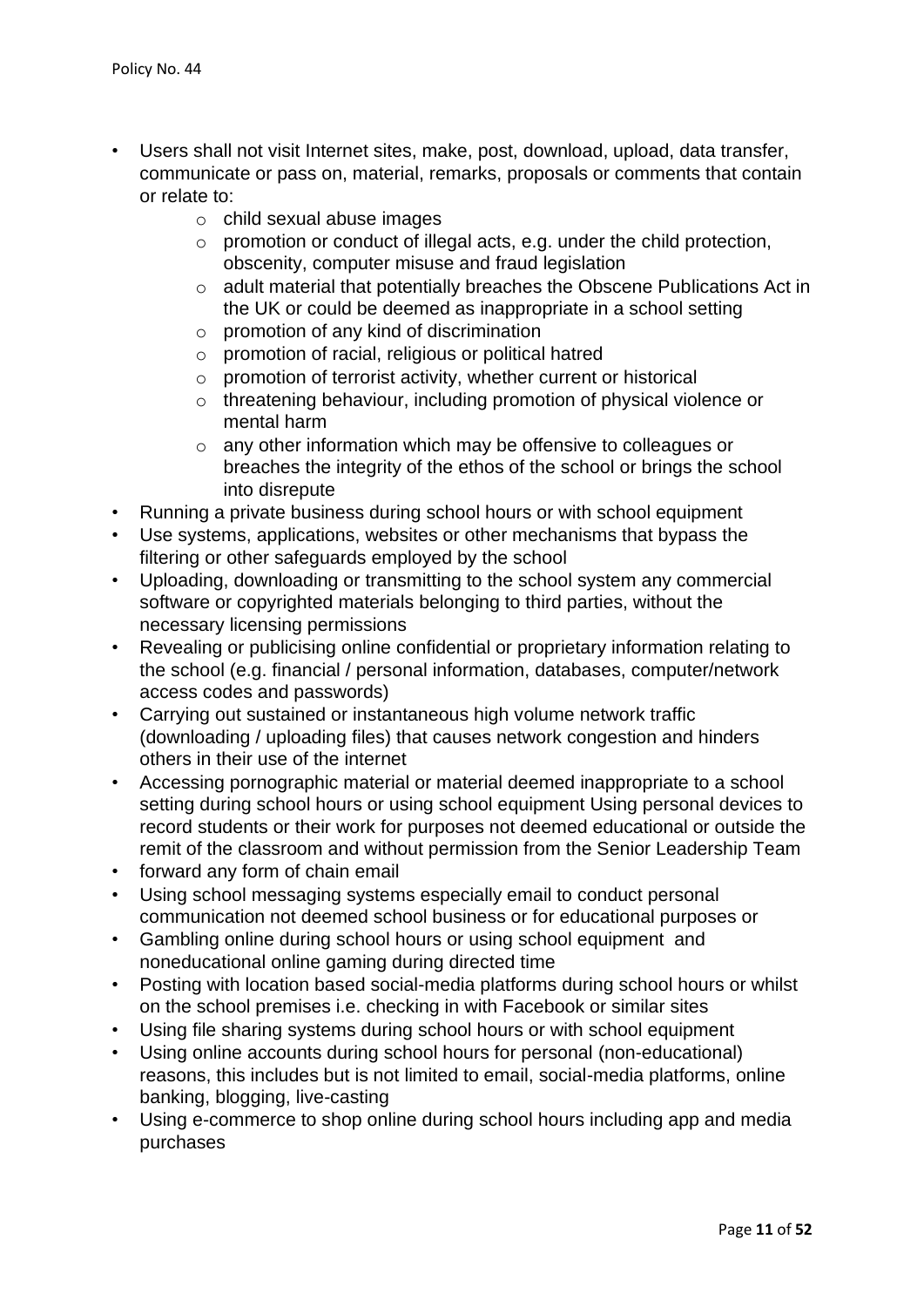- Streaming non-educational video or audio content during directed work/learning hours
- Theft or copying of files without permission
- Sending or posting Colchester County High School for Girls or local authority's confidential files outside of the organisation or inside the organisation to unauthorised staff, students, or other users
- Refusing to co-operate with reasonable security investigation.

# **4. EMAIL, MESSAGING & SOCIAL NETWORKING**

Those that use Colchester County High School for Girls e-mail, messaging or other digital communication services are expected to do so responsibly, comply with all applicable laws, policies and procedures of Colchester County High School for Girls, and with normal standards of professional and personal courtesy and conduct. See Appendix 2 for an illustration of good practice.

The school follows sound professional practices to secure e-mail records, messaging systems, data and system programmes under its control. As with standard paper based mail systems, confidentiality of these cannot be 100% assured. Consequently users should consider the risks when transmitting highly confidential or sensitive information and use the appropriate level of security measure.

In order to effectively manage these systems the following should be adhered to:

- Open messages/mailboxes must not be left unattended
- Mailboxes should never be displayed on data-projector
- Inboxes should be kept organised with old messages deleted and important messages that require preserving saved to appropriate folders
- Care should be taken about the content of a message as it has the same standing as a letter. Report immediately to ICT support when a virus is suspected in a message.

Users must not:

- Ignore messages. These systems are designed for concise communication. If the message requires a reply, a response should be sent promptly but not during lessons, as per the school Code of Conduct
- Use anonymous messaging services to conceal identity when mailing through the Internet (with the exception of the use of Whisper); falsify e-mails to make them appear to originate from someone else, or provide false information to any Internet service which requests name, e-mail address or other details
- Abuse others, either in joke (banter) or in response to abuse directed at them or use inappropriate language or images in communication with others
- Use these technologies, either internally or on the Internet, to harass (sexually or otherwise) fellow employees, or harass or threaten anyone in any manner.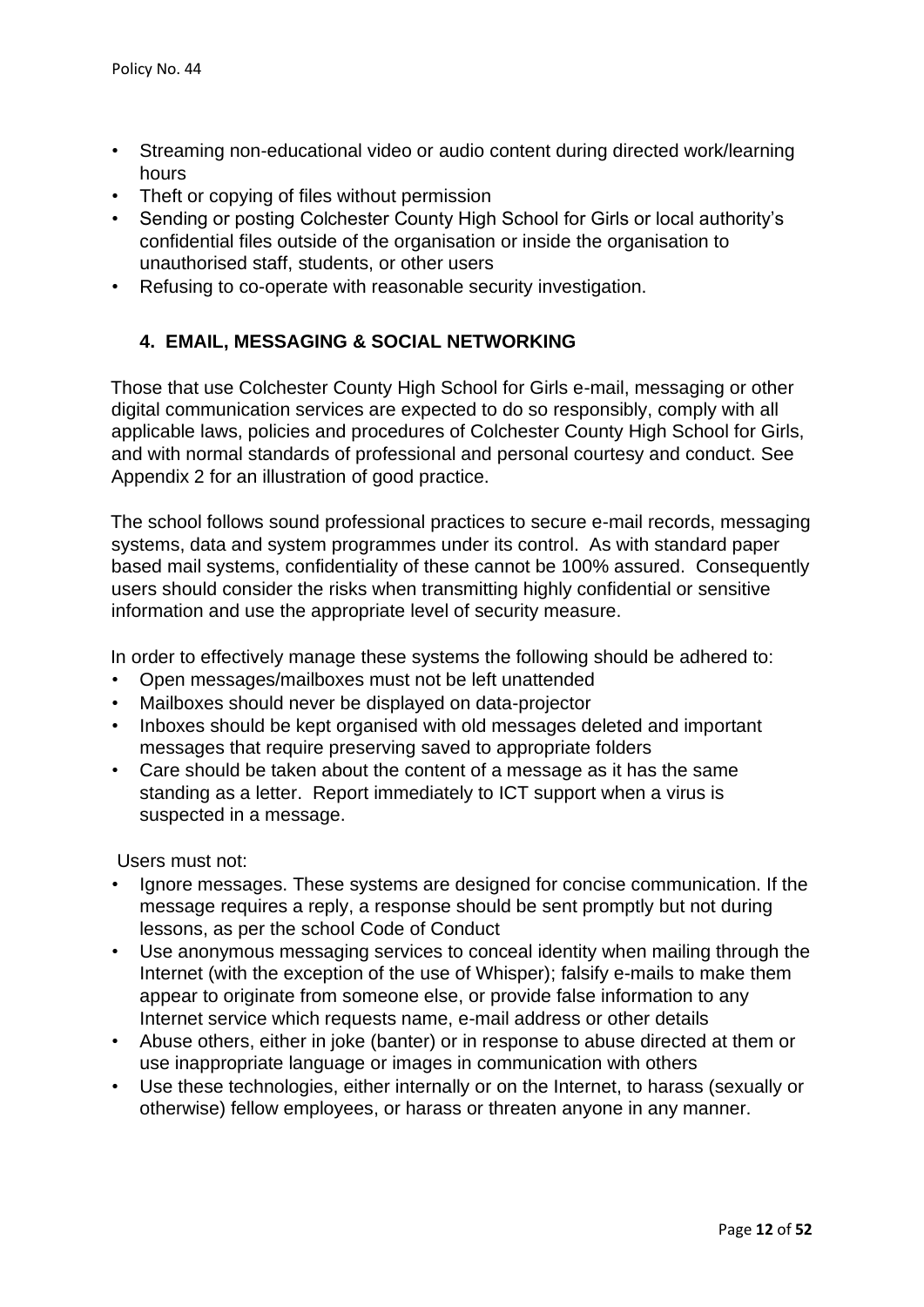The transmission of user names, passwords, chain mail or other information related to the security of Colchester County High School for Girls' computers is not permitted.

# **5. USE AT HOME**

Students, staff or other users accessing the Internet from home whilst using a Colchester County High School for Girls owned computer or mobile device or through school connections such as the BYOD or Remote Desktop Connection (Remote Desktop) must adhere to the policies set out in this document and adhere to the school Code of Conduct.

Family members or other 'non-Colchester County High School for Girls' users must not be allowed to access the schools computer system or use the school's computer facilities, without the formal agreement of the Senior Leadership Team.

# **6. PERSONAL USE**

The Internet, e-mail, messaging systems and other related technologies are business tools provided to users at significant cost. Hence, it is expected that this resource will be used for professional/educational related purposes. Reasonable access and use of these systems is also available to recognised representatives of professional associations i.e. Union Officers.

These systems may be used for incidental personal purposes, with the approval of the Senior Leadership Team / e-Safety Coordinator, provided that it does not:

- Contravene the statements laid out in the Misuse section
- Interfere with Colchester County High School for Girls' operation of computing facilities or e-mail services
- Interfere with the user's employment or other obligations to Colchester County High School for Girls
- Interfere with the performance of professional duties, including the delivery of lessons and preparation of learning materials
- Is of a limited duration and frequency
- Is performed in non-work time
- Does not over burden the system or create any additional expense to Colchester County High School for Girls.

Such use must not be for:

- Any action which does not safeguard students at Colchester County High School for Girls
- Unlawful activities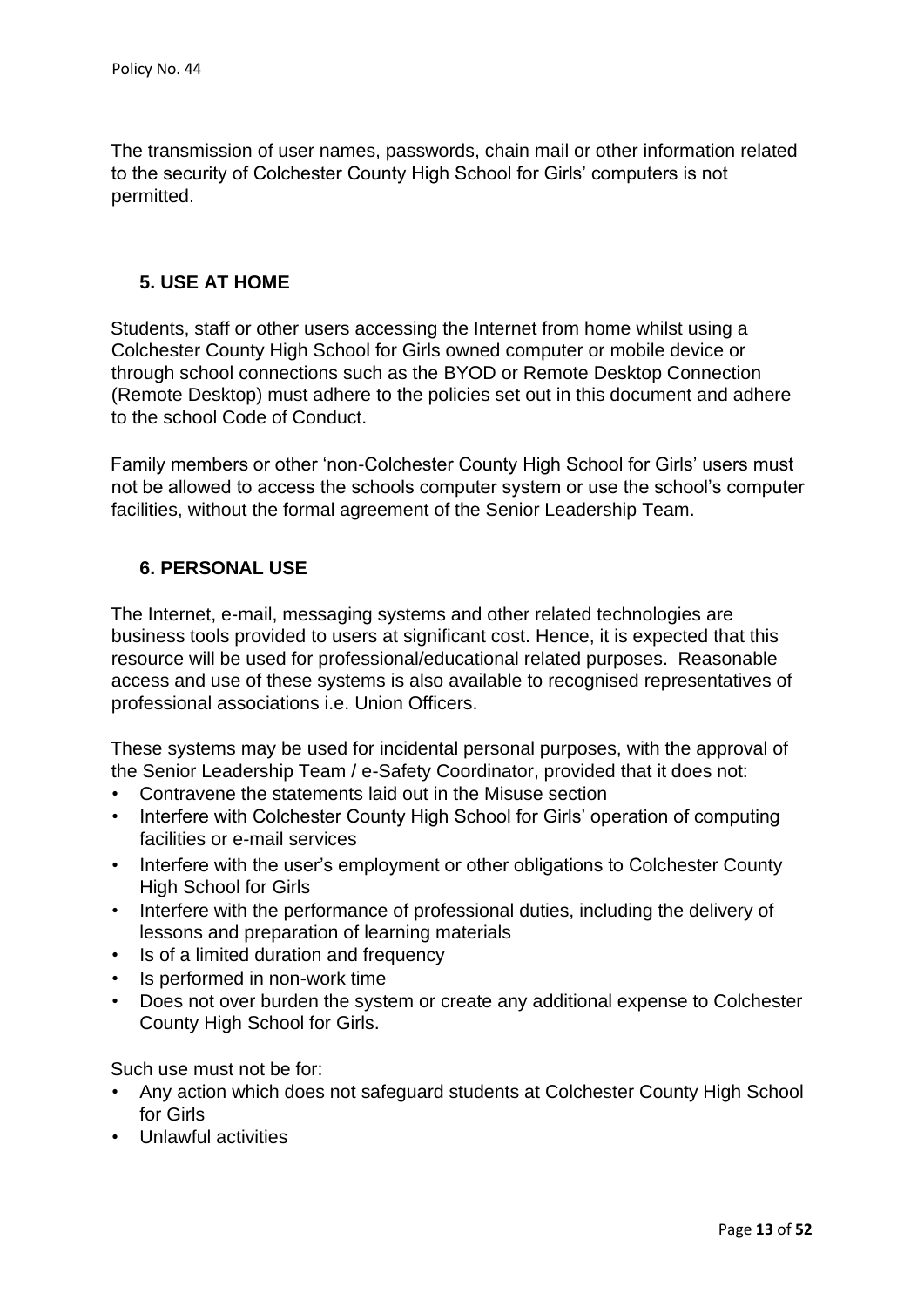- Commercial purposes not under the auspices of Colchester County High School for Girls
- Personal financial gain
- Personal use inconsistent with other Colchester County High School for Girls policies or guidelines.

All such use should be done in a manner that does not negatively affect the use of Colchester County High School for Girls' systems for professional / educational purposes. Users are expected to demonstrate a sense of responsibility and not abuse this privilege.

### **7. PRIVACY**

Colchester County High School for Girls respects users' privacy, e-mail content will not be routinely inspected or monitored, nor content disclosed without the originator's consent. However, under the following circumstances such action may be required:

- When required by law
- If there is a substantiated reason to believe that a breach of the law or Colchester County High School for Girls' e-Safety policy/Code of Conduct has taken place
- If there is a substantiated reason to believe that a breach of Safeguarding has taken place
- When there are emergency or compelling circumstances

Colchester County High School for Girls reserves the right, at its discretion, to review any user's electronic files and messages to the extent necessary to ensure electronic media and services are being used in compliance with the law, this policy and other Colchester County High School for Girls policies.

Users should not have any expectation of privacy to his or her internet usage. Colchester County High School for Girls reserves the right to inspect any and all files stored in computers or on the network in order to assure compliance with this policy. Auditors must be given the right of access to any document, information or explanation that they require.

The use of students, staff or other users designated personal file area**<sup>4</sup>** on the network server provides some level of privacy in that it is not readily accessible by other users. These file areas will however be monitored to ensure adherence to Colchester County High School for Girls' policies and to the law. The user's personal file area (N: Drive / OneDrive for business) is disk space on the central server / on cloud storage and is allocated to that particular user.

<sup>&</sup>lt;sup>4</sup> Before storing confidential information in this way, users are advised to ensure that they understand how to save information to their personal file area.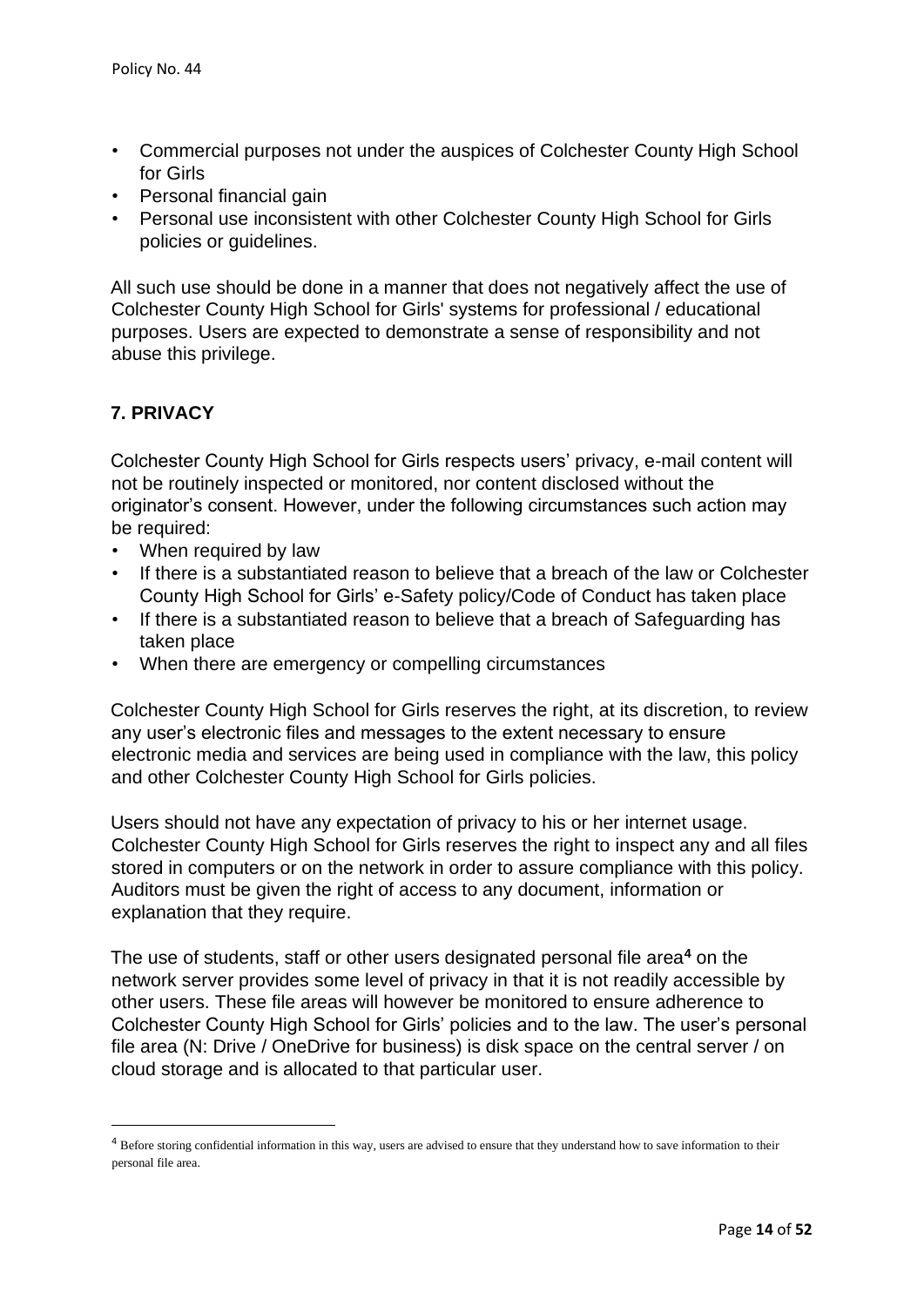Managers will not routinely have access to a user's personal file area. However, usage statistics / management information on usage size of drives or a report outlining the amount of information held on an individual's personal file area will be made available from time to time or on request.

### **8. POLICY VIOLATIONS**

Staff, students or other users who abuse the privilege of Colchester County High School for Girls facilitated access to the Internet, e-mail, messaging systems or other related technologies face being subjected to disciplinary action, up to and including termination of employment (staff) or exclusion (students), and risk having these privilege removed for themselves and possibly other employees / peers.

It is hoped that all members of the school community will be responsible users of ICT, who understand and follow this policy. However, there may be times when infringements of the policy could take place, through careless or irresponsible or, very rarely, through deliberate misuse. Listed below are the actions that will be taken against misuse.

- If any apparent or actual misuse appears to involve illegal activity i.e.
- child sexual abuse images
- adult material which is inappropriate for a school setting or potentially breaches the Obscene Publications Act
- criminally racist material
- other criminal conduct, activity or materials.

The flow chart (Appendix 9) should be consulted and actions followed in line with the flow chart, in particular the sections on reporting the incident to the police and the preservation of evidence.

If members of staff suspect that misuse might have taken place, but that the misuse is not illegal, it is essential that correct procedures are used to investigate, preserve evidence and protect those carrying out the investigation.

It is more likely that the school will need to deal with incidents that involve inappropriate rather than illegal misuse. It is important that any incidents are dealt with as soon as possible in a proportionate manner, and that members of the school community are aware that incidents have been dealt with. It is intended that incidents of misuse will be dealt with through normal behaviour / disciplinary procedures.

Incidents of student misuse will be addressed using the school Student Behaviour, Sanctions and Rewards Policy and procedures and reported to the parents, e-Safety Coordinator, Senior Leadership Team and when necessary the Principal and e-Safety Governor.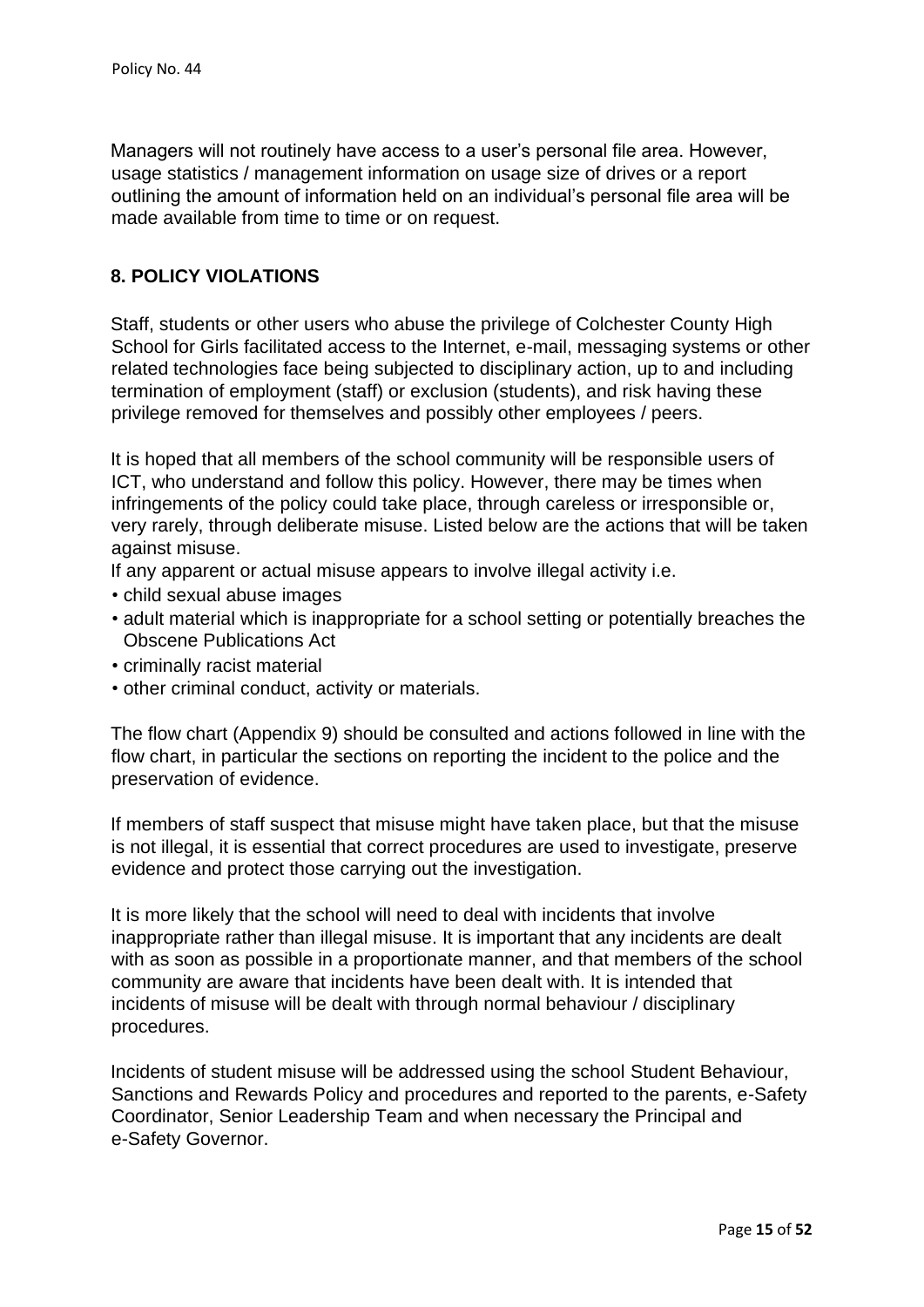Incidents of Staff / Volunteer misuse will be addressed using the Staff Disciplinary Procedures and reported to line manager, Senior Leadership Team, Executive Principal and when necessary the e-Safety Governor and Governing Body.

### **9. RESPONDING TO INCIDENTS OF MISUSE**

An e-Safety incident should be acted upon promptly to allow the situation to be investigated and necessary personnel, that is likely to include parents and possibly the police to be informed in a timely fashion.

All e-Safety incidents are recorded in SIMS as a specific e-Safety behaviour incident.

Any incidents where students do not follow the Acceptable Use Policy will be dealt with following the school's normal behaviour or disciplinary procedures / the guidance outlined in the AUP or as detailed below.

In situations where a member of staff is made aware of a serious e-Safety incident, concerning students or staff, they will inform the e-Safety Coordinator, their line manager or Principal who will then respond in the most appropriate manner.

Instances of cyberbullying will be taken very seriously by the school and dealt with using the schools anti-bullying procedures. School recognises that staff as well as students may be victims and will take appropriate action in either situation, including instigating restorative practices to support the victim.

Incidents which create a risk to the security of the school network, or create an information security risk, will be referred to the school's e-Safety Coordinator and IT Manager and appropriate advice sought and action taken to minimise the risk and prevent further instances occurring, including reviewing any policies, procedures or guidance. If the action breaches school policy then appropriate sanctions will be applied. The school will decide if parents need to be informed if there is a risk that student data has been lost.

School reserves the right to monitor equipment on their premises and to search any technology equipment, including personal equipment such as BYOD devices, with permission, when a breach of this policy is suspected.

If an incident occurs which raises concerns about Child Protection or the discovery of indecent images on the computer, then the procedures outlined in the school's Safeguarding Policy will be followed.

The following should be used as guidance on taking action and applying sanctions following an e-Safety incident;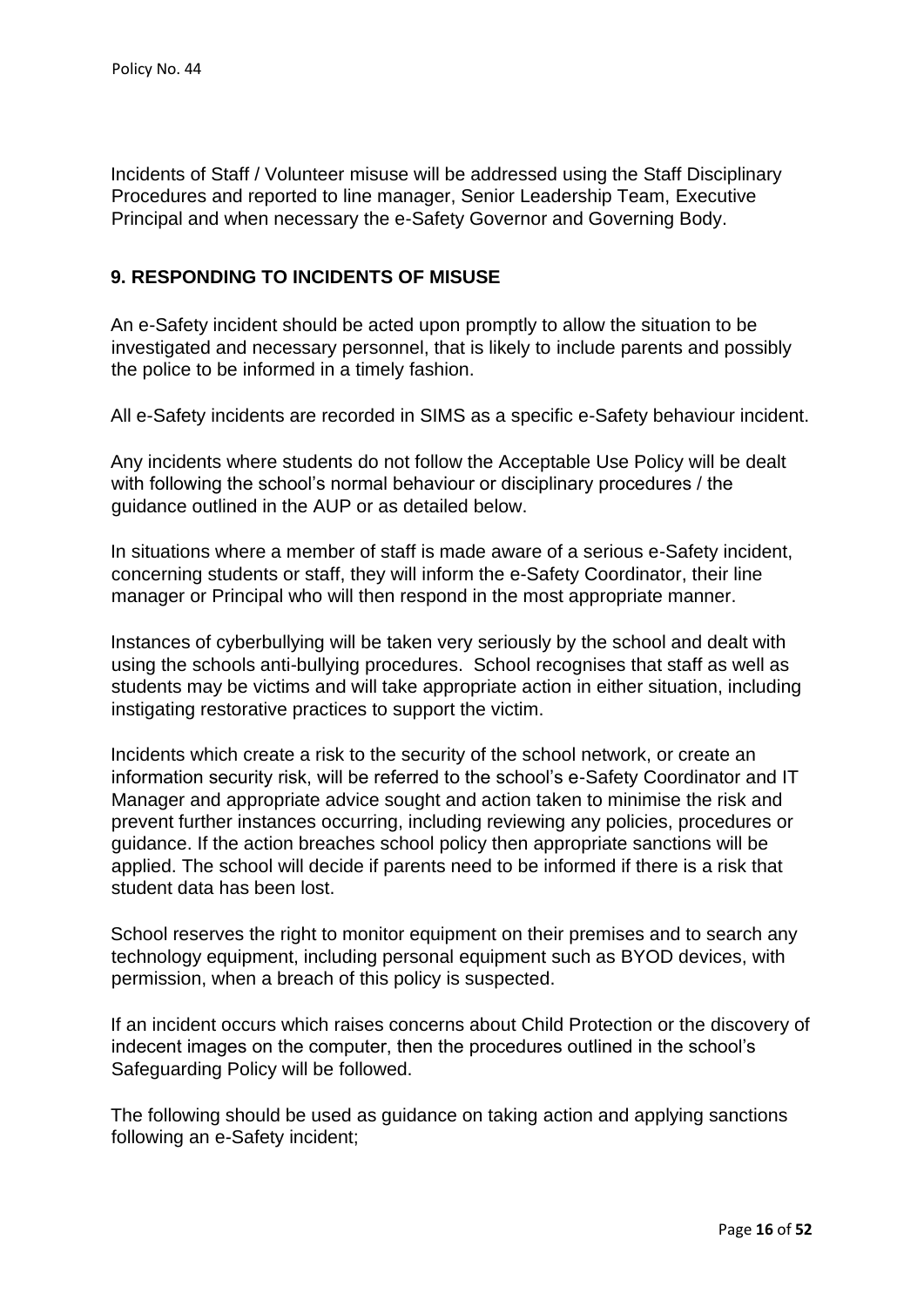# **Student Sanctions:**

| Incident/Misuse                                                                                                      | Refer to class teacher/form tutor | Refer to Pastoral Leader | Refer to Senior Leadership DSL | Refer to the Principal | Refer to police | Refer to IT Manager / IT Helpdesk | Inform parents/carers     | Removal of internet access rights | Warning            | Detention                 | Further consequence e.g.<br>exclusion |
|----------------------------------------------------------------------------------------------------------------------|-----------------------------------|--------------------------|--------------------------------|------------------------|-----------------|-----------------------------------|---------------------------|-----------------------------------|--------------------|---------------------------|---------------------------------------|
| Deliberately accessing or trying to<br>access material that could be<br>considered illegal                           |                                   | $\pmb{\mathsf{X}}$       | $\pmb{\mathsf{X}}$             | $\pmb{\times}$         | $\pmb{\times}$  | X                                 | X                         | X                                 | X                  | $\pmb{\mathsf{X}}$        | $\pmb{\mathsf{X}}$                    |
| Unauthorised use of noneducational<br>sites during lessons                                                           | $\mathsf{x}$                      | $\pmb{\mathsf{X}}$       |                                |                        |                 | X                                 | $\boldsymbol{\mathsf{X}}$ | X                                 | X                  | X                         |                                       |
| Unauthorised use of mobile<br>phone/digital camera/other<br>handheld device                                          | $\pmb{\mathsf{X}}$                | $\pmb{\times}$           |                                |                        |                 |                                   | $\pmb{\mathsf{X}}$        |                                   | $\pmb{\mathsf{X}}$ | X                         |                                       |
| Unauthorised use of social<br>networking/ instant<br>messaging/personal email                                        | $\pmb{\mathsf{X}}$                | $\pmb{\times}$           |                                |                        |                 | X                                 | $\boldsymbol{\mathsf{X}}$ | $\mathsf{x}$                      | X                  | X                         |                                       |
| Unauthorised downloading or<br>uploading of files                                                                    | $\pmb{\mathsf{X}}$                | $\pmb{\times}$           |                                |                        |                 | X                                 | $\boldsymbol{\mathsf{X}}$ | $\pmb{\mathsf{X}}$                | $\pmb{\times}$     | $\boldsymbol{\mathsf{X}}$ |                                       |
| Allowing others to access school<br>network by sharing username and<br>passwords                                     | $\pmb{\mathsf{X}}$                | $\pmb{\mathsf{X}}$       |                                |                        |                 | $\pmb{\mathsf{X}}$                | $\pmb{\mathsf{X}}$        | X                                 | X                  | X                         |                                       |
| Attempting to access or accessing<br>the school network, using another<br>student's account                          | X                                 | X                        |                                |                        |                 | X                                 | X                         | X                                 | X                  | X                         |                                       |
| Attempting to access or accessing<br>the school network, using the<br>account of a member of staff                   |                                   | $\pmb{\mathsf{X}}$       | X                              |                        |                 | X                                 | X                         | X                                 | X                  | X                         |                                       |
| Corrupting or destroying the data of<br>other users                                                                  |                                   | $\pmb{\mathsf{X}}$       | X                              |                        |                 | X                                 | X                         | X                                 | X                  | X                         |                                       |
| Sending an email, text or instant<br>message that is regarded as<br>offensive, harassment or of a<br>bullying nature | $\pmb{\mathsf{X}}$                | $\pmb{\mathsf{X}}$       | $\pmb{\mathsf{X}}$             | X                      | X               | X                                 | X                         | X                                 | X                  | X                         | X                                     |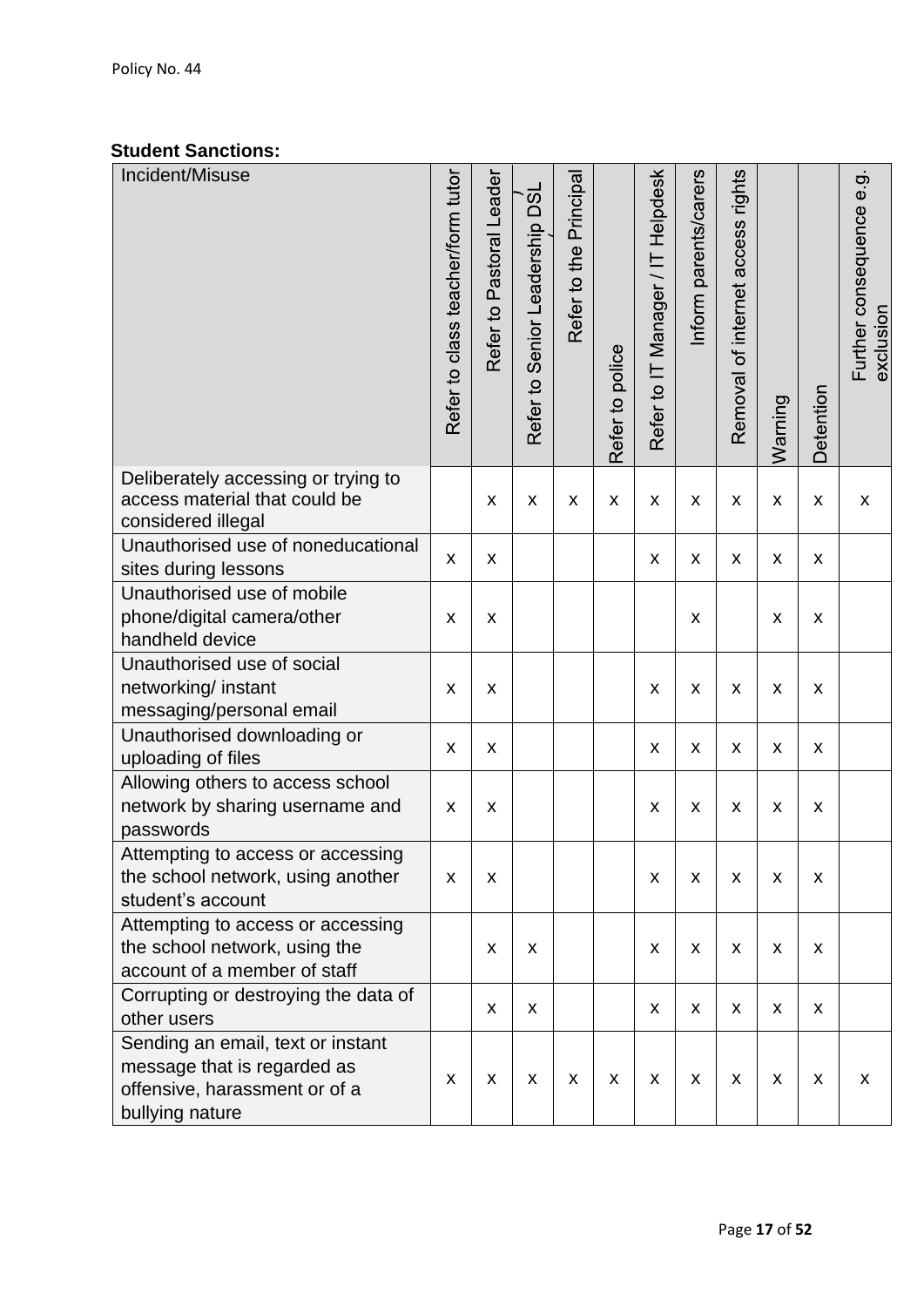| Actions which could bring the school<br>into disrepute or breach the integrity<br>of the ethos of the school                            |   | X | X | X |   | X            | X | X | X | X | X |
|-----------------------------------------------------------------------------------------------------------------------------------------|---|---|---|---|---|--------------|---|---|---|---|---|
| Using proxy sites or other means to<br>subvert the school's filtering system                                                            |   | X | X | X |   | $\mathsf{x}$ | X | X | X | X |   |
| Accidentally accessing offensive or<br>pornographic material and failing to<br>report the incident                                      | X | X |   |   | X | X            | X |   | X |   |   |
| Deliberately accessing or trying to<br>access offensive or pornographic<br>material                                                     | X | X | X |   | X | X            | X | X | X | X |   |
| Receipt or transmission of material<br>that infringes the copyright of another<br>person or infringes the Data<br><b>Protection Act</b> |   | X | X |   |   | X            | X |   | X |   |   |

Staff Sanctions

| Incident/misuse                                                                                                                                                                | Refer to Line manager | Designated Safeguarding<br>(DSL)<br>$\frac{1}{2}$<br>ad<br>ater | pue<br>Local authority HR<br>Refer to<br><b>LADO</b> | Refer to the Police | efer to IT Manager / IT Helpdesk | Warning | Suspension | Disciplinary action |
|--------------------------------------------------------------------------------------------------------------------------------------------------------------------------------|-----------------------|-----------------------------------------------------------------|------------------------------------------------------|---------------------|----------------------------------|---------|------------|---------------------|
| Deliberately accessing or trying to access<br>material that could be considered illegal                                                                                        | X                     | X                                                               | X                                                    | X                   | X                                | X       | X          | X                   |
| Excessive or inappropriate personal use of<br>the internet / social networking sites / instant<br>messaging / personal email                                                   | X                     | X                                                               |                                                      |                     | X                                | X       |            |                     |
| Unauthorised downloading or uploading of<br>files                                                                                                                              | X                     | X                                                               |                                                      |                     | X                                | X       |            |                     |
| Allowing others to access school network by<br>sharing username and passwords or<br>attempting to access or accessing the school<br>network, using another person's<br>Account | X                     | X                                                               |                                                      |                     | X                                | X       |            |                     |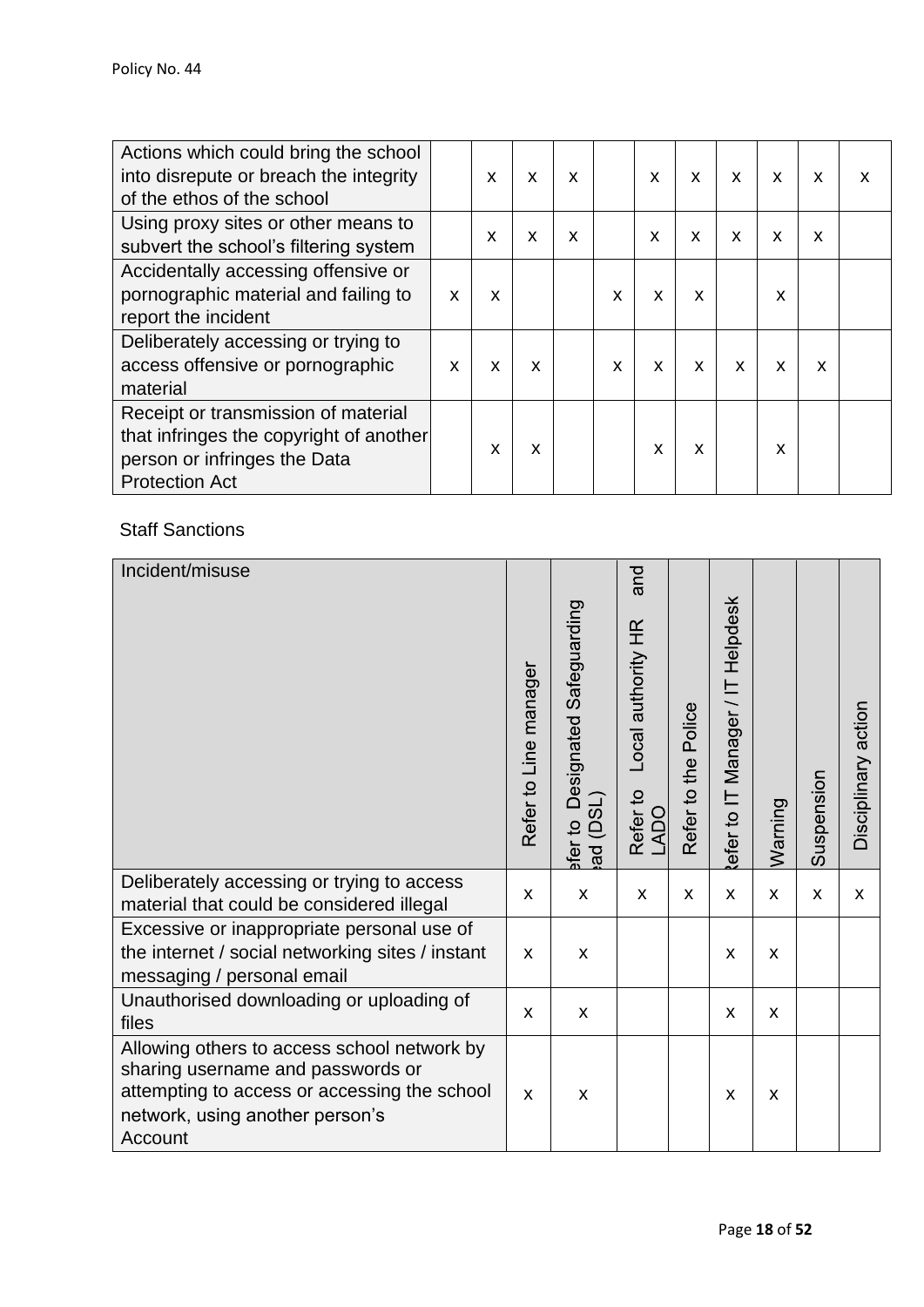| Careless use of personal data e.g. holding or<br>transferring data in an insecure manner                                              | X | X            |              |   | X                         | X            |                           |                           |
|---------------------------------------------------------------------------------------------------------------------------------------|---|--------------|--------------|---|---------------------------|--------------|---------------------------|---------------------------|
| Deliberate actions to breach data protection<br>or network security rules                                                             | X | $\mathsf{x}$ |              |   | X                         | X            | $\boldsymbol{\mathsf{x}}$ | X                         |
| Corrupting or destroying the data of other<br>users or causing deliberate damage to<br>hardware or software                           | X | X            |              |   | X                         | X            | X                         | X                         |
| Sending an email, text or instant message<br>that is regarded as offensive, harassment or<br>of a bullying nature                     | X | X            |              | X | X                         | X            | X                         | X                         |
| Using personal email / social networking /<br>instant messaging / text messaging to carry<br>out digital communications with students | X | $\mathsf{x}$ |              | X | X                         | X            | $\pmb{\mathsf{X}}$        | $\boldsymbol{\mathsf{X}}$ |
| Actions which could compromise the staff<br>member's professional standing                                                            | X | X            | X            |   | X                         | X            | X                         | X                         |
| Actions which could bring the school into<br>disrepute or breach the integrity of the ethos<br>of the school                          | X | $\mathsf{x}$ | $\mathsf{x}$ |   | $\boldsymbol{\mathsf{x}}$ | $\mathsf{x}$ | $\boldsymbol{\mathsf{x}}$ | $\boldsymbol{\mathsf{X}}$ |
| Using proxy sites or other means to subvert<br>the school's filtering system                                                          | X | X            |              |   | X                         | X            |                           |                           |
| Accidentally accessing offensive or<br>pornographic material and failing to report the<br>incident                                    | X | X            |              | X | X                         | X            |                           |                           |
| Deliberately accessing or trying to access<br>offensive or pornographic material                                                      | X | X            | X            | X | X                         | X            | X                         | X.                        |
| Breaching copyright or licensing regulations                                                                                          | X | X            |              |   | X                         | X            |                           |                           |
| Continued infringements of the above,<br>following previous warnings or sanctions                                                     | X | X            | X            | X | $\boldsymbol{\mathsf{X}}$ | X            | X                         | X                         |

### **10. COMPLAINTS**

Colchester County High School for Girls will take all reasonable precautions to ensure e-Safety. However, owing to the international scale and linked nature of Internet content, the availability of mobile technologies and speed of change, it is not possible to guarantee that unsuitable material will never appear on a Colchester County High School for Girls computer or mobile device. Neither Colchester County High School for Girls nor the Local Authority can accept liability for material accessed, or any consequences of Internet access.

Students and staff have access to information about infringements in use and possible sanctions.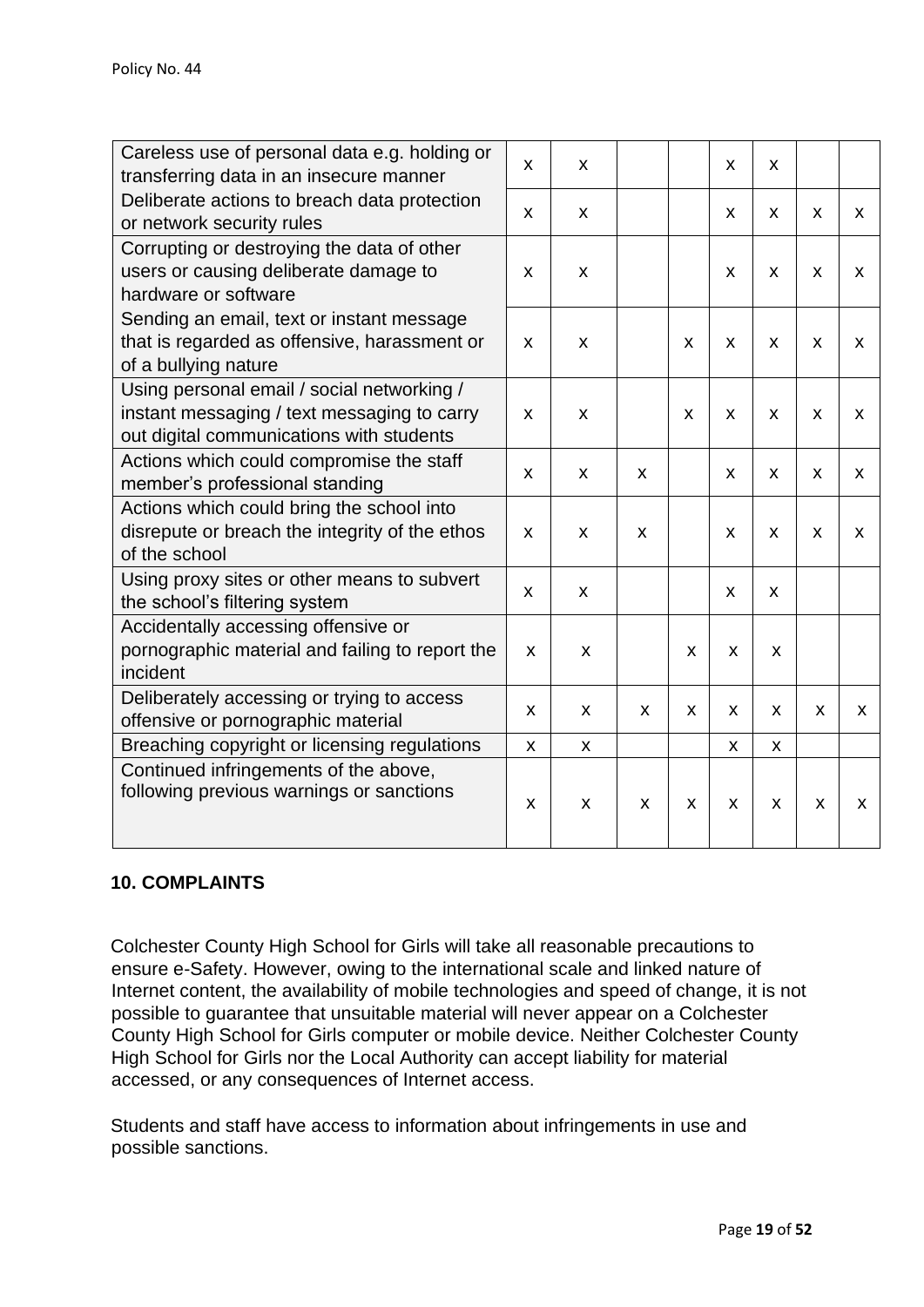Sanctions available include:

- Interview or counselling by Form Tutor/Year Leader /e-Safety Coordinator/ Senior Leadership Team
- Informing parents or carers of students
- Removal of Internet or computer access for a period, which could ultimately prevent access to files held on the system, including staff files or student examination coursework
- Referral to Local Authority and / or Police.

The e-Safety Coordinator acts as first point of contact for any complaint. However, any complaint about staff must also be referred to either of the Associate Principals.

Complaints of Cyber-bullying are dealt with in accordance with the Anti-Bullying Policy. Complaints related to child protection are dealt with in accordance with the Safeguarding Policy and reference to SET Procedures.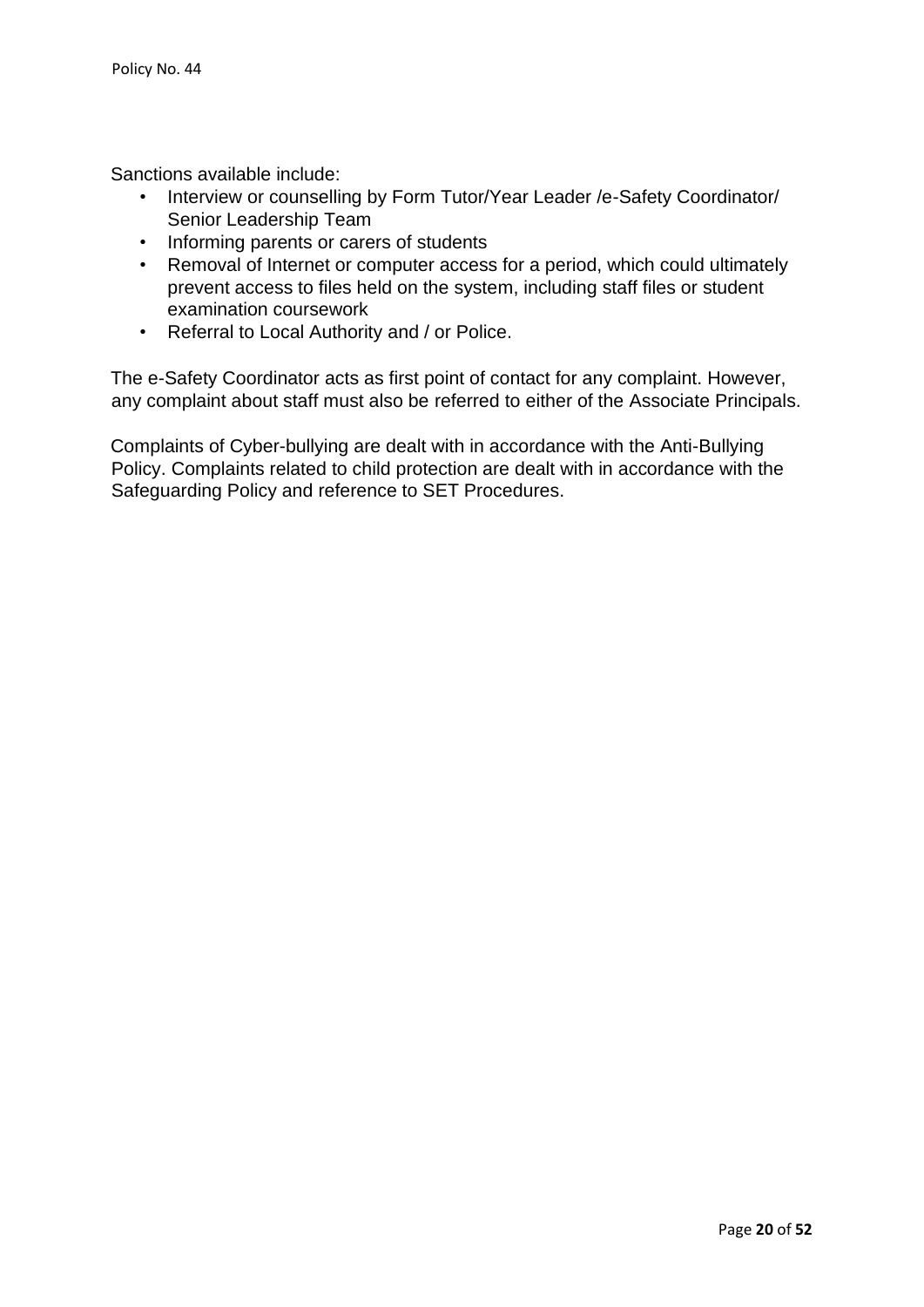### **APPENDICES Appendix 1 – Data Protection Act 2018**

The General Data Protection Regulation prohibits the disclosure of personal data except in accordance with the principles of the Act. This prohibition applies to Email in the same way as to other media. Information gathered on the basis that it would be seen by specified employees must not be given to a wider audience. In accordance with the provisions of Article 8 of the European Convention on Human Rights**<sup>5</sup>** , the School respects the right to privacy for employees who use IT equipment but does not offer any guarantee of privacy to employees using IT equipment for private purposes.

As data controller, Colchester County High School for Girls has responsibility for any data processed or stored on any of its equipment. Any employee monitoring will be carried out in accordance with the principles contained in the Code of Practice issued by the Information Commissioner under the provisions of the Data Protection Act 2018.

In order to comply with its duties under the Human Rights Act 1998, Colchester County High School for Girls is required to show that it has acted proportionately, i.e. are not going beyond what is necessary to deal with the abuse and that the need to investigate outweighs the individual's rights to privacy, taking into account the schools wider business interests. In drawing up and operating this policy the School recognises that the need for any monitoring must be reasonable and proportionate.

Auditors (internal or external) are able to monitor the use of Colchester County High School for Girls IT equipment and the storage of data. They are nevertheless bound by the provisions of the Human Rights Act 1998, the Data Protection Act 1998, associated codes of practice and other statutory provisions and guidance, including the Regulation of Investigatory Powers Act 2000 in respect of any activity that could be classed as directed surveillance<sup>6</sup>. (See Appendix 2)

5 Everyone has the right to respect for his private and family life, his home and his correspondence.

<sup>6&</sup>lt;sup>6</sup> Directed Surveillance' is defined as surveillance which is covert (i.e. carried out in a manner calculated to ensure that the persons subject to the surveillance are unaware that it is or may be taking place) but not intrusive, for the purpose of a specific investigation in such a manner as is likely to result in the obtaining of private information about a person.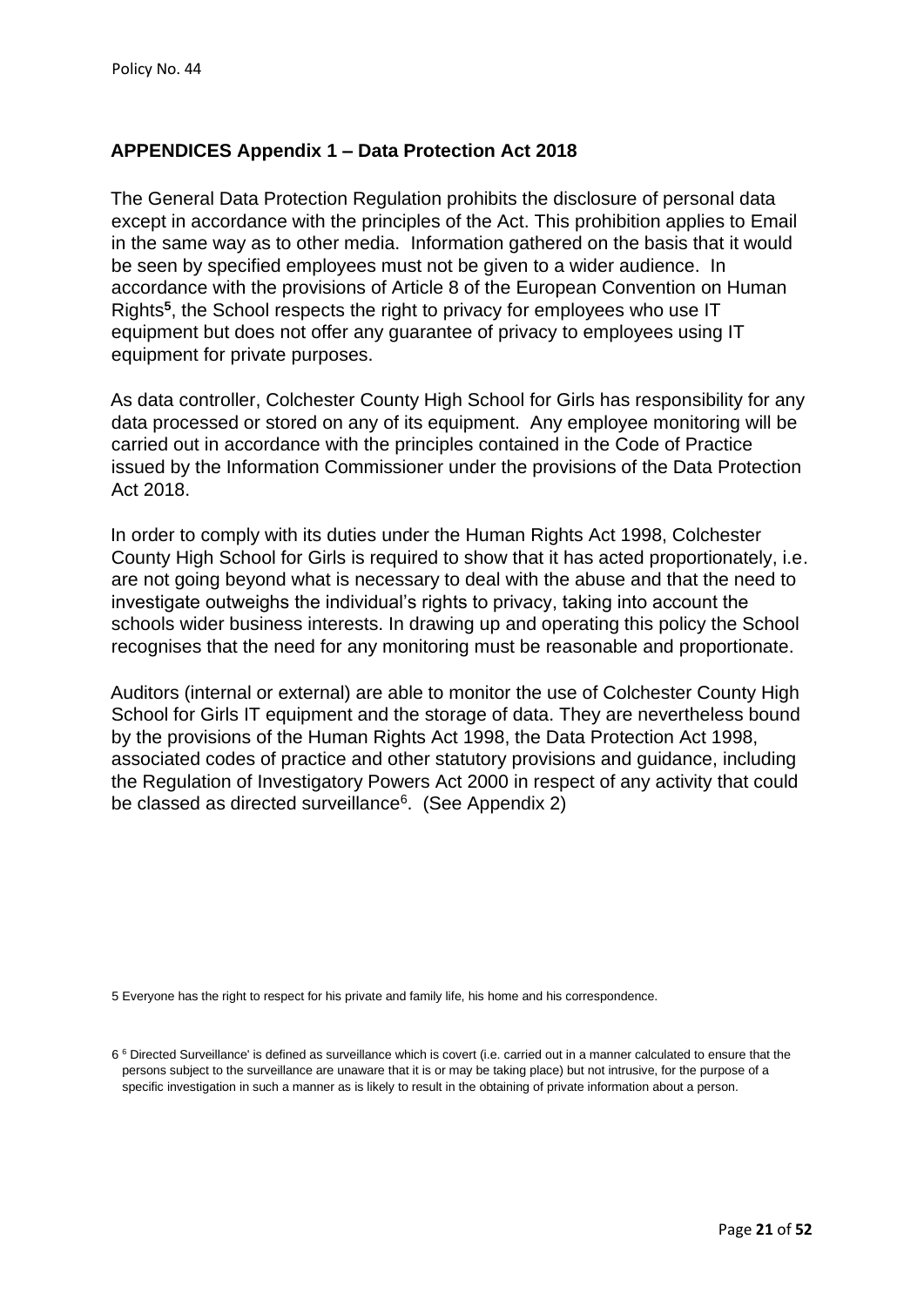# Appendix 2 - Email and Messaging – Good Practice Guide

|                                  | <b>Good Practice</b>                                                                                                                                                                                                                                                                                                                                                                                    |
|----------------------------------|---------------------------------------------------------------------------------------------------------------------------------------------------------------------------------------------------------------------------------------------------------------------------------------------------------------------------------------------------------------------------------------------------------|
| <b>Read Receipt</b>              | When it is important to know that a recipient has opened a<br>message, it is recommended that the sender invoke the 'read<br>receipt' option.                                                                                                                                                                                                                                                           |
| Attachment<br>Formats            | When attaching a file it will have a specific format. Be aware of<br>the possibility that a recipient may not have the software<br>necessary to read the attachment. Format incompatibility can<br>occur even between successive versions of the same<br>software, e.g. different version of Microsoft Word.                                                                                            |
| <b>Email Address</b><br>Groups   | If messages are regularly sent to the same group of people,<br>the addressing process can be speeded up by the creation of<br>a personal group in the personal address book.                                                                                                                                                                                                                            |
| Message<br>header, or<br>subject | Convey as much information as possible within the size<br>limitation. This will help those who get a lot of Emails to decide<br>which are most important, or to spot one they are waiting for.                                                                                                                                                                                                          |
| Subject                          | Avoid sending messages dealing with more than one subject.<br>These are difficult to give a meaningful subject heading to,<br>difficult for the recipient to forward on to others for action, and<br>difficult to archive.                                                                                                                                                                              |
| Recipients                       | Beware of sending messages to too many recipients at once.<br>When sending messages for more than one-person's use be<br>sure to indicate people for whom there is some expectation of<br>action or who have central interest; cc to indicate those who<br>have peripheral interest and who are not expected to take<br>action or respond unless they wish to do so.                                    |
| Replying                         | When replying to a message sent to more than one person, do<br>not routinely reply to all recipients of the original message.<br>Consider who needs to read your reply, e.g. if the sender is<br>organising a meeting and asking you for availability dates, you<br>need only reply to the sender.                                                                                                      |
| Absent                           | If you have your own Email address, it is possible, for users of<br>MS Exchange or have local enhancements to MS-mail, to set<br>the 'out of office' message when you are going to be away for<br>some time, e.g. on annual leave. You will not lose your<br>messages, they will await your return, but the sender will know<br>that you are not there and can take alternative action if<br>necessary. |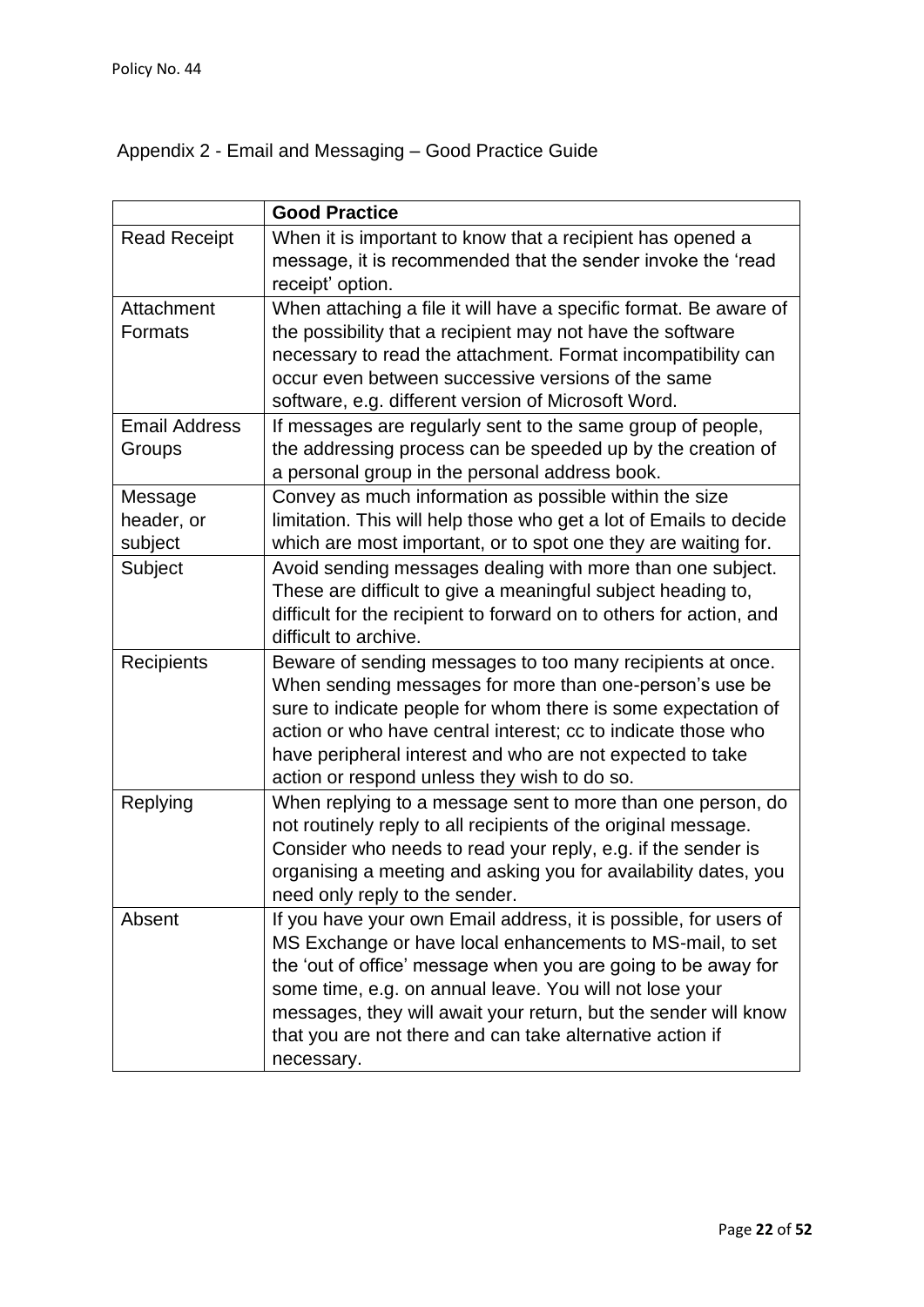|                      | <b>Good Practice</b>                                            |
|----------------------|-----------------------------------------------------------------|
| Evidential           | Never forget that electronic conversations can produce an       |
| Record               | evidential record which is absent in a telephone conversation.  |
|                      | Comments made by an employee during the course of an            |
|                      | exchange of Emails could be used in support, or in defence, of  |
|                      | the Academy's legal position in the event of a dispute.         |
| Legal records        | Computer generated information can now be used in evidence      |
|                      | in the courts. Conversations conducted over the Email can       |
|                      | result in legally binding contracts being put into place.       |
| <b>Distribution</b>  | Keep personal distribution lists up-to-date and ensure you      |
| Lists                | remove individuals from lists that no longer apply to them.     |
| <b>Email threads</b> | Include the previous message when making a reply. This is       |
|                      | called a thread. Threads are a series of responses to an        |
|                      | original message. It is best that a response to a message is    |
|                      | continued by using reply accessed on the quick menu bar,        |
|                      | rather than start an entirely new message for a response.       |
|                      | Keep the thread information together. It is easier for the      |
|                      | participants to follow the chain of information already         |
|                      | exchanged. If the message gets too long the previous parts      |
|                      | can be edited while still leaving the essence of the message.   |
| Context              | Email in the right context, care should be taken to use Email   |
|                      | where appropriate. There may be occasions when a telephone      |
|                      | call would be more appropriate especially on delicate matters.  |
|                      | Beware of the use of excessive use of capitals. It can be       |
|                      | interpreted as SHOUTING so consider how the style of your       |
|                      | email may be interpreted by its recipient.                      |
| Forwarding           | Consideration should be given when forwarding Emails that it    |
| <b>Emails</b>        | may contain information that you should consult with the        |
|                      | originator before passing to someone else.                      |
| Large Emails         | For larger Emails, particularly Internet Emails, where possible |
|                      | send at the end of the day as they may cause queues to form     |
|                      | and slow other people's Email.                                  |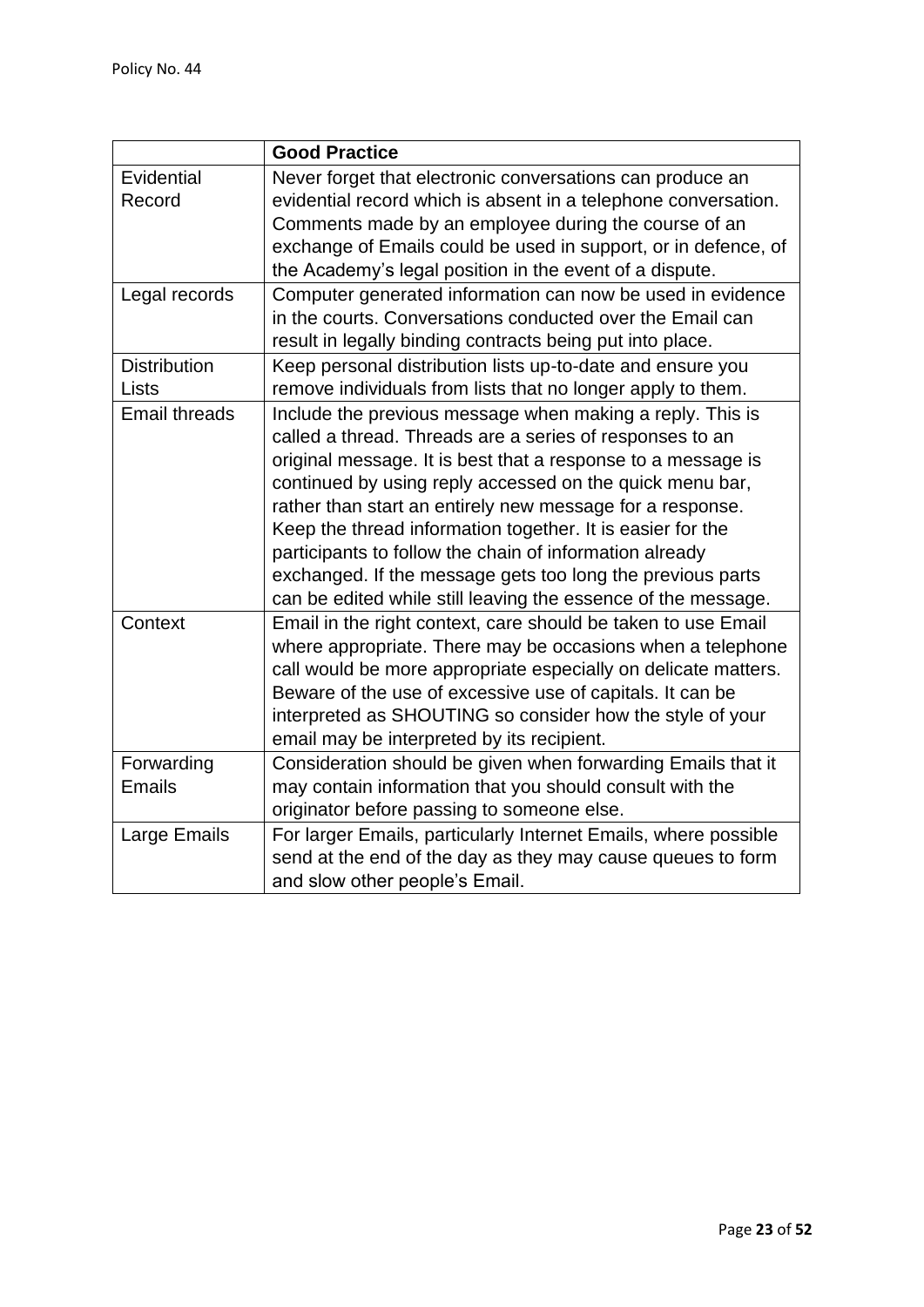# **Appendix 3 - Legislative Framework - The Human Rights Act 1998**

This provides for the concept of privacy, giving a 'right to respect for private and family life, home and correspondence'. The provision is directly enforceable against public sector employers, and all courts must now interpret existing legislation in relation to the Human Rights Act. Halford v UK 1997 suggests that employees have a reasonable expectation of privacy in the workplace, and employers are recommended to provide workers with some means of making personal communications which are not subject to monitoring, for instance a staff telephone line or a system of sending private Emails which will not be monitored.

Covert monitoring is likely to be unlawful unless undertaken for specific reasons as set out in the Regulation of Investigatory Powers Act 2000 and the Telecommunications (Lawful Business Practice) (Interception of Communications) Regulations 2000 (see below). Employers should make sure workers know of any monitoring or recording of correspondence (which includes Emails, use of Internet, telephone calls and faxes etc.).

### **Appendix 4 - Regulation of Investigatory Powers Act 2000**

This Act covers the extent to which organisations can monitor or record communications at the point at which they enter or are being sent within the employer's telecommunications system, and applies to public and private communication networks. It gives the sender or recipient of a communication the right of action for damages against the employer for the unlawful interception of communications.

There are two areas where monitoring is not unlawful. These are:

where the employer reasonably believes that the sender and intended recipient have consented to the interception

without consent, the employer may monitor in the following circumstances, as set out in the Telecommunications (Lawful Business Practice) (Interception of Communications) Regulations 2000. These include:

- to ensure compliance with regulatory practices
- to ensure standards of service are maintained, e.g. in call centres
- to prevent or detect crime
- to protect the communications system this includes unauthorised use and potential viruses

- to determine the relevance of the communication to the employer's business i.e. picking up relevant messages when someone is away from work.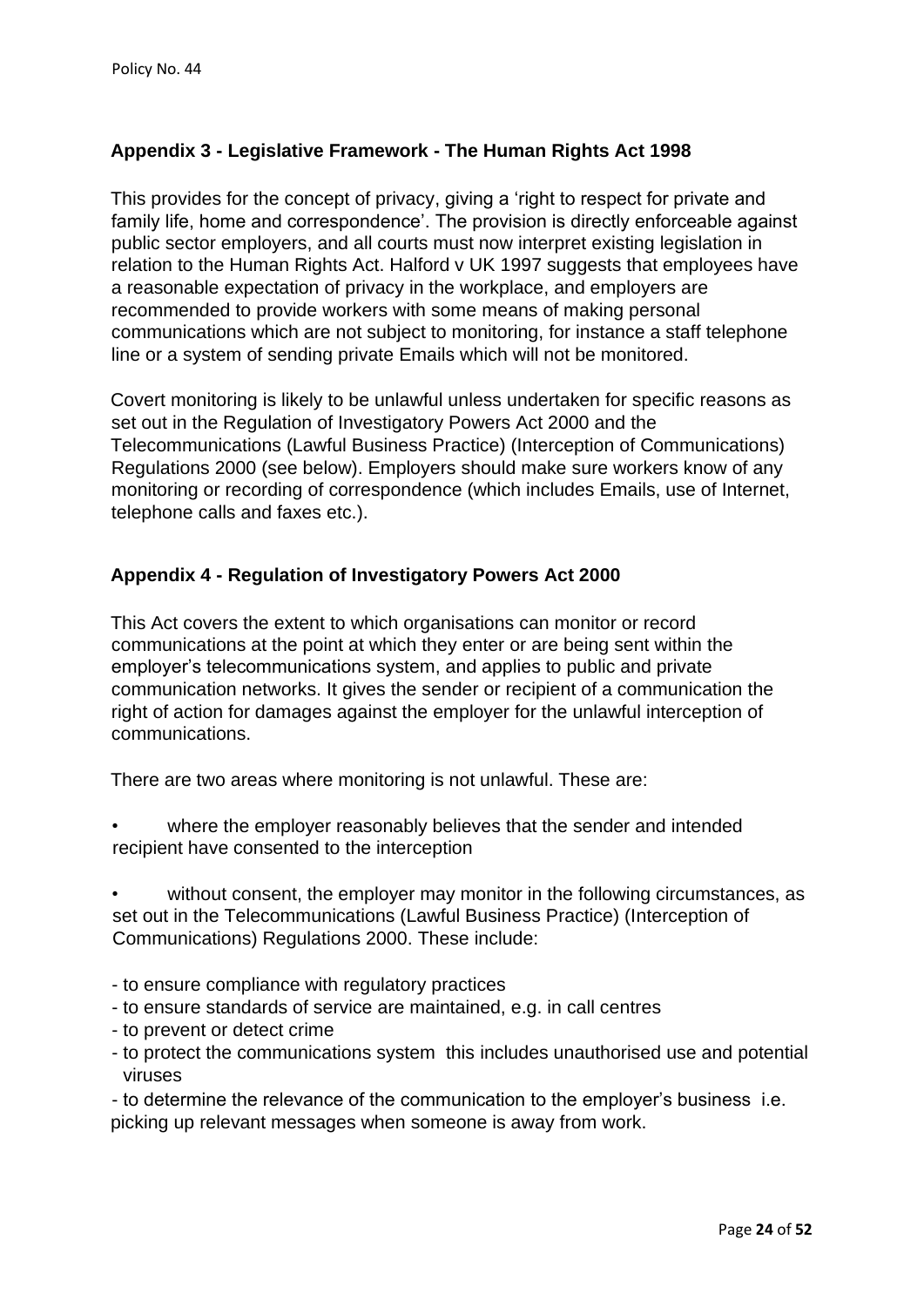However, the employer is expected to make all reasonable efforts to ensure system users know that communications may be intercepted, and any such monitoring must also comply with the provisions of the Data Protection Act 1998 (see below), and in particular the Data Protection principles on fair processing.

### **Appendix 5 – The General Data Protection Regulation**

The Information Commissioner - responsible for enforcement of the General Data Protection Regulation - is publishing four codes of practice to help employers comply with the provisions of the Data Protection Act. These codes clarify the Act in relation to processing of individual data, and the basis for monitoring and retention of email communications.

The code of practice '*Monitoring at work: an employer's guide*' states that any monitoring of emails should only be undertaken where:

- The advantage to the business outweighs the intrusion into the workers' affairs Employers carry out an impact assessment of the risk they are trying to avert workers are told they are being monitored
- Information discovered through monitoring is only used for the purpose for which the monitoring was carried out
- The information discovered is kept secure
- Employers are careful when monitoring personal communications such as emails which are clearly personal
- Employers only undertake covert monitoring in the rarest circumstances where it is used for the prevention or detection of crime.

### **Appendix 6 – Relevant Legislation**

### **Telecommunications (Lawful Business Practise) (Interception of communications) Regulations 2000**

This Act empowered the Secretary of State to make regulations, which allow businesses to intercept communications in the course of lawful business practice and in specific circumstances without the express consent of either the sender or the recipient. Under the Regulations, businesses are required to make all reasonable efforts to inform users of their own systems that such interceptions might take place.

### **Contract law**

It is just as possible to make a legally binding contract via Email as it is by letter or orally. Workers need to be aware of the danger of inadvertently making contracts on behalf of their employer, or varying the terms of any existing contract.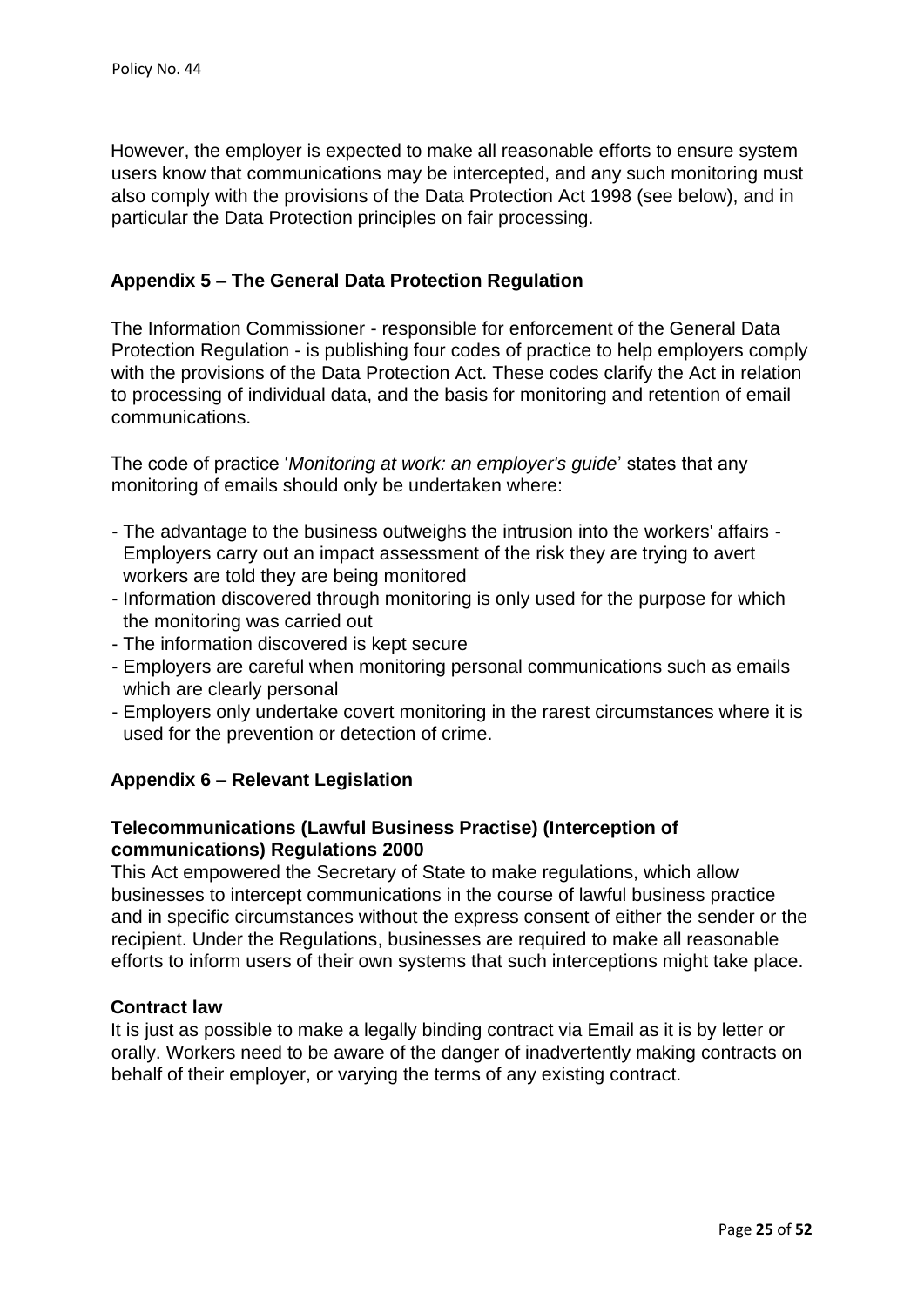### **Copyright law**

The Copyright, Designs and Patents Act 1988 (as amended) gives the same protection to digital and electronic publications as it does to printed books and other forms of publication. Many websites carry warnings that the information given is copyright and should not be downloaded without agreement from the copyright holder. Similarly copyright exists over software, which should not be downloaded without license.

### **Obscene Publications Act 1959, Protection of Children Act 1988, Criminal Justice Act 1988**

These Acts are concerned with material that might be criminal, cause harm to young persons or be otherwise unlawful. In the workplace the downloading of certain images from the Internet might subject a worker to charges of criminal behaviour.

#### **Computer Misuse Act 1990**

This Act is mainly concerned with the problems of Unauthorised Access into computer systems or 'Hacking'. The law covers:

- Unauthorised access to computer material
- Unauthorised access with intent to commit or facilitate a crime
- Unauthorised modification of computer material
- Making, supplying or obtaining anything that can be used in computer misuse offences

### **Appendix 7 - Lawful Business Practice Regulations (LBP)**

The LBP Regulations authorise employers to monitor or record communications **without** consent for a number of purposes, including the following:

- To establish the existence of facts relevant to the business.
- To ascertain compliance with the regulatory or self-regulatory practices or procedures relevant to the business.
- To ascertain or demonstrate standards which are, or ought to be, achieved by persons using the system.
- To prevent or detect crime.
- To investigate or detect the unauthorised use of telecommunication systems.

The Regulations cover all types of communications including those that are Internet based, by fax and by email.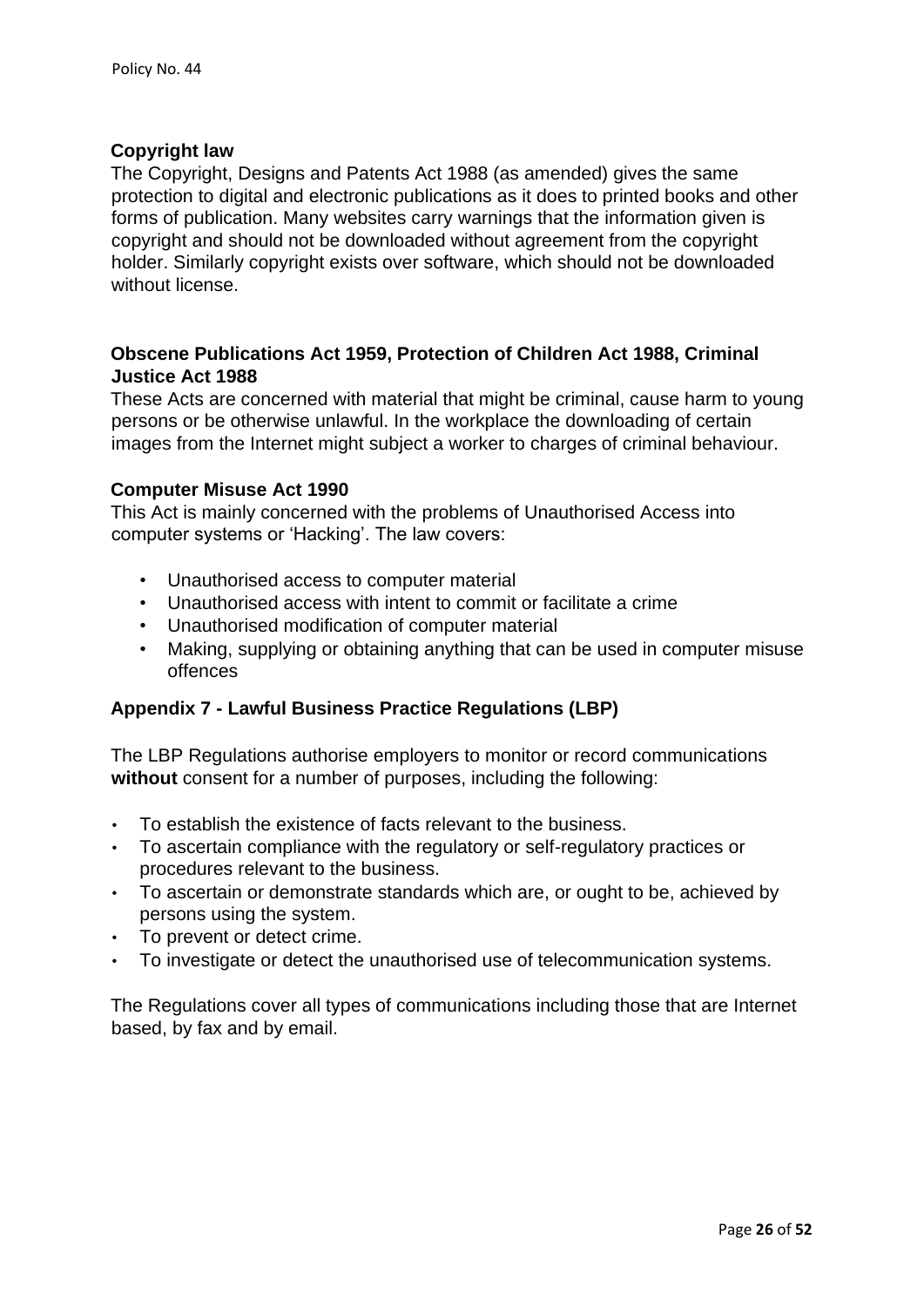### Appendix 8 – Governors e-Safety Checklist

It is the responsibility of the e-safety Governor and e-safety Coordinator to ensure that this document is completed and then reviewed once a year at the annual meeting between the two personnel. The results are to be reported to the governing body annually or at the next meeting following a major incident.

| <b>Status</b>                                                                                                                                                                              | R            | A | G | Action/Comments |
|--------------------------------------------------------------------------------------------------------------------------------------------------------------------------------------------|--------------|---|---|-----------------|
| Appropriate e-safety policy agreed by<br>governors and in place.                                                                                                                           |              |   |   |                 |
| Appropriate Acceptable Use Policies are in<br>place for all users - signed and stored<br>centrally.                                                                                        |              |   |   |                 |
| All staff (teaching and non-teaching) and<br>any volunteers or supply staff are familiar<br>with the current E-Safety policy and the<br>Acceptable Use Policy.                             |              |   |   |                 |
| Staff have received appropriate training for<br>e-safety, misuse of ICT and inappropriate<br>internet conduct.                                                                             |              |   |   |                 |
| E-safety, misuse of ICT and inappropriate<br>internet conduct forms part of the induction<br>process for new staff.                                                                        |              |   |   |                 |
| All parents/carers have received a copy of<br>the school's Acceptable Use Policy.                                                                                                          |              |   |   |                 |
| Appropriate procedures are in place to deal<br>with any e-safety, misuse of ICT and<br>inappropriate internet conduct incidents that<br>should occur.                                      |              |   |   |                 |
| <b>Status</b>                                                                                                                                                                              | $\mathsf{R}$ | A | G | Action/Comments |
| All staff (teaching and non-teaching) and<br>any volunteers or supply staff are informed<br>of how to raise a concern and can gain<br>access to the 'A concern is raised' flow<br>diagram. |              |   |   |                 |
| A central record of e-safety incidents is<br>being recorded - this has been viewed<br>showing the most recent incidents.                                                                   |              |   |   |                 |
| Appropriate filtering is applied to internet<br>content available through the schools<br>network.                                                                                          |              |   |   |                 |

| E-Safety Governor Signature:    | Date |
|---------------------------------|------|
| E-Safety Coordinator Signature: | Date |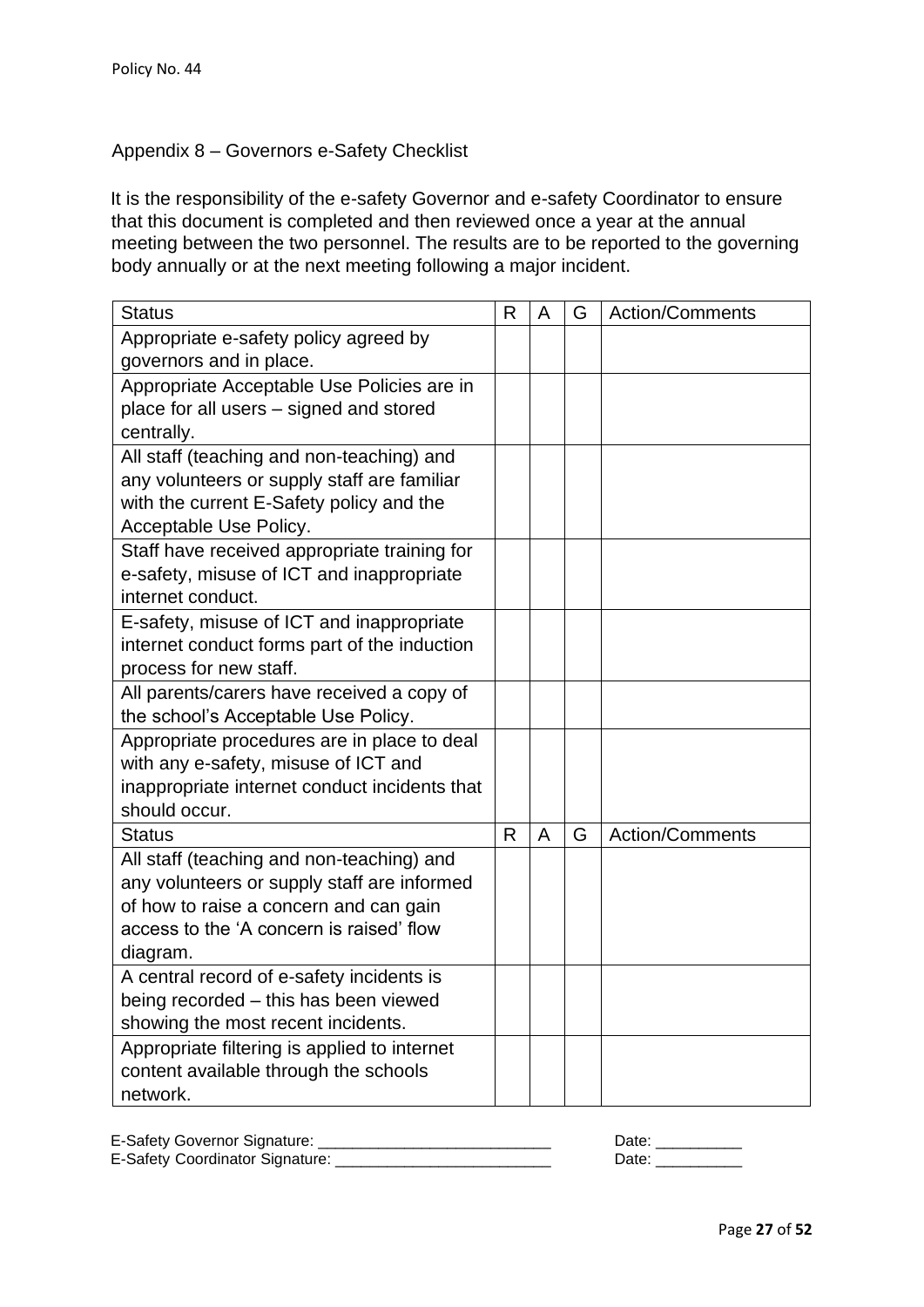

**Appendix 9 – Flowchart for Responding to a Serious e-Safety Incident** 

*(Based on Staffordshire LA Safeguarding Board)*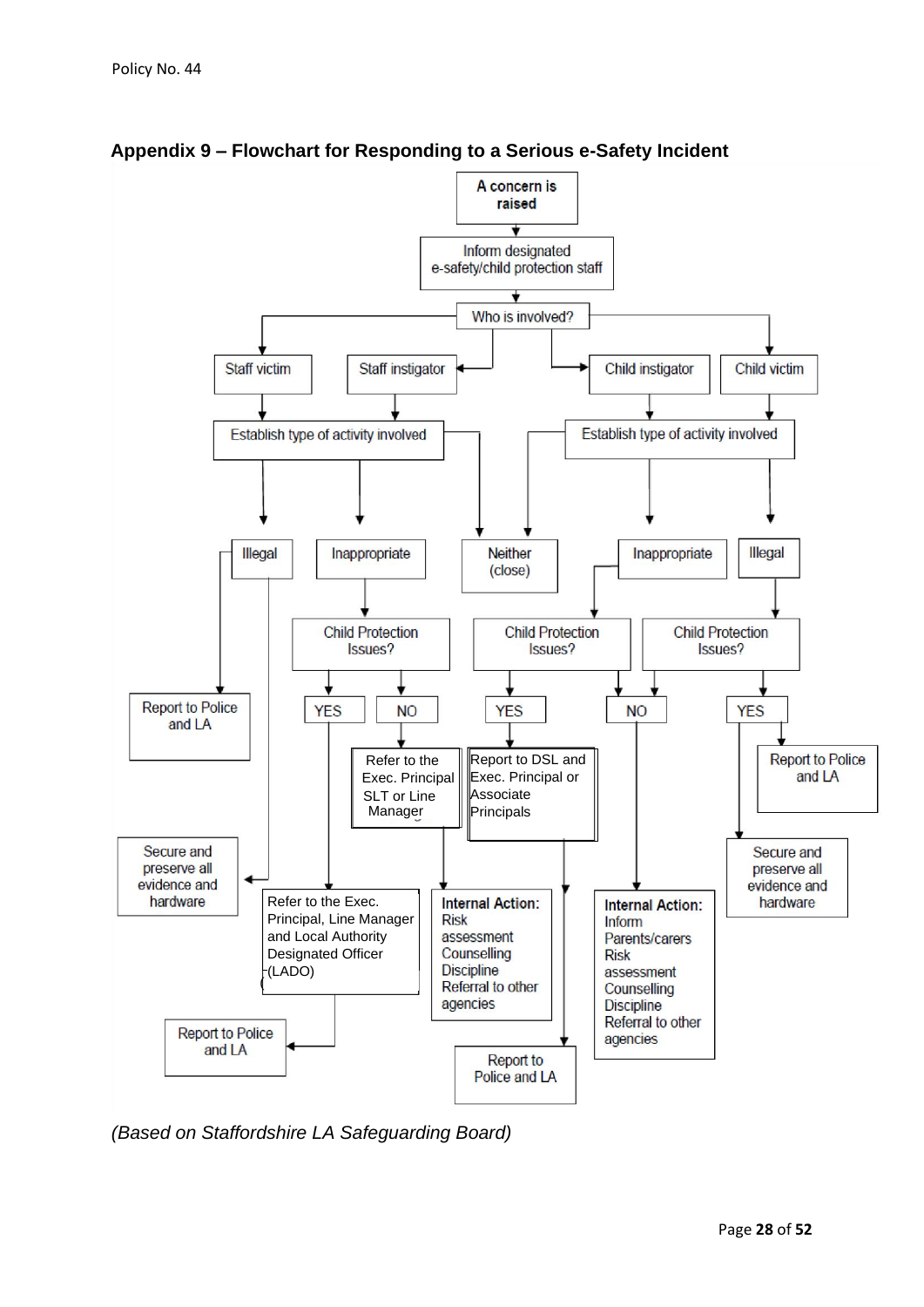### **Appendix 10 – Staff ICT Acceptable Use Policy No 44a**

### **Computing Facilities**

The school's network of computer systems and devices is owned by the school and is made available to staff in order to support their professional work. This ICT Acceptable Use Policy has been written to protect all users – students, staff and the school community. You are responsible for professional behaviour when using the systems, all of its resources and the Internet. You are expected to be an active participant in e-Safety education, taking personal responsibility for your own and your students' awareness of the opportunities and risks posed by new technologies.

This policy applies to using school resources both on-site and off-site. You agree and accept that any computer/laptop or other ICT device loaned to you by the school is provided solely to support your professional responsibilities and that you will notify the school of "any significant personal use" as defined by HM Revenue and Customs, and seek permission for such use from either Associate Principal.

Staff should refer to the full e-Safety Policy (No44) or e-Safety Coordinator for further clarification or details. It is the responsibility of employees to read the latest version of the policy because technology and the law change regularly.

Staff can access the school's internal systems from outside school by using the school provided devices (Laptops / Cloud books / Tablets) that have been enabled for use with Direct Access. These devices will work the same outside of the school as if on site with the only requirement being an internet connection.

If not using a school owned device then email can be access via the website or via: https://mail.cchsg.com/owa

To access files that have been migrated to the cloud, these can be accessed through SharePoint, of which the link for this resources is found on the school website.

### **Logging on and Security**

- You are responsible for the protection of your own network logon accounts and should not divulge passwords to anyone else.
- Always be wary about revealing your home address, telephone number, or school name on the Internet. Personal details of any adult working at the school or student at the school should not be given. (see e-Safety Policy)
- Other computer users should be respected and should not be harassed, harmed, offended or insulted. (See e-Safety policy)
- Always log off when leaving a workstation, even for a short time.
- To protect yourself and the systems, you should respect the security settings on the computers; attempting to bypass or alter the settings may put you or your work at risk. (See e-Safety policy)
- Computer storage areas are accessible by ICT Services IT Helpdesk staff who may review your files, communications and computer usage to ensure that you are using the system responsibly. (See e-Safety policy)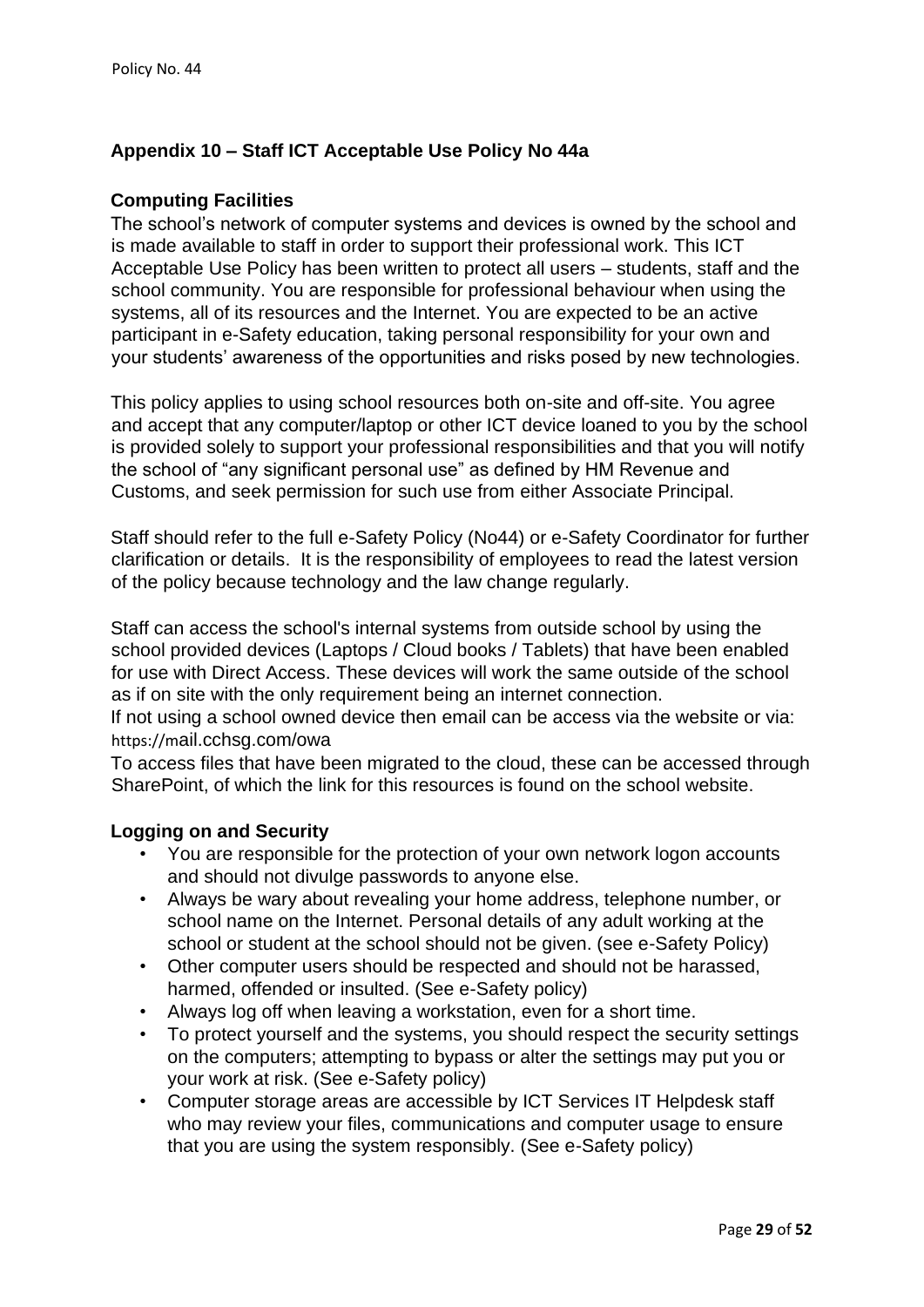Use of the Network and Computer Facilities

All users must take responsibility for their own use of new technologies, making sure they use the technology safely, responsibly and legally. It is unacceptable to knowingly:

- Install any unauthorised software. Always get permission from the Network Administrator before installing, attempting to install or store programs of any type on the computers.
- Damage, disable, or otherwise harm the operation of computers, or intentionally waste resources. This puts yours and others work at risk.
- Introduce a malicious code or virus. If using removable media such as USB memory sticks do not open any files that you suspect may have been infected with a virus or malicious program. The network anti-virus programme should notify you before infected files are opened.
- Try and gain access to an unauthorised area or system.
- Use any form of hacking or cracking software / system.
- Access, download, create, store or transmit material which is indecent or obscene, or material which could cause annoyance, offence, anxiety or distress to other network users, or material which infringes copyright, or material which is unlawful.
- Use any applications or services to bring the school or its members into disrepute.

The network and computers are provided for professional and educational purposes. You may use the computers for private use in your own time providing that use does not prevent others from using resources for work purposes. (see e-Safety Policy for restrictions)

You have a duty to report failings in technical safeguards which may become apparent when using systems and services.

You should protect the computers from spillages by eating or drinking well away from the ICT equipment.

### **Use of the Internet**

Filtering software is used on the school network to prevent access to inappropriate internet sites, and to protect the computer systems. Staff should be aware that the school logs all Internet use.

Access to the Internet is provided for school activities. You may access the Internet for reasonable appropriate private use in your own time providing that use does not prevent others from using resources for work purposes. (See e-Safety policy for restrictions)

Connection to the schools wireless network is permitted only for professional/educational purposes only. Connection with personal devices such as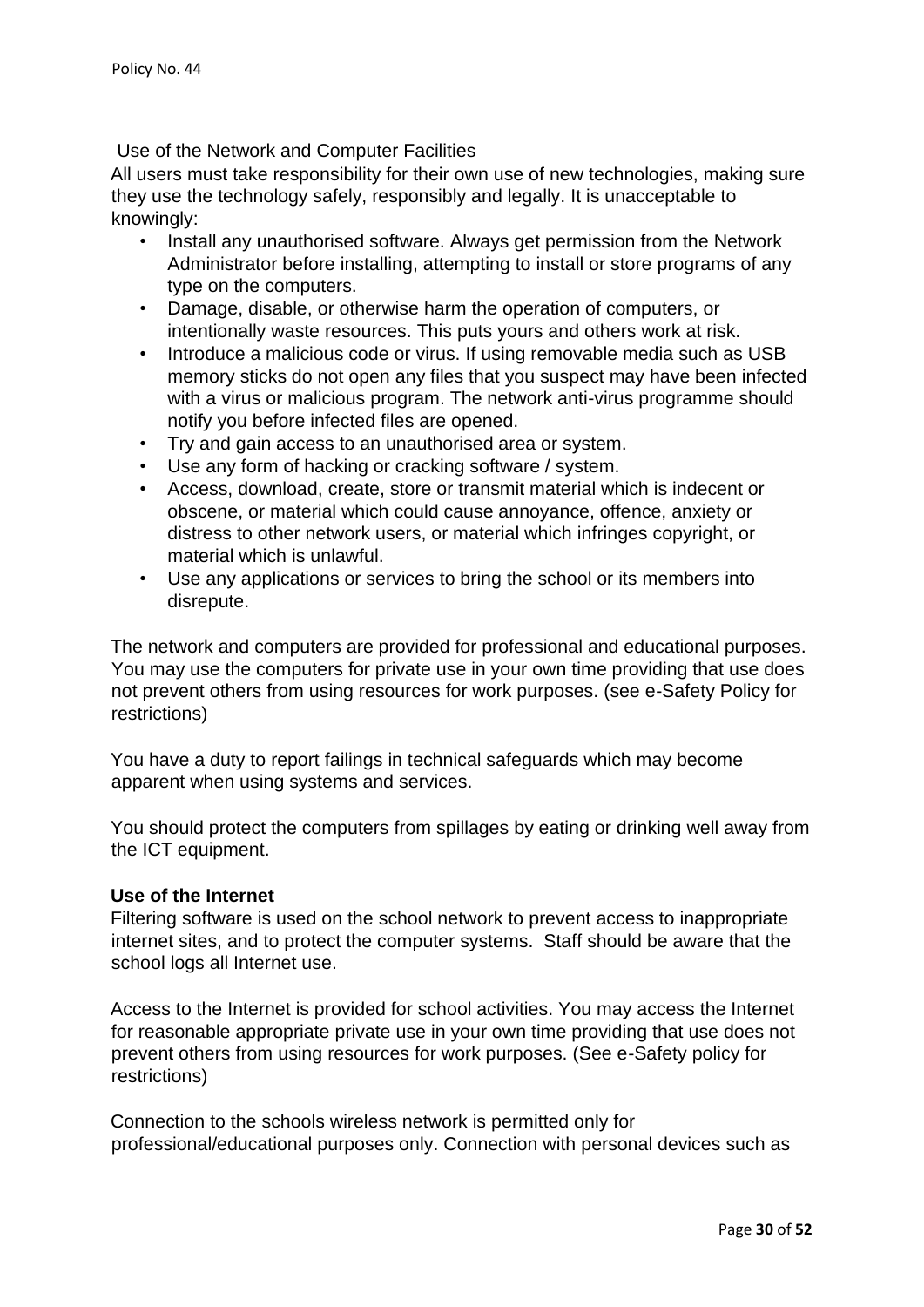tablets or smartphones permitted only at the discretion of the e-Safety Coordinator, Senior Leadership Team and Network Administrator.

Only access appropriate material; using the Internet to obtain, download, send, print, display or otherwise transmit or gain access to materials which are unlawful, obscene, abusive or likely to cause anxiety or distress is not permitted. (See e-Safety Policy for definitions)

You should respect the work and ownership rights of people outside the school, as well as other staff or students. This includes abiding by copyright laws. (See e-Safety Policy Appendix 6 for details.)

#### **Use of Email**

All users should understand that network activity and online communications are monitored, including any personal and private communications made via the school network. Automated software scans all email, and removes anything which could affect the security of the computer systems, or contain unsuitable or offensive content.

Only the school email account should be used for emails which are sent on school business. You should not use a personal email account for school business. Remember that any emails sent using a school email account are sent on behalf of the school in the same way as official letters. Emails should be professional in language and tone and should not compromise the reputation of the school.

Your school email account should not be used routinely to communicate with family and close friends. Personal email accounts should be used for personal communication and also to sign up for mailing lists or online communities that are not school related.

Only open attachments to emails if they come from someone you already know and trust. Attachments can contain viruses or other programs that could destroy all the files and software on your computer.

If you receive an email containing material of a violent, dangerous, racist, or inappropriate content, or which is bullying in nature, you should always report such messages to a member of ICT support staff and your line manager.

Emails should not be used during lessons unless it is deemed an emergency. Emails should not be used to communicate with colleagues on aspects that could be deemed of a personal or casual nature.

The sending of an email or text containing content likely to be unsuitable for students or schools is strictly forbidden.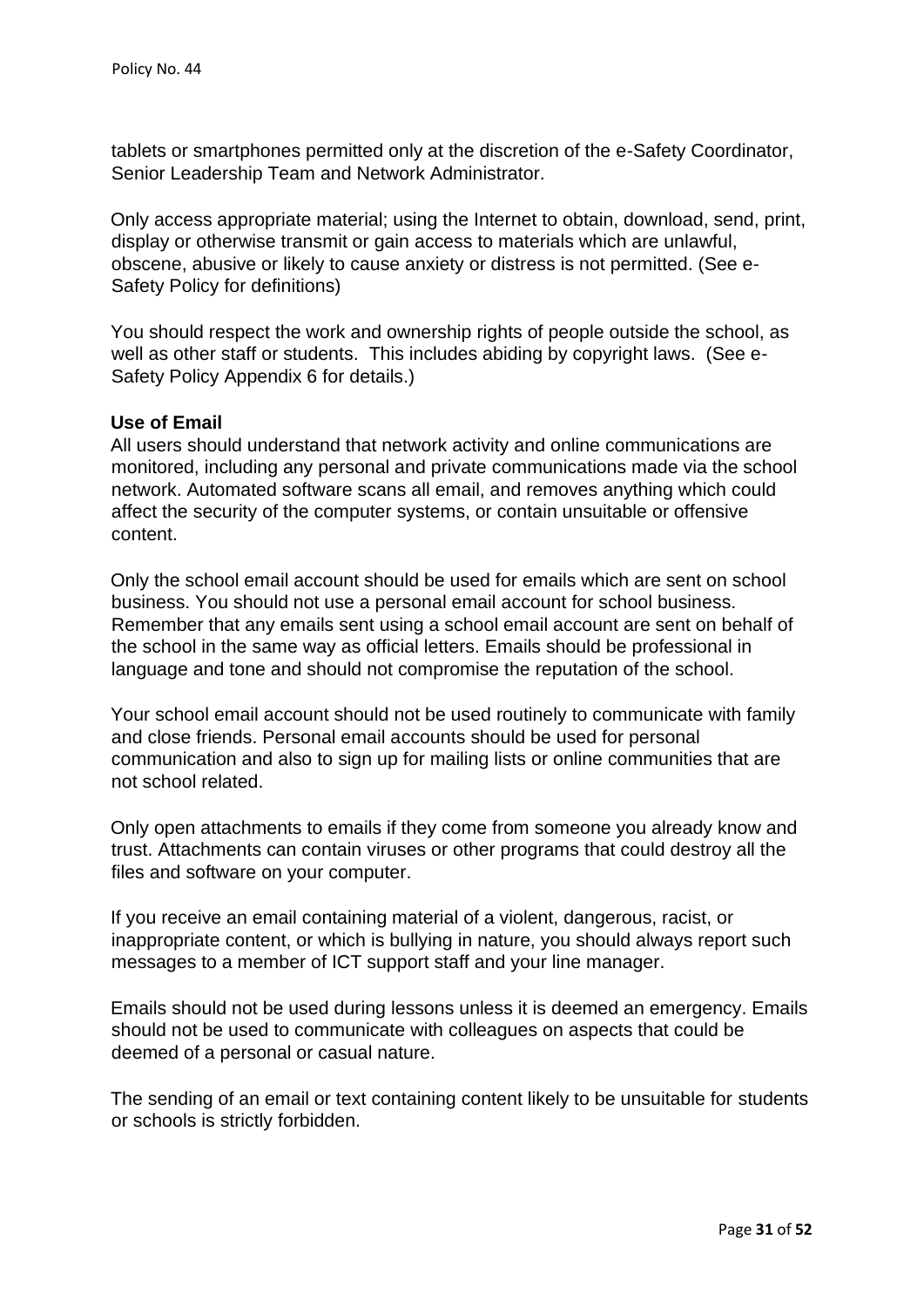You should regularly delete unwanted sent and received e-mails.

#### **Social Media**

The use of social media can enhance teaching and learning but is also used widely for social interaction. With this in mind, teachers should exercise extreme caution when using social media sites such as Facebook and ensure maximum privacy settings. (See e-Safety Policy for further guidance and clarification)

Under no circumstances should a teacher use a personal social media account in the classroom or to facilitate their lessons. It is unacceptable for a member of staff to accept a friend request from an existing student on a personal social media account. See 44c Social Media Policy for further guidance.

#### **Use of Online/Distanced Learning programmes – Teams**

When using an online learning platform like Microsoft Teams, staff at CCHSG should ensure that:

- Every Team should have 2 staff members to safeguard everyone in the Team, the additional person should ideally be a Head of Department or Year Leader
- Staff should ensure that students participating in a live stream has permission from their parents to be there. No permission - No live stream
- Staff and students should establish and follow clear ground rules of that particular Team (e.g. no speaking over each other, offering rude or silly comments, using it as a private messaging service, sharing personal details). This is likened to a teacher creating the correct climate for learning in their classroom. If live streaming, these rules need to be reiterated every session
- Students should not record, re-produce or re-distribute materials from the live stream, including taking screen shots. They will be removed from the Team immediately if found doing so and reported to the e-Safety Coordinator.
- All members of the Team participate in live streaming in neutral area, (ie, not in a bedroom or bathroom). Microsoft Teams has the capability to blur or neutralise a background should the user wish.
- Members of the Team should not disclose personal information to anyone in the stream; such as their location, date of birth or phone number to anyone on the livestream, these should always be kept private. Schoolallocated email addresses are the only email addresses to be used. Usernames and passwords must never be shared.
- Team members do not have to be visible –audio participation or via live chat only are also acceptable.
- All members of the Team are dressed appropriately (i.e. follows the schools normal non-uniform day dress code)
- Teams should not be used on a one to one basis between staff and students. Remote learning on a one to one basis is not appropriate.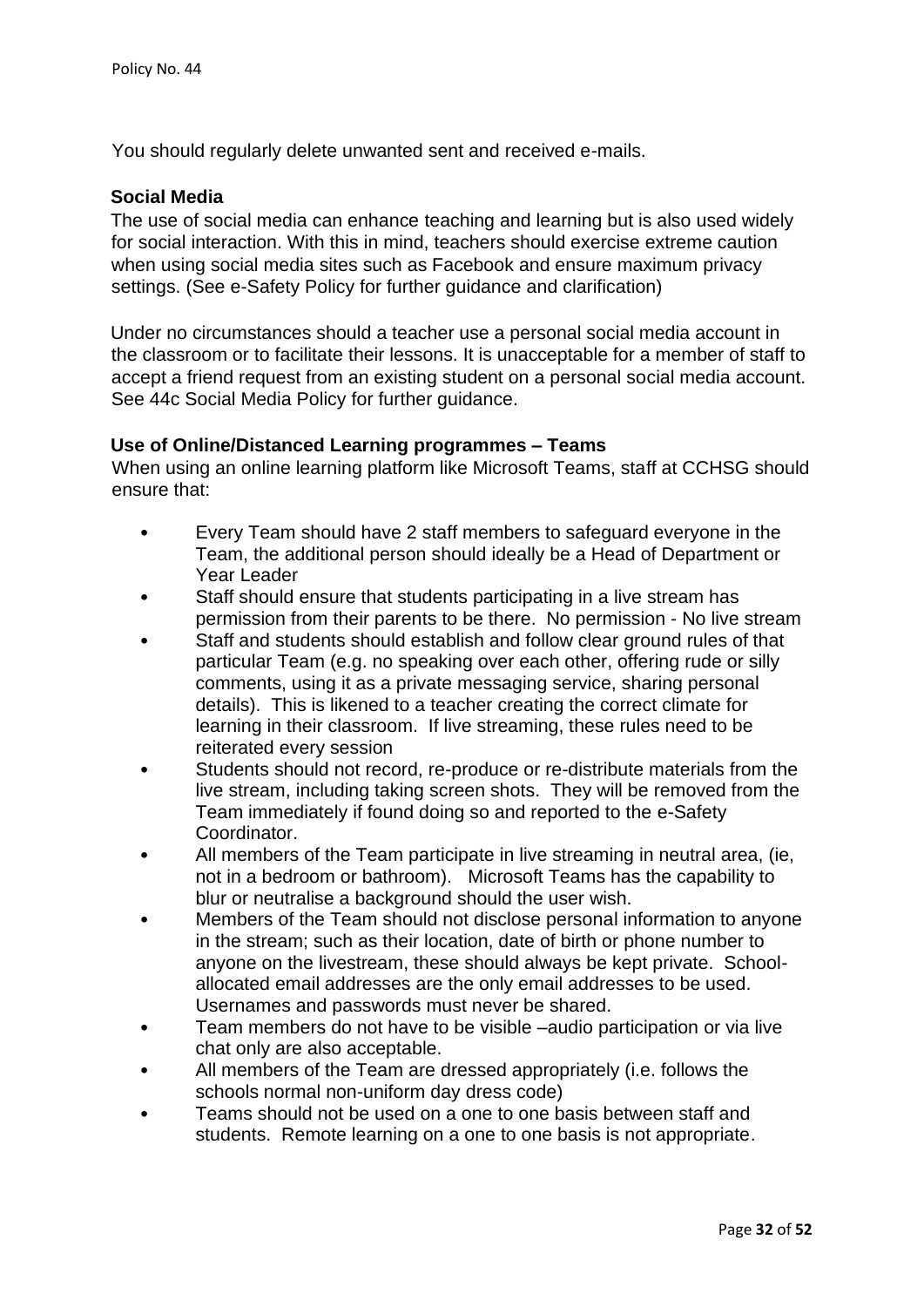#### **Personal Laptops / Computers / Devices**

Personal laptops / computers / hand-held devices are only allowed to be used in school with permission of the Principal. Connection to the school network however must be agreed with the e-Safety Coordinator, Senior Leadership Team, Principal and IT Manager.

#### **Disciplinary Procedures**

If you breach these provisions, access to the network may be denied and you may be subject to disciplinary action. Additional action may be taken by the school in line with existing policy regarding staff Code of Conduct and Disciplinary Procedures. Where appropriate, police may be involved or other legal action taken. (See e-Safety Policy for details).

#### **ICT Services Helpdesk**

Any problems or faulty equipment should be reported to the ICT Services IT Helpdesk immediately. You should not attempt to repair equipment yourself.

#### **Mobile Device Encryption**

To comply with the Data Protection Act 2018, all school owned mobile devices that could be used off site will be encrypted enabling us to ensure that all data will be kept secure if the device is lost or stolen. (A mobile device can be described as any portable device which can hold data on the local drive which would be accessible by other means if this device was lost or stolen.)

Encryption will be managed by ICT Services. No user other than a person in ICT Services may decrypt the drive on a temporary or permanent basis. Failing to adhere to this will make you liable for any data access breaches which could incur fines.

#### **Remote Data Wipe**

CCHSG staff who have access to school email through their mobile phones must accept that ICT Services will have the right to remote wipe the device to prevent any data access breaches if the device is lost or stolen. Failure to notify ICT Services in the event of a device being lost or stolen will render you personally liable for any fines incurred.

#### **Privacy and Personal Protection**

- CCHSG staff must at all times respect the privacy of other students and members of staff; this includes not taking photographs or video or sound recordings.
- Staff should not forward messages (private or otherwise) without permission from the original sender.
- Staff should not supply personal information about themselves or others, on any type of websites or within email.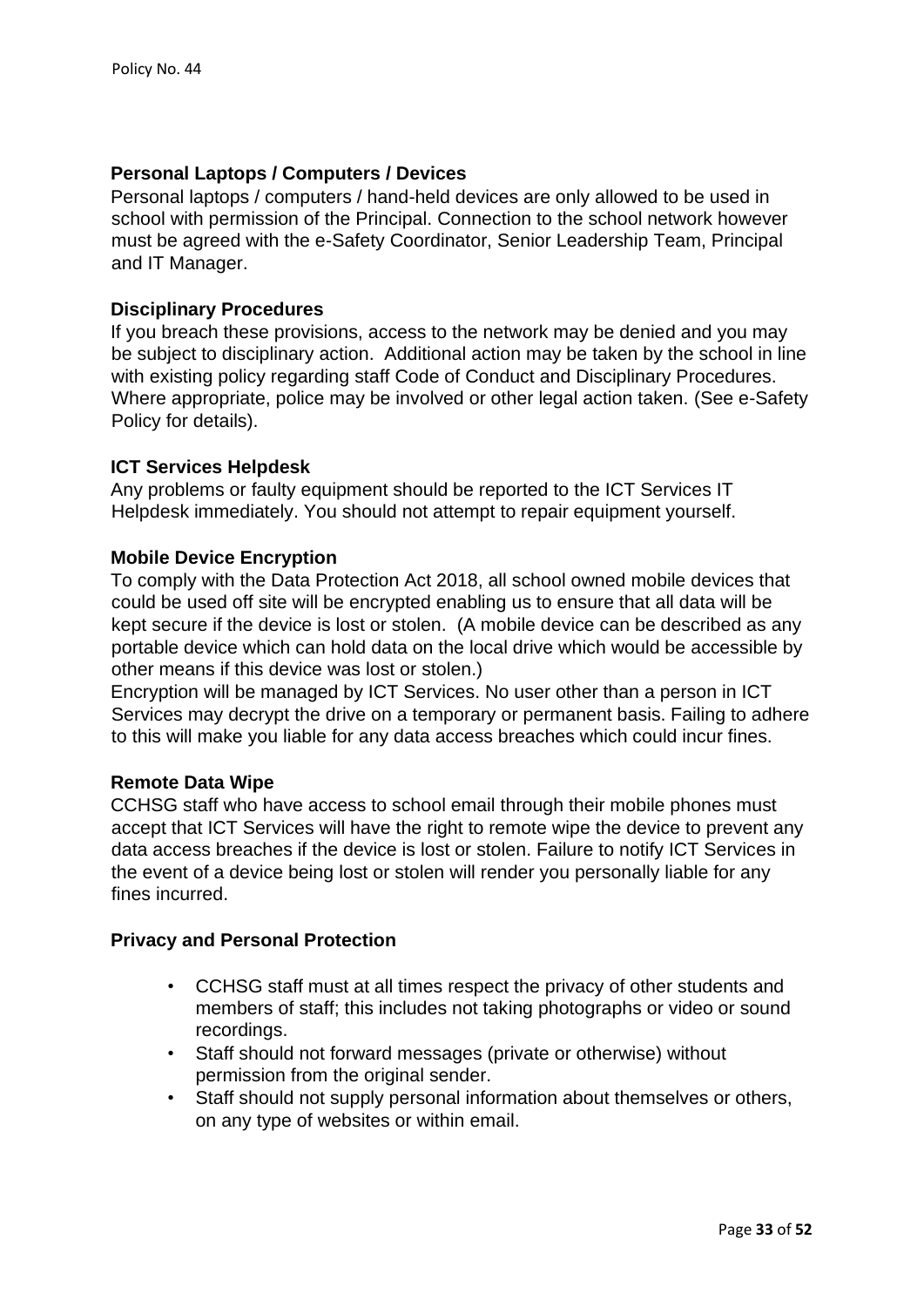- When using social media staff must keep all information about school private; especially naming the school which you work at.
- Staff must not upload any pictures or videos taken in school or that show school uniform to any social media sites including Facebook, YouTube, Instagram, WhatsApp or Snapchat

Please read this document carefully. Only once it has been signed and returned will access to the school computer network be permitted.

I have read and understand the above and agree to uphold the standards outlined within these guidelines and the e-Safety Policy.

| <b>Staff Name:</b> | Signature: | Date: |  |
|--------------------|------------|-------|--|
|                    |            |       |  |

Policy links: AT2 Safeguarding & Child Protection Policy A4 Behaviour, Sanctions & Rewards Policy A5 Anti-bullying Policy 26 Code of Conduct 44c Social Media Policy

Reviewed February 2022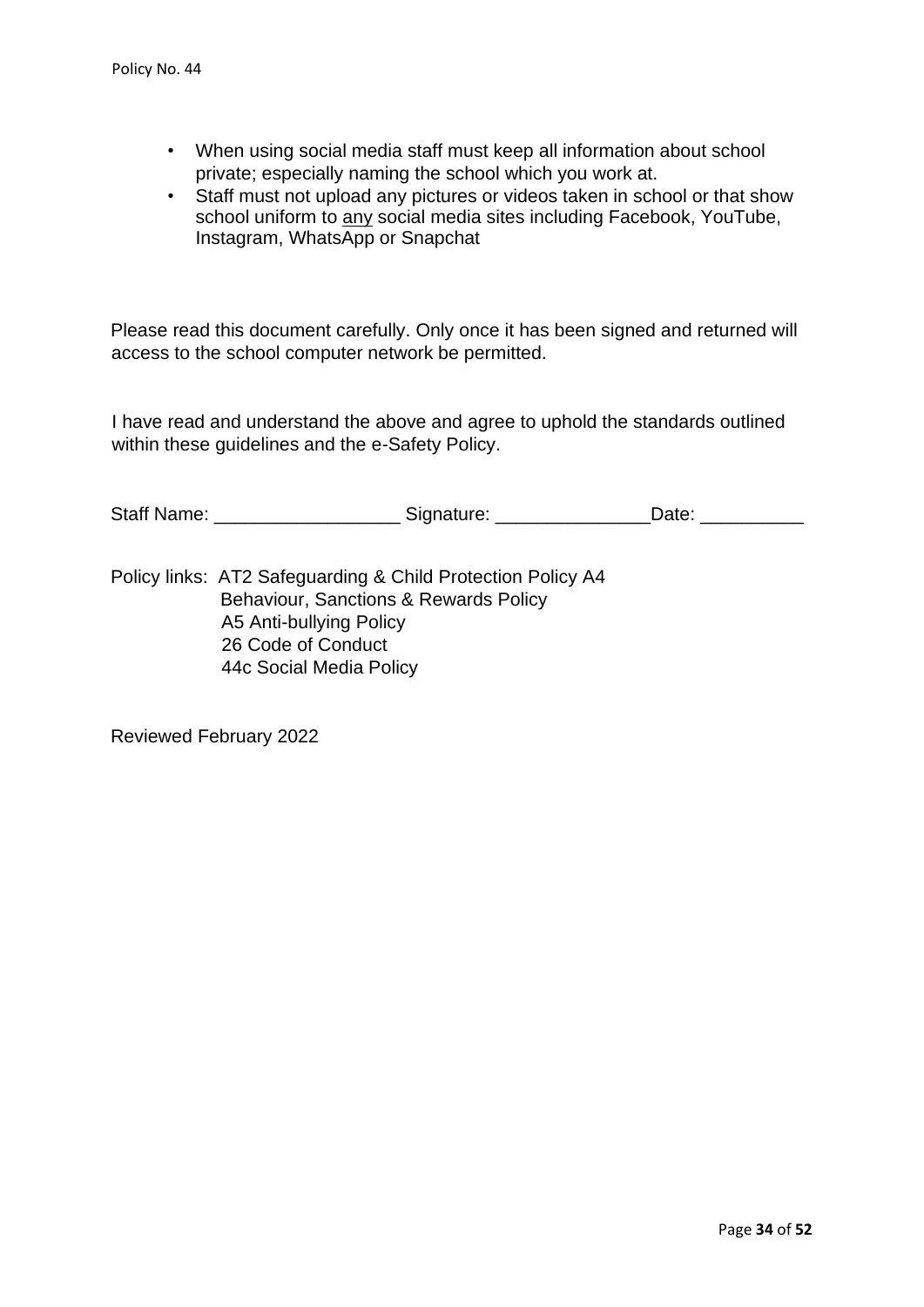### **Appendix 11 – Student ICT Acceptable Use Policy No. 44b**

#### **Computing Facilities**

Students are encouraged to make use of the school computing facilities for educational purposes. All students are expected to be active participants in e-safety education, taking personal responsibility for their awareness of the opportunities and risks posed by new technologies.

Due to high demand for computer facilities at lunchtimes, use of computers at this time must be restricted to school work only. **Students must not be in ICT rooms after school unless supervised by a member of staff.** 

Students can access the school's email by either visiting the school website or by going to https://mail.cchsg.com/owa. To access any resources, students must go to the school website and access these through SharePoint.

#### **Logging On and Security**

- Students are responsible for the protection of their own network logon accounts and must not divulge passwords to anyone.
- Students must not log on as someone else, nor use a computer which has been logged on by someone else. Students should also log off when leaving a workstation, even for a short time.
- Any attempts to access, corrupt or destroy others users data, or compromise the privacy of others in anyway, using any technology is unacceptable.
- Computer storage areas are accessible by ICT staff who may review your files, communications and computer usage to ensure that you are using the system responsibly.

(See e-Safety Coordinator or e-Safety Policy if further clarification is required)

### **Use of the Network and Computer Facilities**

All users must take responsibility for their own use of new technologies, including BYOD devices, making sure they use the technology safely, responsibly and legally. It is not acceptable to knowingly:

- Access, download, create, store or transmit material which is indecent or obscene, or material which could cause annoyance, offence, distress or anxiety to any other student or member of the school community, or is bullying or harassing in nature, or material which infringes copyright, or material which is unlawful. This will result in action being taken, according to the School Behaviour Policy.
- Download or install programs to a school owned computer or a BYOD.
- Introduce a virus, or malicious code.
- Bypass network and systems security, breach technical safeguards or conceal network identities.
- Access another student's account.
- Gain access to an unauthorized area or system.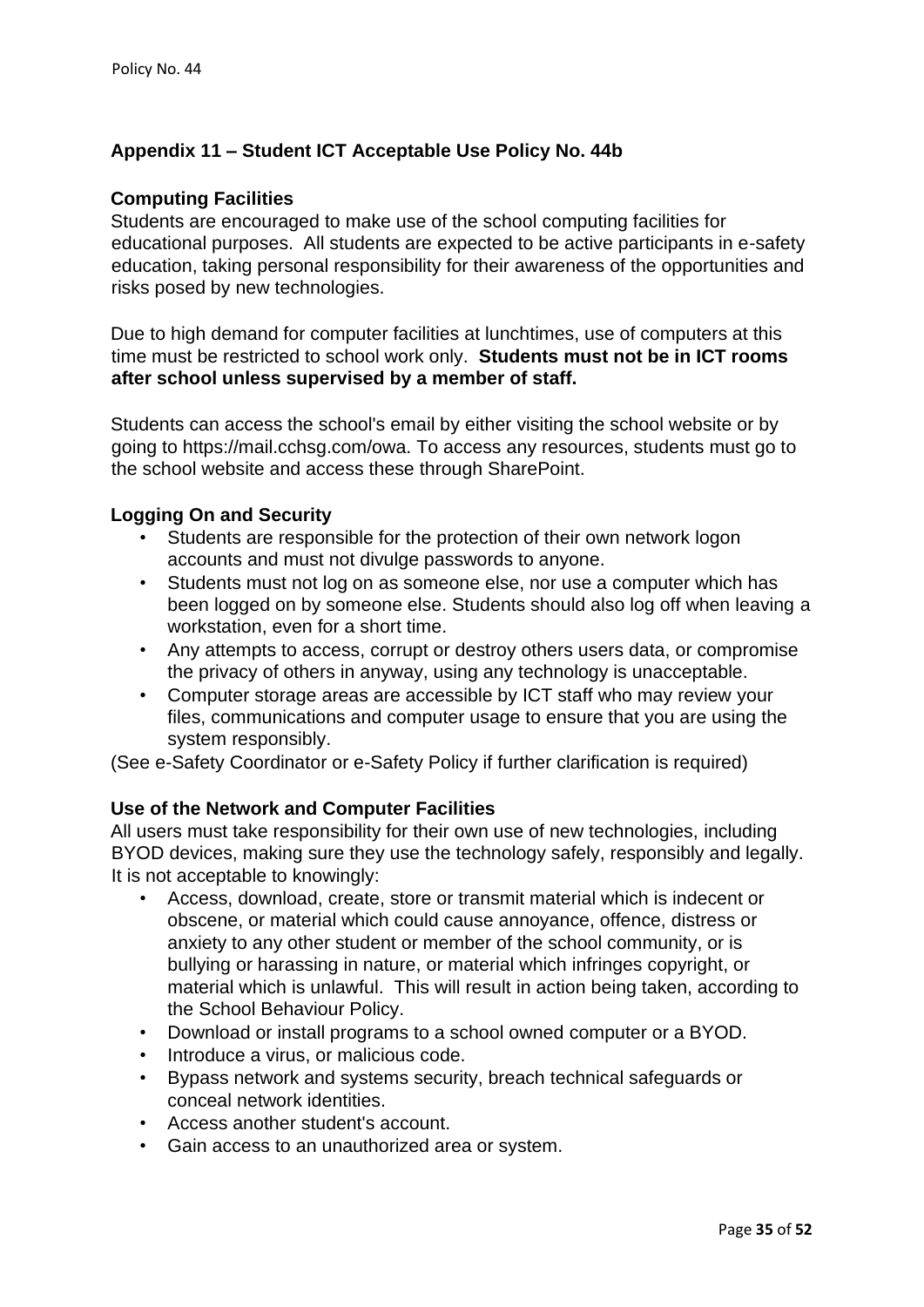- Use any form of hacking or cracking software / system.
- Use any applications or services to bring the school or its members into disrepute.
- Engage in activities which damage resources, waste teaching or technical support time or use the network resources in such a way so as to diminish the service for other network users.

(See e-Safety Coordinator or e-Safety Policy if further clarification is required)

### **Students have a responsibility to report any known misuses of technology including the unacceptable behaviour of others.**

**Students have a duty to report failings in technical safeguards which may become apparent when using systems and services.** 

**Students must not eat or drink in a designated computer room or near any computer equipment, including a BYOD.** 

#### **Use of the Internet**

Filtering software is used on the school network to prevent access to inappropriate internet sites, and to protect the computer systems. Students should be aware that the school logs all Internet use.

- The use of public chat rooms is not allowed.
- The use of social networking and video websites is not allowed unless used for educational purposes and approved by the class teacher and/or e-Safety **Coordinator**
- Students should not copy (plagiarise) and use material from the Internet to gain unfair advantage in their studies, for example in coursework. Such actions may lead to disqualification by examination boards.
- Students should ensure that they are not breaking copyright restrictions when copying and using material from the internet.
- Students must not reveal their own or another student's personal information such as name, address, telephone number, email address or school name over the internet.

(See e-Safety Policy if further clarification is required)

### **Use of Email**

All users should understand that network activity and online communications are monitored, including any personal and private communications made via the school network.

- Student email accounts are primarily for communication between students and teachers in relation to school work.
- Students are not allowed to use email during lessons without the teacher's permission.
- If a student receives an e-mail from an unknown person, or which is offensive or upsetting, the relevant teacher or a member of the ICT technical staff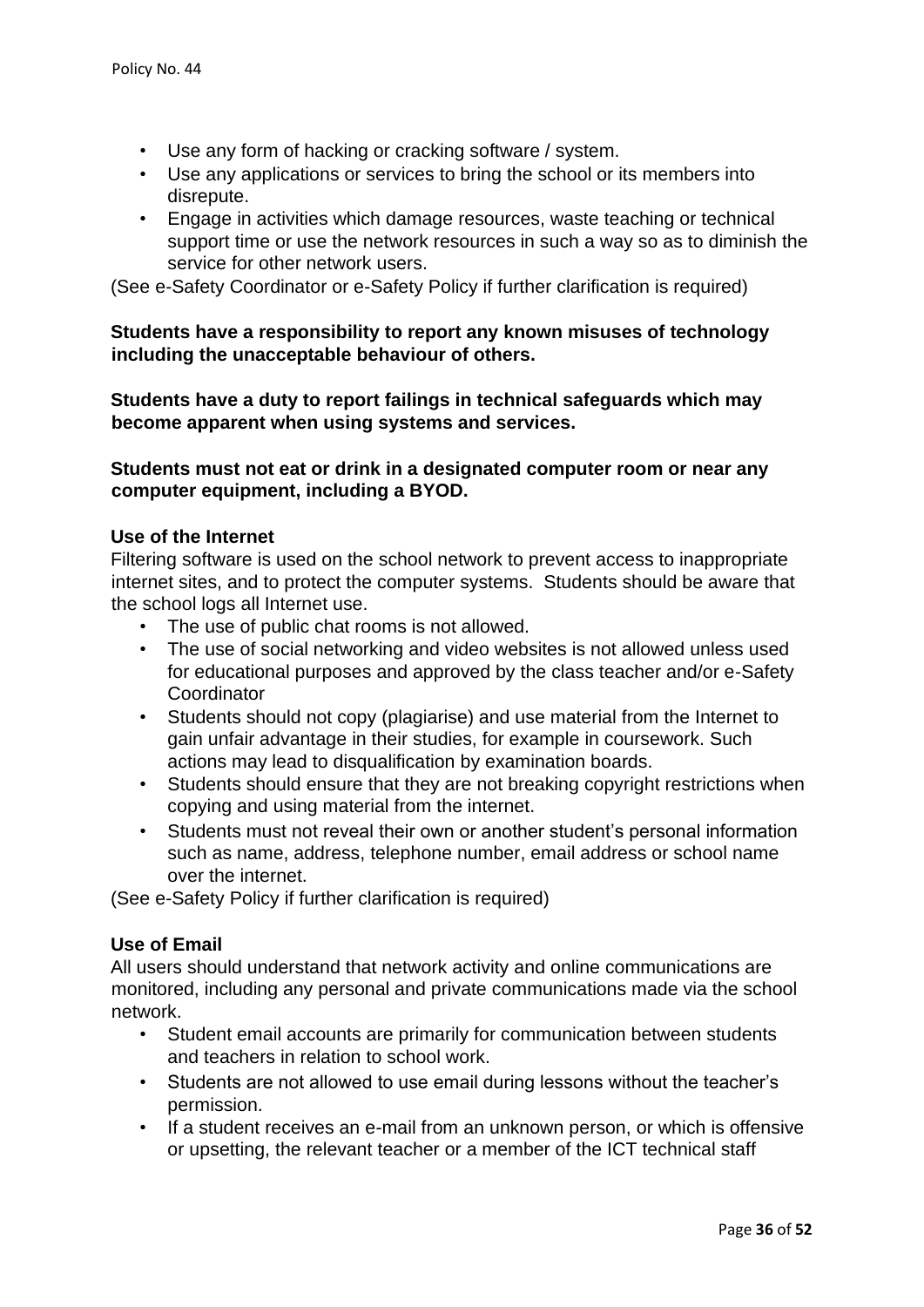should be contacted. Do not delete the email in question until the matter has been investigated.

- The sending / forwarding of chain e-mails are not allowed.
- The sending of a large number of multiple e-mails is acceptable only for good reason. Before doing so, the student must obtain permission from the e-learning coordinator or Network Manager.
- Students must not open attachments from senders they do not recognise, or that look suspicious.
- Students should periodically delete unwanted sent and received e-mails.
- Students may only use the e-mail accounts set up by the School. The use of e-mail facilities such as Hotmail and MSN instant messaging must only be used with permission from the e-learning coordinator or Network Manager.
- Students should not use their school email address for signing up to any online accounts, or share their email address with persons/organisations not associated with the school without permission from the e-learning coordinator or the IT Manager.

(See e-Safety Coordinator or e-Safety Policy if further clarification is required)

### **Use of Online/Distanced Learning programmes – Teams**

When using an online learning platform such as Microsoft Teams, students at CCHSG should ensure that;

- Every Team should have 2 members of staff
- Students should ensure that they have permission from their parents to participate in live streaming of lessons at CCHSG. Their parents should have signed the Live streaming consent declaration. No permission - No live stream
- Students should follow the clear ground rules any particular Team (e.g. no speaking over each other, offering rude or silly comments, using it as a private messaging service, sharing personal details).
- Students should not record, re-produce or re-distribute materials from the live stream, including taking screen shots. They will be removed from the Team immediately if found doing so and sanctioned using the school's Behaviour, Rewards and Sanctions Policy
- All members of the Team who participate in live streaming do so in a neutral area, (ie, not in a bedroom or bathroom). Microsoft Teams has the capability to blur or neutralise a background should the user wish.
- Members of the Team should not disclose personal information to anyone in the stream; such as their location, date of birth or phone number to anyone on the livestream, these should always be kept private. Schoolallocated email addresses are the only email addresses to be used. Usernames and passwords should never be shared.
- Team members do not have to be visible –audio participation only is also acceptable.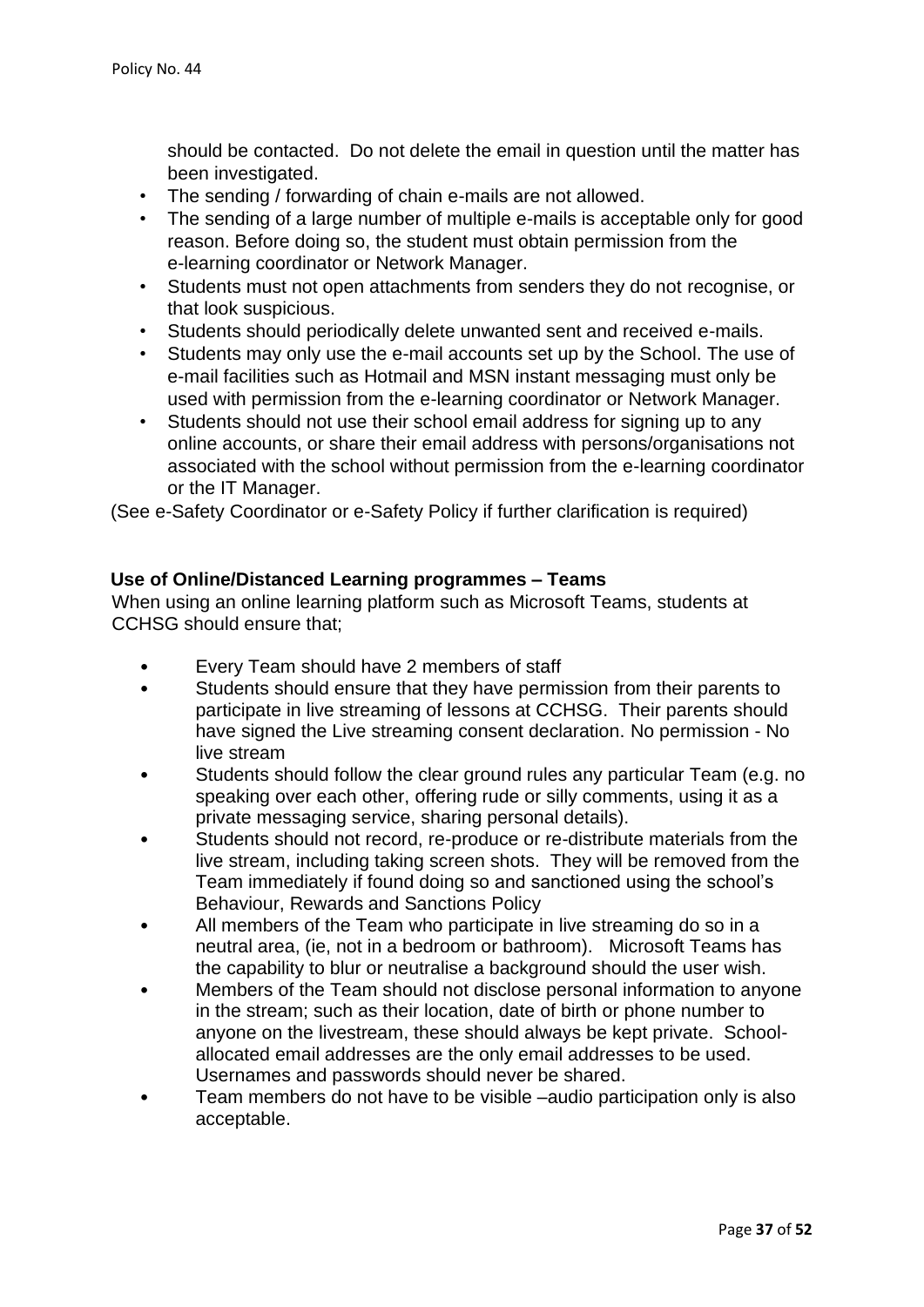- All members of the Team are dressed appropriately (i.e. follows the schools normal non-uniform day dress code )
- Teams should not be used on a one to one basis between staff and students. Remote learning on a one to one basis is not appropriate.
- If students are concerned or suspicious about any activity on Teams, they should report it to their Year Leader.

### **Personal Laptops / Computers**

Non BYOD devices for example personal laptops / computers and hand-held devices are only allowed in school with written permission from the Year Leader who will specify the times when they can be used. Connection to the schools network is only granted with permission from IT Manager following discussion with the Senior Leadership Team.

### **Use of Other Technology**

Technology such as media rich phones, Personal Digital Assistants (PDA), tablets (including iPads), e-readers, memory cards, USB Storage devices and anything else that can be used to store, transmit or manipulate data should be used responsibly, and in accordance with the e-Safety Policy and used only during the times specified to students. Mobile phones should be turned off at all times during the school day, including at break and lunch times, in accordance with School Behaviour, Rewards and Sanctions Policy. Year 12 and 13 students are allowed to use their mobile phone in the Sixth Form Common Room area only.

### **Privacy and Personal Protection**

- Students must at all times respect the privacy of other students and members of staff; this includes not taking photographs, video or sound recordings.
- Students should not forward private messages without permission from the original sender.
- Students should not supply personal information about themselves or others, on any type of websites or within email.
- People you contact on the internet are not always who they seem, therefore, students must not attempt to arrange meetings with anyone met via a website or email.
- When using social media students must keep all information about school private; especially naming which school is attended.
- Students must not upload any pictures or videos taken in school or that show school uniform to any social media sites including Facebook, YouTube, Instagram, WhatsApp or Snapchat
- Students should realise that the school has a right to access personal folders on the Network and/or confiscate personal technologies such as mobile phones. Privacy will be respected unless unacceptable use is suspected.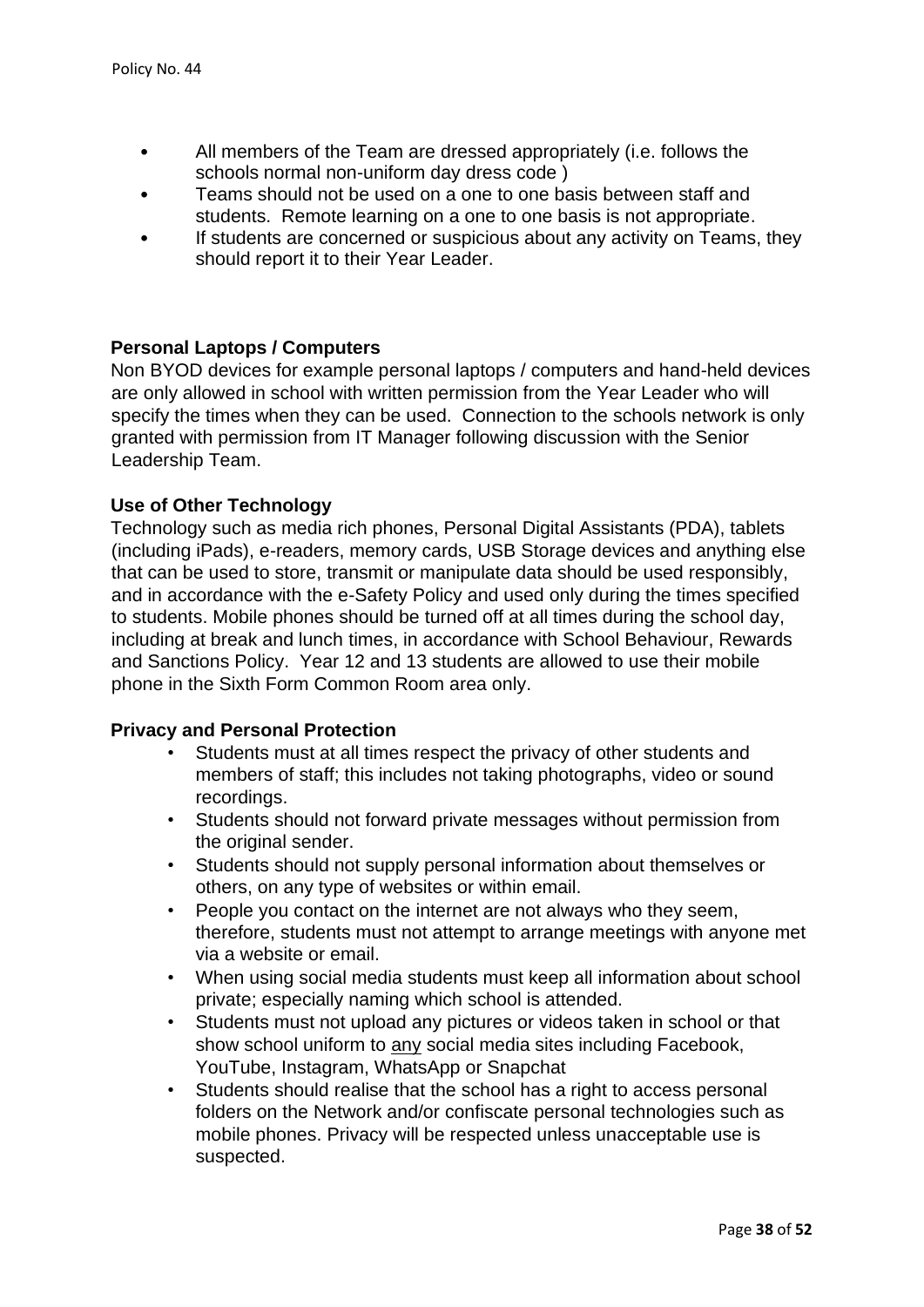### **Disciplinary Procedures**

Violation of this ICT Acceptable Use Policy may result in a temporary or permanent ban on network use. Additional disciplinary action may be taken in line with the School Behaviour, Sanctions and Rewards Policy. Where appropriate, police may be involved or other legal action taken. (See e-Safety Policy for further details)

#### **ICT Services**

Any problems or faulty equipment should be reported to a teacher or ICT technician immediately. Students should not attempt to repair equipment themselves.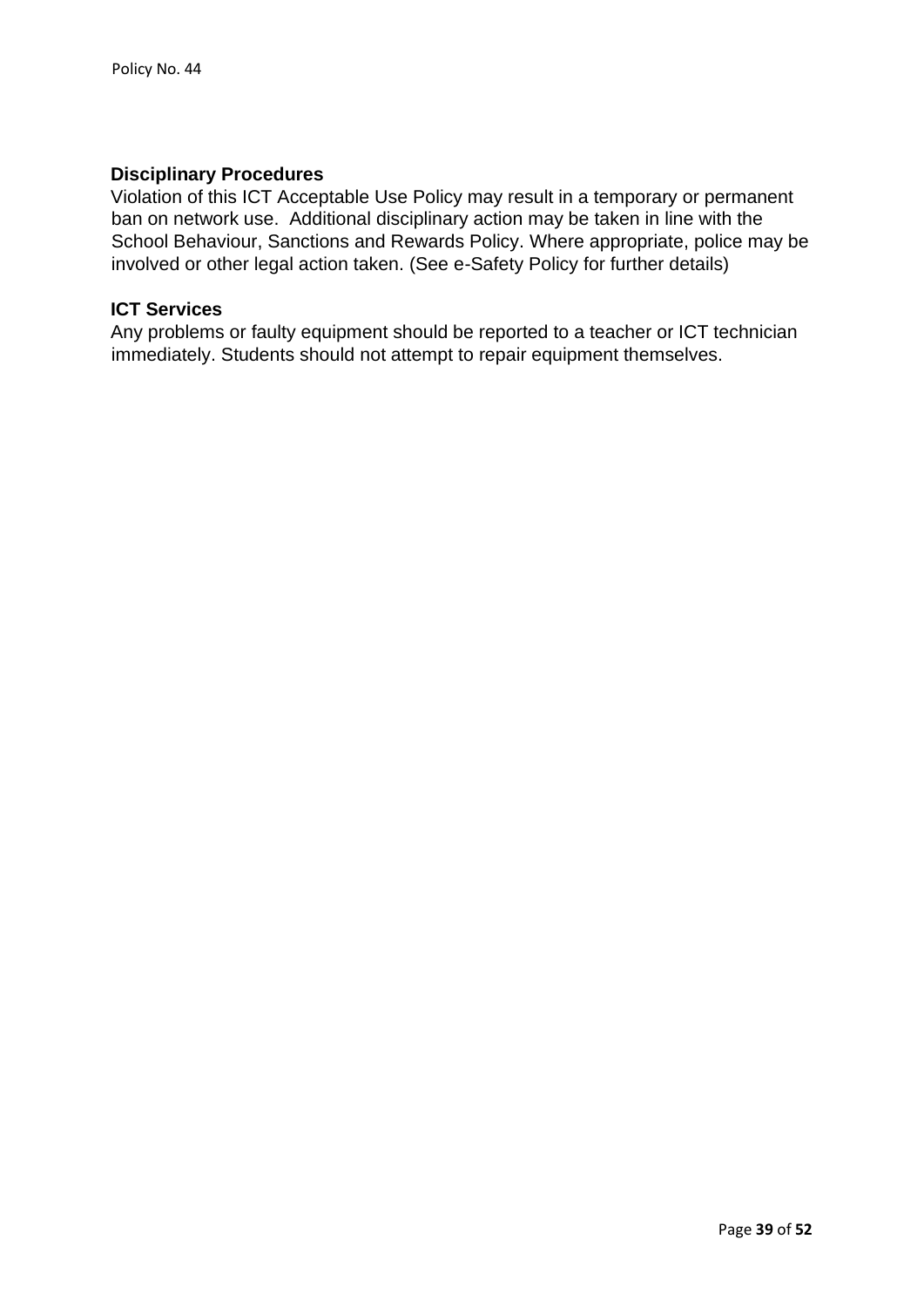Please read this document carefully. Only once it has been signed and returned will access to the school computer network be permitted.

I have read and understand the above and agree to uphold the standards outlined within these guidelines and the e-Safety Policy.

Student Name: \_\_\_\_\_\_\_\_\_\_\_\_\_\_\_\_\_\_ Signature: \_\_\_\_\_\_\_\_\_\_\_\_\_\_\_

Date: \_\_\_\_\_\_\_\_\_\_\_\_\_\_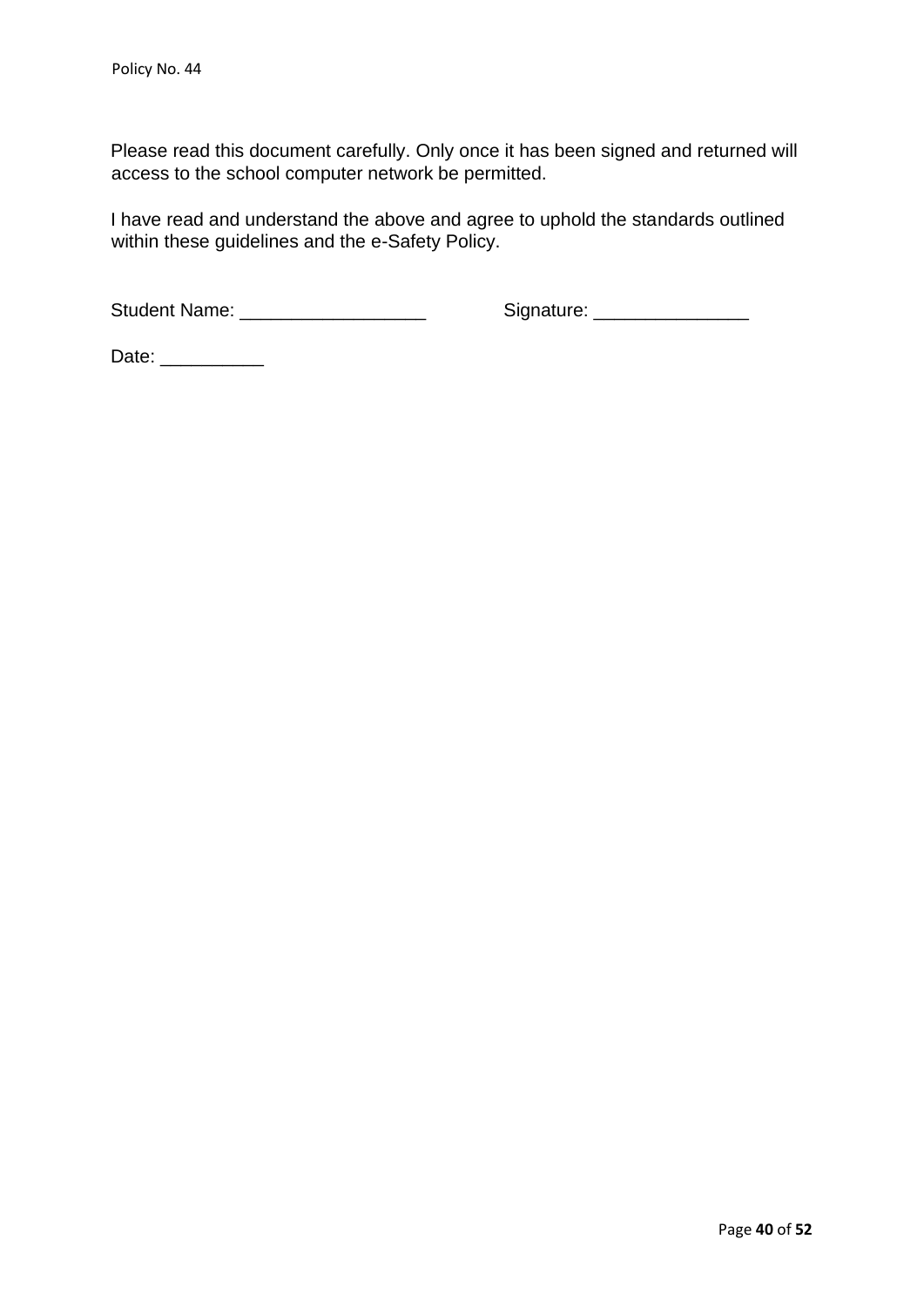# **Appendix 12 – Social Media Policy No. 44c**

# **INTRODUCTION AND CONTEXT**

This policy governs the publication of and commentary on social media by associates of Colchester County High School for Girls. This extends to employees, governors, students, parents and any other personnel associated with the school. For the purposes of this policy, social media means any facility for online publication and commentary, including without limitation, blogs (including blogs on platforms like Instagram), wiki's, social networking sites such as Facebook, LinkedIn, Twitter, Flickr, and YouTube. This policy is in addition to and complements any existing or future policies regarding the use of technology, computers, e-mail and the internet. These are outlined below in the policy links.

Colchester County High School for Girls associates are free to publish or comment via social media in accordance with this policy. Colchester County High School for Girls associates are subject to this policy to the extent they identify themselves as having association with Colchester County High School for Girls.

Social Media refers to a multitude of media facilities that allow users to interact socially. They offer many different types of computer-mediated tools that allow people or companies to create, share, or exchange information, career interests, ideas, and pictures/videos in virtual communities and networks.

Social Media has developed into a powerful tool for education, but it is also a platform that is open to potential abuse. The purpose for this policy is to clarify expectations of associates of Colchester County High School for Girls and to offer help and advice on the use of Social Media both professionally and personally.

Publication and commentary on Social Media carries similar obligations to any other kind of publication or commentary.

All uses of social media must follow the same ethical standards that Colchester County High School for Girls associates must otherwise follow.

Policy links: 44 e-Safety Policy

A3 Safeguarding & Child Protection Policy A4 Behaviour, Sanctions & Rewards Policy A5 Anti-bullying Policy 26 Code of Conduct 44a ICT AUP Policy - Student 45 ICT AUP Policy - Staff

ICT Communications Procedures and Guidance for Staff (in Staff Handbook)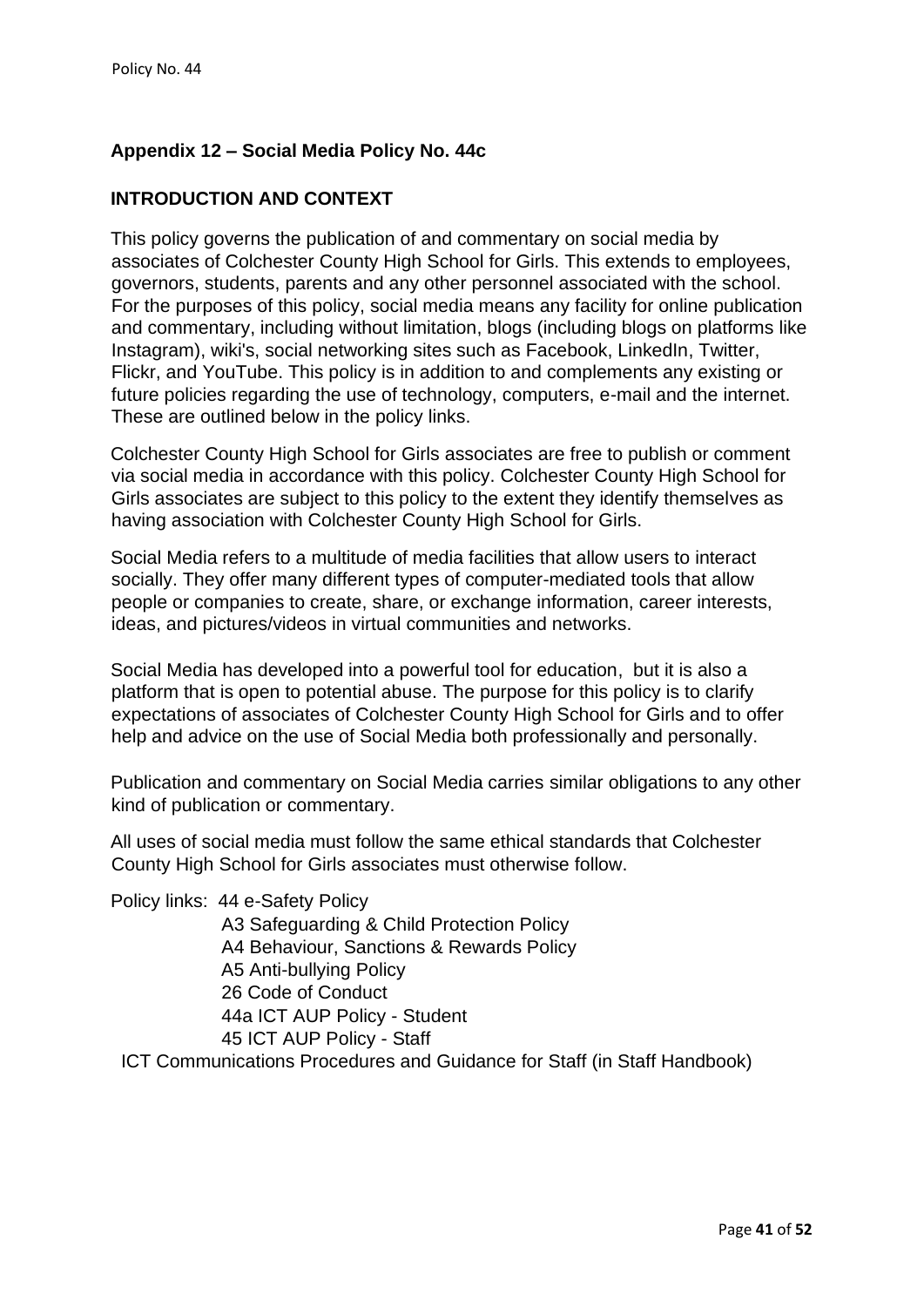*Please Note: This e-Safety Policy has been written by Colchester County High School for Girls e-Safety Coordinator. It has been agreed by Colchester County High School for Girls Governing Body, Senior Leadership Team, ICT Network Support and the e-Safety Coordinator.* 

# **PROFESSIONAL USE OF SOCIAL MEDIA AS AN EDUCATIONAL TOOL**

Colchester County High School for Girls actively encourages the use of appropriate Social Media platforms for educational benefit inside and outside the classroom environment. Although departments are actively encouraged to have a Social Media presence these expectations must be met:

- When making the decision to create a departmental account/page/group/channel or any other Social Media facility that associates with Colchester County High School for Girls or a department within, notification must be provided to the Senior Leadership Team and the e-Safety Coordinator.
- Following notification a request for approval may be issued. In such cases any activity on the social media platform in question must be withheld until approval is granted.
- The terms of service must be followed on all platforms of Social Media.
- Social Media presence from a particular individual or a department must clearly identify its association with Colchester County High School for Girls. For example a Facebook page created by the PE department might be called "Colchester County High School for Girls PE Department" or the Twitter handle used by computing teacher "@MrNachmanCCHSGIT" but the account named "*Colchester County High School for Girls Computing Department".*
- It is appropriate to allow multiple personnel who belong to a department to make posts however, posts must only be made from the departmental account or other professional only account and in no way from an employee's personal or private account.
- It is an expectation that employees (this extends to those in temporary employment or employment by association such as trainee teachers) will do all that they can to disassociate personal or private social media accounts with those created for educational purposes. This will only increase the risk of potential invasion of privacy. For example, a member of staff should not post from their personal Facebook account onto the Facebook page that has been created for the department in which they work. If they wish to make posts on the page they should seek permission to do so from the HoD and be granted permission to do so as a page administrator or create a professional account that clearly identifies them and associates them with the school and department and that is used solely for professional/educational use then use this account to make posts on the departmental page. Employees should not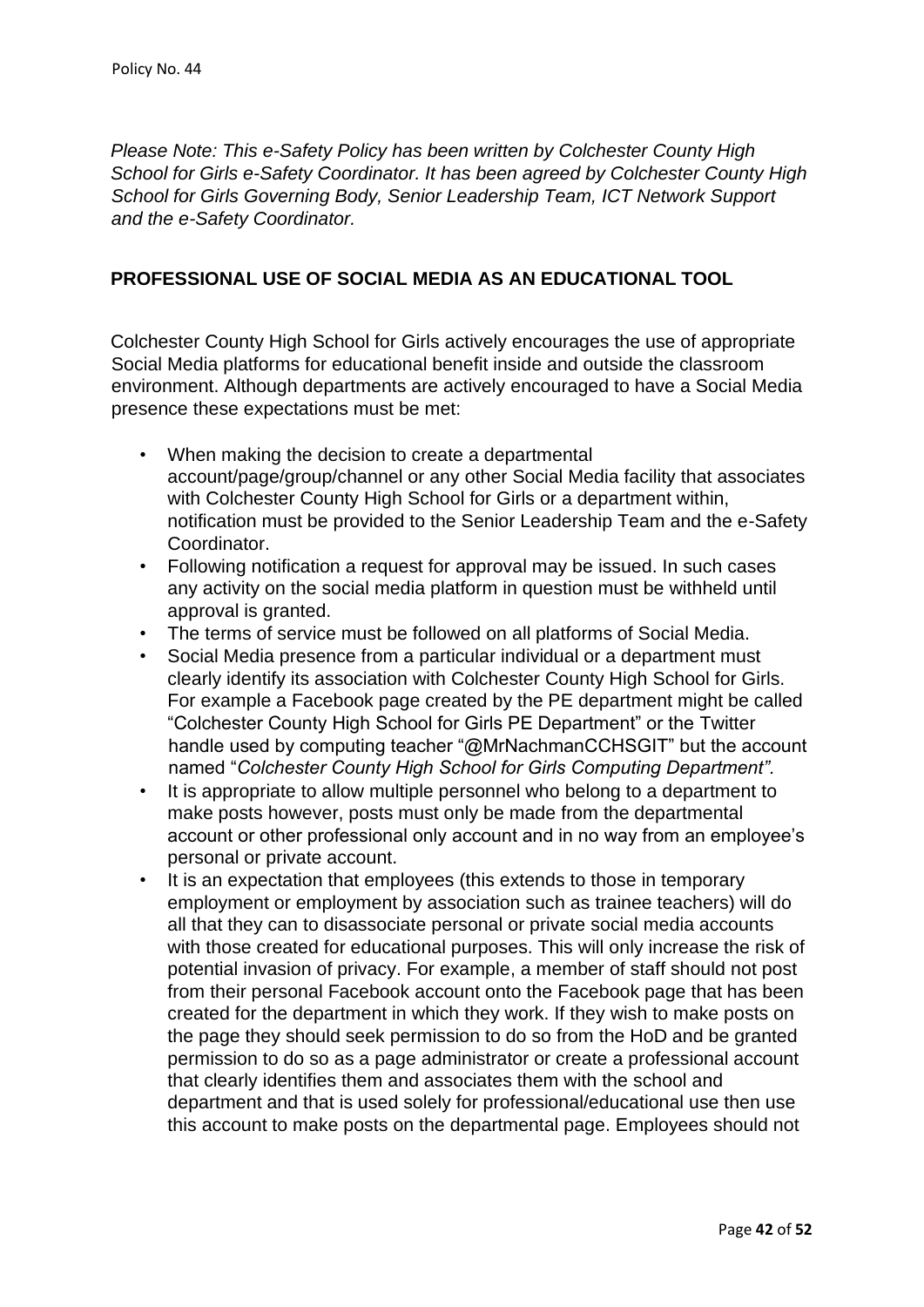like or follow the professional pages/accounts of the school, employees or the departments thereof from their personal accounts.

- It is wholly acceptable for all other associates (not employees) including, students, governors and parents to create social media interactions (such as likes, comments, favourites, retweets etc.) from their own personal pages provided these interactions are appropriate. Appropriate social media interactions outlined below.
- For the purpose of this explanation all social media interactions will be referred to as posts. All associates of Colchester County High School for Girls must only make posts on any social media platform pages/accounts of the school, employees or the departments thereof that are appropriate. This means that no words/images/videos/links or any other type of digital media that are deliberately offensive, hateful, incite violence, racism, extremist views, dangerous and unlawful activities, sexual reference or nudity, any activity that does not safeguard the students and employees of Colchester County High School for Girls, that expose private personal details of others, that degrade the school or any other organisation.
- Departmental or individual professional pages should create a link (such as a follow or friend) with the school official account when possible on the same platform. This serves as authentication of the account and as moderation/supervision of content posted. It is expected that the school official account with share/retweet/favourite/repost/like/comment on as significant posts made from the department account.
- Posts made should serve the purpose of improving the communication and promoting the school and individual department. Posts should have significance to the activities in the department or subject area and/or be educationally beneficial.
- If any associate is in doubt about making a particular post in regards to its content or intentions then caution should be exercised. Seek advice from the HoD or from the e-Safety coordinator before posting or choose another more appropriate method of communication for said information.

Advice and tutorials on how to set up departmental Social media Accounts can be sought from the e-Safety Coordinator and ICT support.

# **PERSONAL USE OF SOCIAL MEDIA Advice for employees**

- Generally employees of Colchester County High School for Girls should exercise caution when online and use Social Media responsibly. General advice for staying safe online and responsible use of Social Media can be found in appendix 1.
- The terms of service must be followed on all platforms of Social Media.
- Personal use of Social Media accounts by employees is acceptable but not essential for those using Social Media professionally. A personal Social Media presence should be as separate from their professional accounts as possible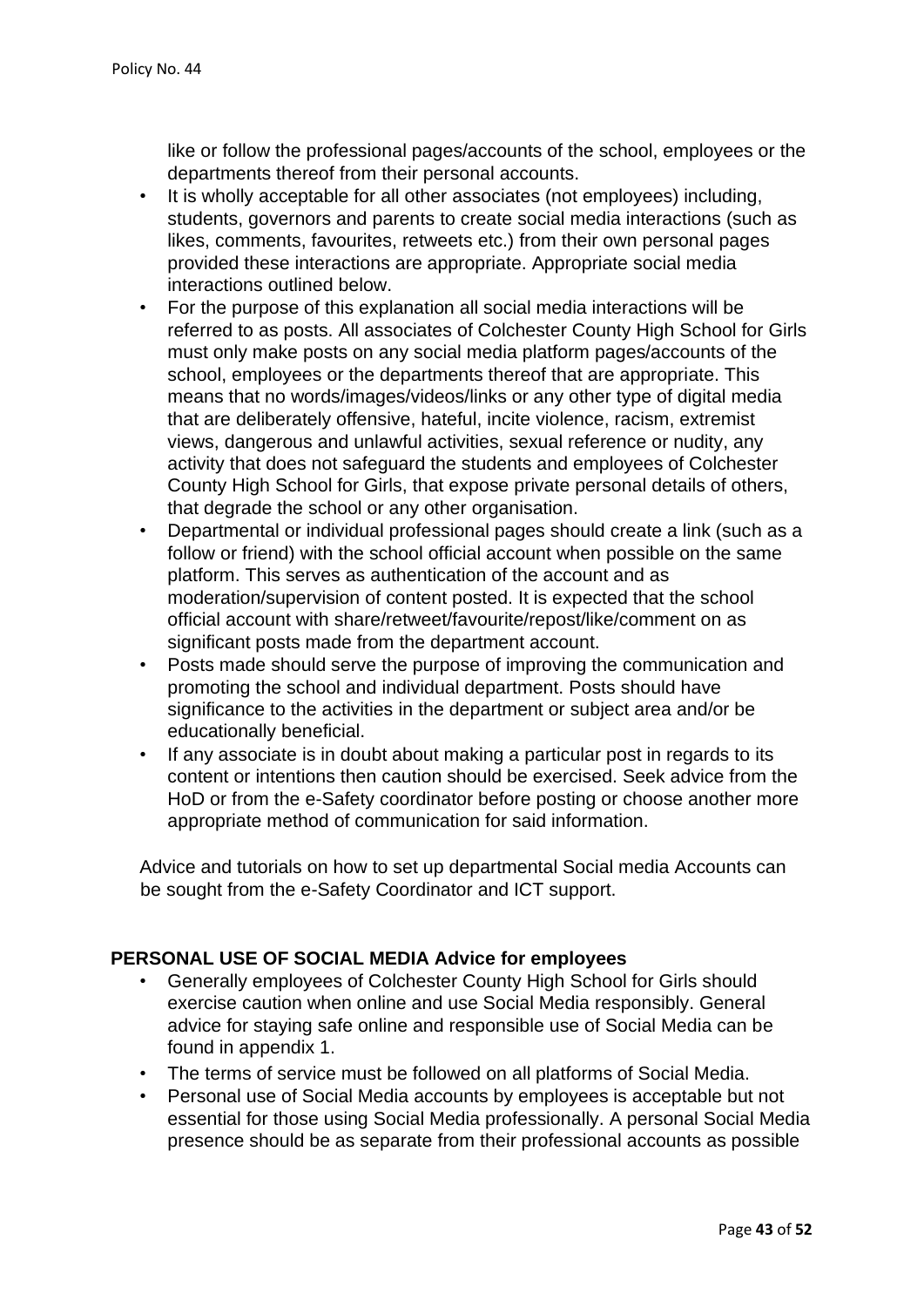much in the same way that you separate your real world personal life from your professional life.

- An employee's personal Social Media interactions should uphold the high standard of professional, social, moral, spiritual, cultural and ethical behaviour that is expected of secondary school employees.
- Posts should always be appropriate as outlined in the previous section of this policy.
- An employee should take all actions to disassociate their personal Social Media accounts with those of the school or school departments.

It is acceptable for an employee to identify them as an employee of Colchester County High School for Girls where applicable on Social Media platforms but all other references to school activity should be minimised.

A member of staff's personal Social Media accounts and subsequent posts should use the highest level of privacy settings that only allow views/interactions from those that have been accepted as a friend/follower.

- Privacy settings should be regularly reviewed and adjusted so as maintain the highest levels of privacy. In addition, a regular review of friend and follow lists should take place.
- It is not appropriate for an employee to accept a friend/follow request from students on roll in the school. It is advisable that staff exercise professional judgement and caution in accepting requests from students who are no longer on roll but may still have links with other students in school.
- Employees should exercise professional judgement in accepting requests from close family members of existing students.
- Employees should not make posts/interactions that have direct reference to school activities/policy from personal accounts. Any such interaction should be carried out solely from professional accounts. For example, it would be inappropriate for an employee to post comments and images about activities taken place in a particular lesson from their personal Social Media account but it would be completely appropriate to do so from their professional/departmental account.
- It would be considered inappropriate and unprofessional for a member of staff to make any posts that portray negativity or degradation towards the school, school activities or towards other employees or associates of Colchester County High School.

### **Advice for other associates (including students)**

- Generally, associates of Colchester County High School for Girls should exercise caution when online and use Social Media responsibly. General advice for staying safe online and responsible use of Social Media can be found in appendix 1.
- The terms of service must be followed on all platforms of Social Media.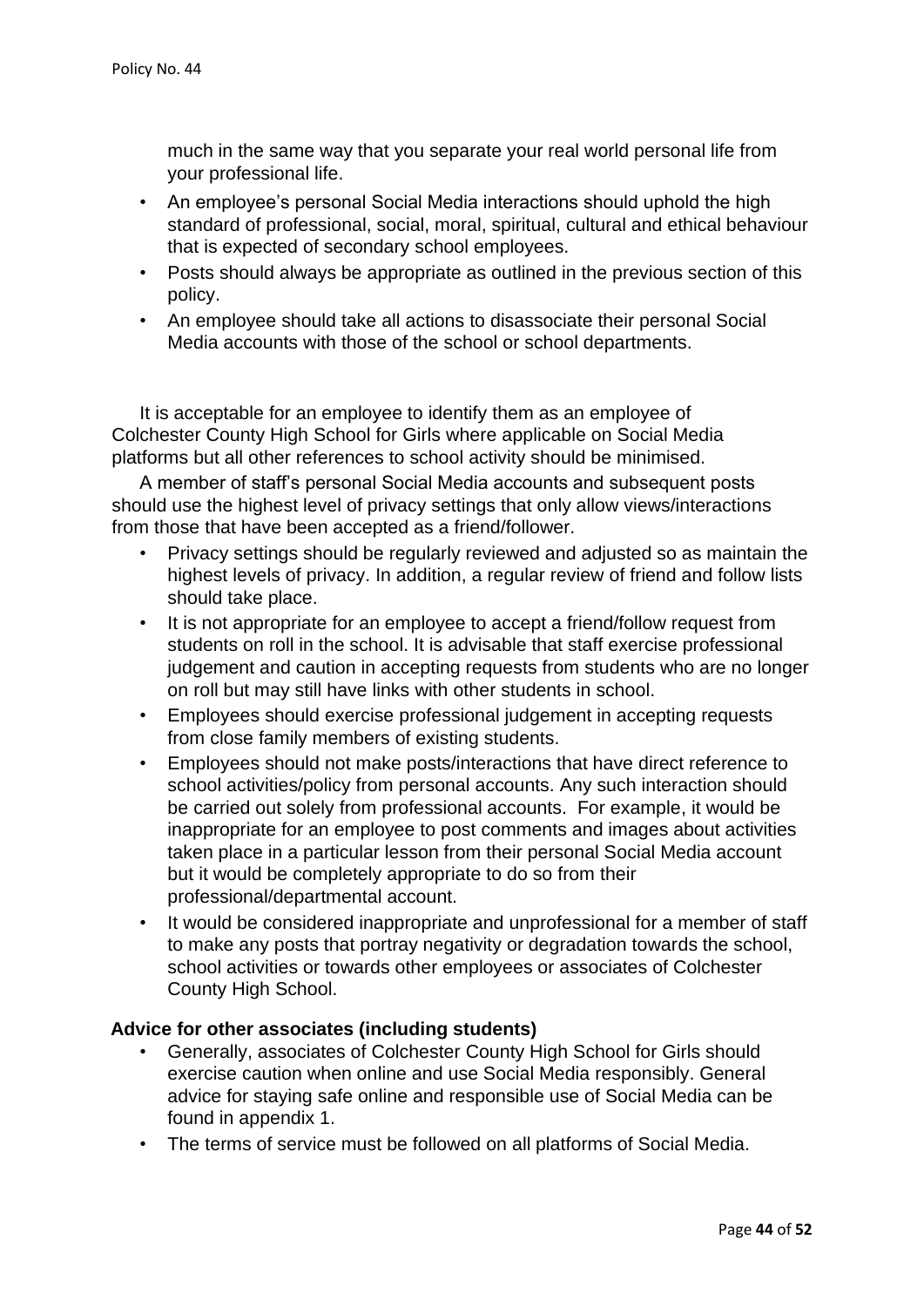- Students in particular, and their parents, are strongly advised to adhere to age restrictions in place on certain Social Media platforms
- It is acceptable for associates of Colchester County High School for Girls to follow/friend/subscribe to pages/accounts/groups created by the school, departments or as professional accounts by employees.
- It is unacceptable for students to request/friend/follow/subscribe the personal accounts of employees of Colchester County High School. Other associates should exercise caution in sending a request so as to avoid compromising the employee's professional integrity.

Posts and all interactions to school official Social Media or employee's professional accounts must be appropriate as outlined in the previous section of this policy.

Staff, students and the wider community are not permitted to create posts including images/video footage/any other media that have been captured on the school premises or that show a student or group of students wearing school uniform. Such posts are only permitted from the school official Social Media accounts or staff/ department professional accounts.

### **USING SOCIAL MEDIA DURING SCHOOL HOURS**

- The only acceptable use of Social Media during school hours and/or using the school facilities is for the purposes of education. It is unacceptable for staff, students or any associates of Colchester County High School for Girls to access personal Social Media accounts for any non-school related activities either in lesson time or any other time during the school day.
- The above condition applies in-particular to accessing personal Social Media accounts through mobile devices connected either through CCHSG Wi-Fi or personal mobile data provider.

#### **Social Media in Lessons**

- It is appropriate to use Social Media during lessons provided the platform is suitable for the context of the lesson. Teaching staff however should note that in planning to use Social Media in a lesson that some platforms will not be accessible through the school proxy server. We follow the guidance and levels of filtering provided by our local council ISP and are therefore unable on request to un-filter or unblock particular social media sites.
- It must be accepted by employees that; if a particular platform is blocked by the proxy server for students then it is not suitable for use by students in school, if a particular platform is blocked by the proxy server for employees then it is not suitable for use in school at all.
- If a lesson is being delivered and is making use of students being able to access their personal accounts for the purpose of the lesson the teacher should exercise caution to make sure that the activity is being carried out as planned and the Social Media interactions carried out by the students are appropriate for the purpose of the lesson.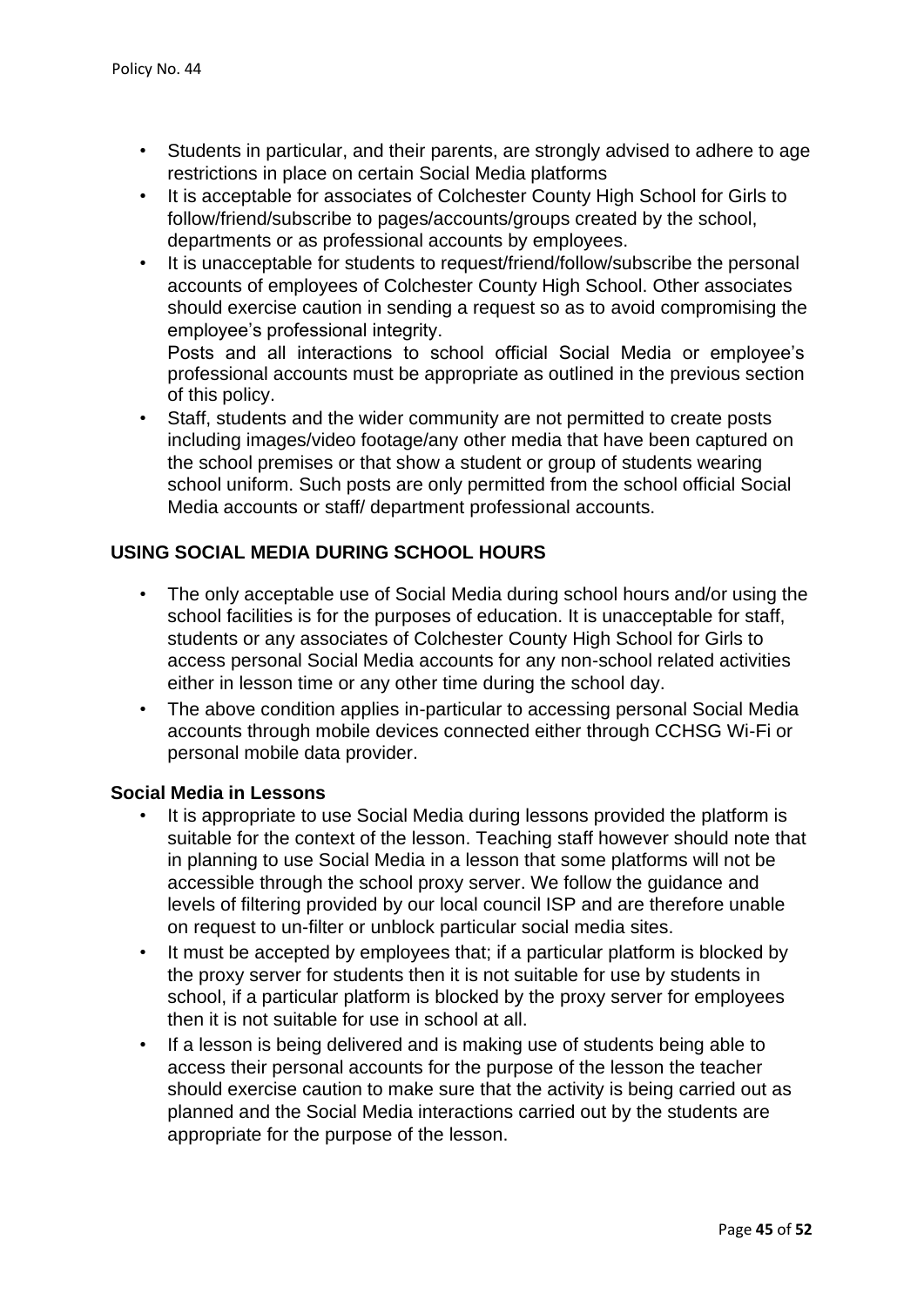• In some cases it may be appropriate to use school owned mobile devices and the use of an appropriate Social Media software App to facilitate the lesson. This is appropriate but agreement must be made beforehand with ICT services to have the appropriate App pre-installed and connection to Wi-Fi available. Teaching staff must also take particular care to log out of their account on the particular device they are using and to remind students to do so also. Personal devices must not be used without permission from the Senior Leadership Team.

At present it is not acceptable to allow students to use personal mobile devices to connect to CCHSG Wi-Fi and is therefore not appropriate to allow student to use personal mobile devices to access social media for the purposes of a lesson even through the use of a personal mobile data provider.

• In special circumstances, such as an educational visit where students have been granted permission to carry their own mobile devices, students may use Social Media from their personal devices so long as the intention is to enhance the learning experience. They are not permitted to create posts including images/video footage/any other media that have been captured to show a student or group of students wearing school uniform. Such posts are only permitted from the school official Social Media accounts or staff/ department professional accounts.

# **POLICY VIOLATIONS AND RESPONDING TO MISUSE**

Policy violations and the response to these will be treated as an e-Safety policy violation and use the same procedures will be followed.

If you have made a mistake and unintentionally caused a policy violation or another problem then the best policy is to be honest and act quickly. Social Media can be powerful tool both in the promotion and defamation of an individual so a fast and honest response to a mistake is the best procedure to minimise the impact. Discuss the problem immediately with your line manager and report to SLT and/or the e-Safety coordinator.

If the mistake relates to a particular post/social media interaction then a physical record should be taken such as a screenshot or even just a photograph. Then the post or interaction should be removed/undone as quickly as possible. If unsure on the best course of action then consult the e-Safety Coordinator or ICT services with the support of your line manager.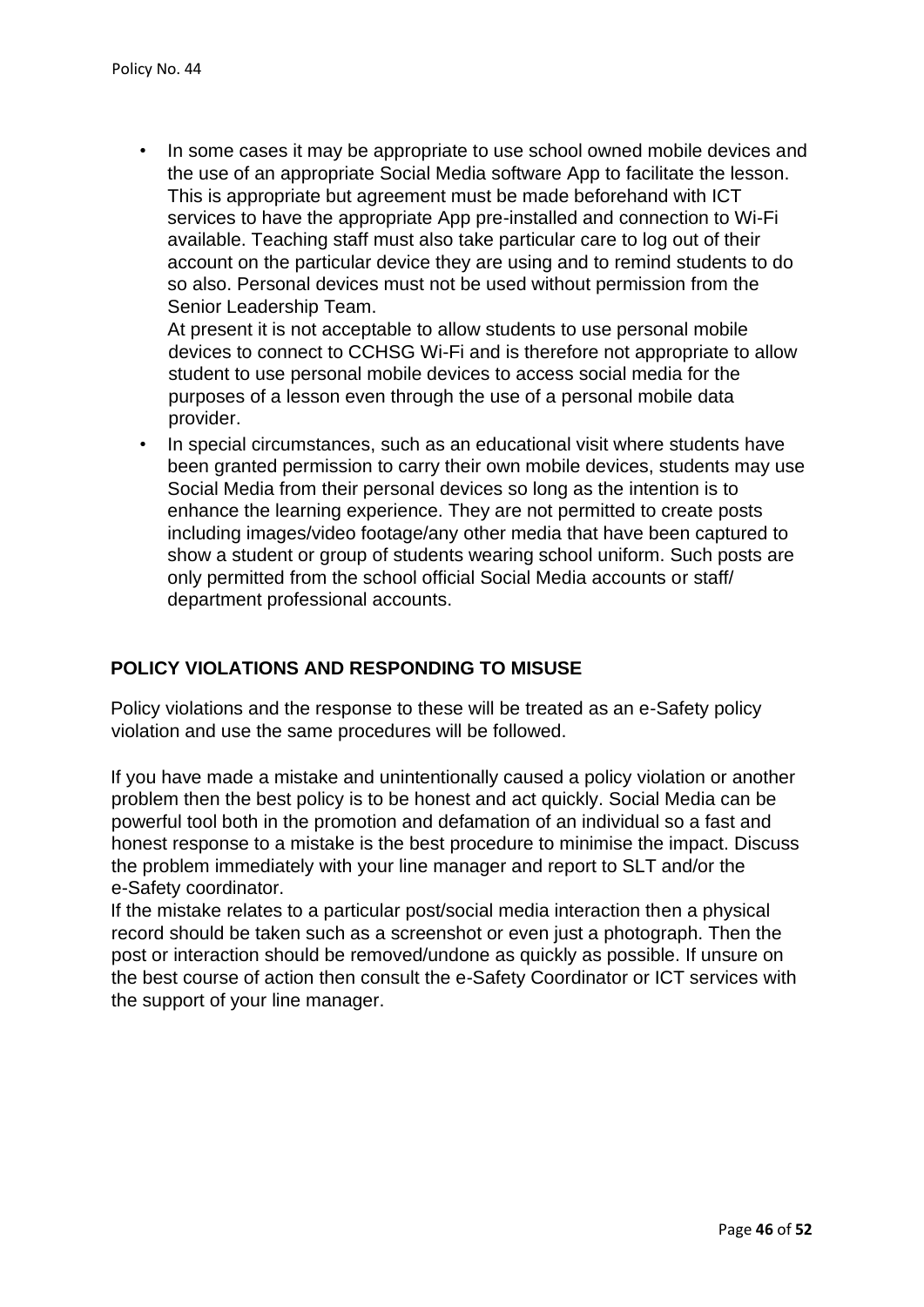### **Appendix 13 – General Advice for Online Safety and Responsible Use of Social Media**

With all online activity the general rules that we educate our associates to follow and promote are:

- Keep all personal information secret (do not post online anywhere) especially real names (and the names of friends and family), address and postcode, email address and the school you attend.
- Take particular care of the passwords you use for all user accounts use a secure password (for further guidance see video link below), never ever share these with anyone especially doing so online, do not write passwords down, do not allow other users to access or use any of your accounts. <https://www.commoncraft.com/video/secure-passwords>
- Regularly review privacy settings on your social media accounts, it should only ever be acceptable for people who you have accepted as friends to be able to access your profile and see the posts you make. You must choose settings that do not allow your profile or posts to be available publically or to users that you have not accepted friend requests from; failure to do so puts you and others at risk.
- Friend/follower requests should only be accepted on the basis that they are family members or existing friends that you know and can trust. It is highly risky to make online friends without knowing who they really are; this puts the user and all of their friends at risk.
- Never meet up with anyone with whom you have only had online contact with, you can never really trust someone to really be who they say they are. If you do think you can trust an online friend and want to meet in person, this must be a carefully considered decision discussed with your parents; the only way that is ever acceptable is to meet in a busy place with parents present for supervision.
- Take particular care if receiving emails/messages from people you do not know or messages from existing contacts that look unusual or out of the ordinary in any way. Suspicious messages are often Phishing attempts which could cause the security of your computer system to be compromised by becoming infected with a computer virus or spyware. Do not follow any web links within a message unless you are completely sure what the link is and that it is safe.
- Always be wary when someone tries to make contact with you online. Try to establish if you do actually know the person and they are really who they say they are – use a few questions or make some comments that only your friends would genuinely understand and know the answers to. Remember it can be easy for someone to see your online friends or those of your friends, pick a name and then create an account in that name and pretend to be that person.
- It is vitally important that you report any suspicious online behaviour or any thing that makes you feel uncomfortable. You can tell your parents or another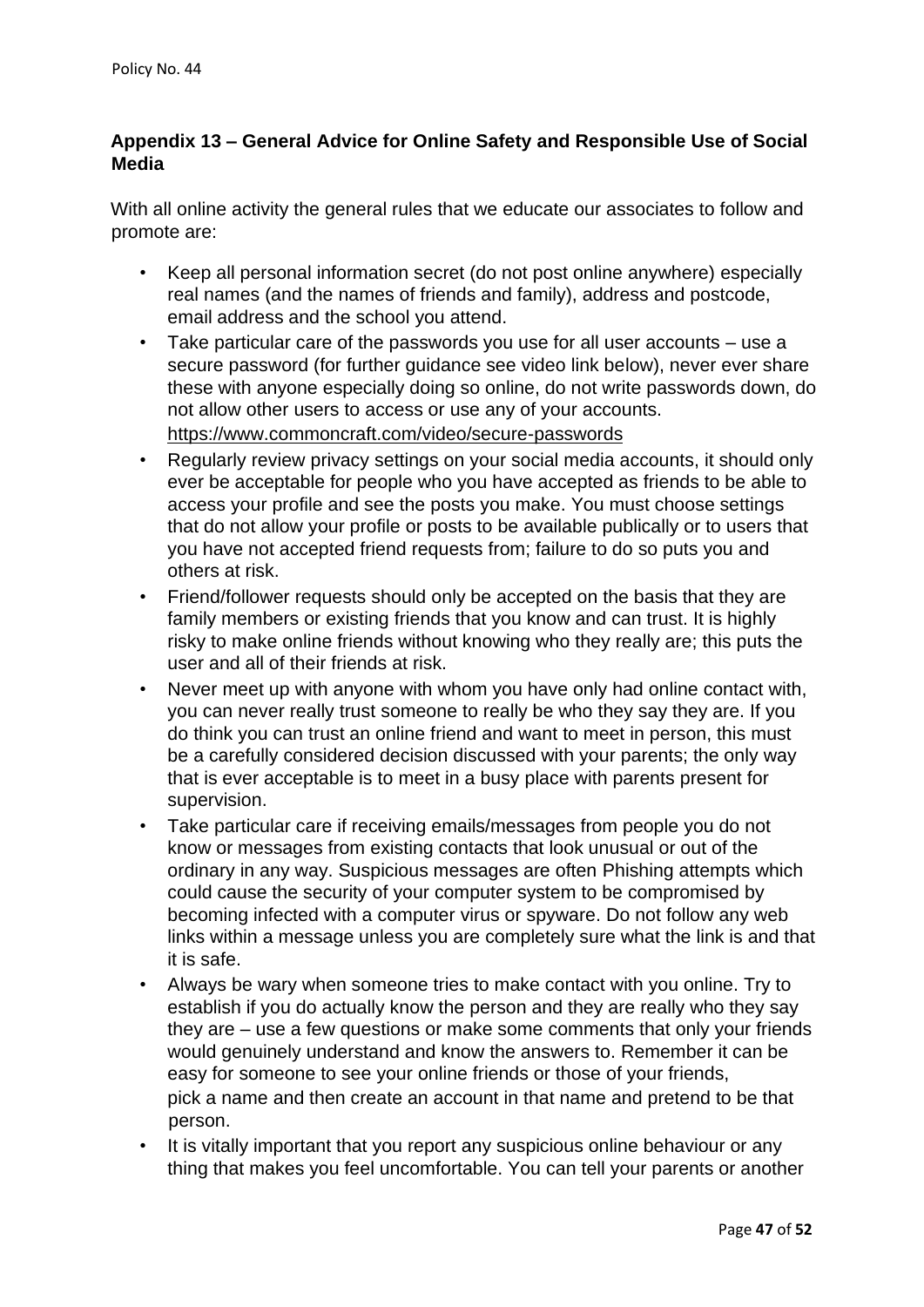adult you trust, a teacher at school, report it directly to CEOP or the local police, or even just share it with a friend who can help. Even if you don't experience something directly or do not feel threatened it is still your duty to report inappropriate online behaviour to the appropriate personnel. Your actions may prevent the suffering of someone else.

We strongly advise parents to discuss the use of these and other platforms that your children might be using.

It is only acceptable for your children to use these Social Media if you have first of all given them permission to do so. This should be an informed decision that pays respect to the age restrictions and general terms of use.

Find out what the platform allows users to actually do and in particular how your children use it. There is joint responsibility between the parent and child to use social media responsibly and parents should be proactive in monitoring their child's online activity much in the same way that you monitor other real-world social interactions. This can be carried out as a bonding exercise between you and your child; you can agree to allow them to use the platform so long as they periodically talk you through their activity and teach you how to also use the platform. If this is done from an early age and frequently enough it can be normalised and be as simple as discussing "what did you learn at school today?" or "who did you spend lunchtime with?"

A simple rule you can observe when deciding to allow your child to use a social media platform is that they can do so as long as they also help you create your own account, show you how to use it and accept you as a friend. This will allow you to monitor your child's activity without being too intrusive or time consuming. Depending on the age of your child you may also want to discuss having full access to your child's account or applying the use of parental controls. There should be clear boundaries that both parent and child observe.

Most social media platforms have parental control features or at least a help and advice section aimed at helping parents improve the safety of the platform. A simple internet search of the terms "parental controls…" and the name of the platform will return the results and advice you are looking for.

These website listed below are particularly useful in helping parents find out more about online safety and key facts about the social media platforms young people are using.

Net Aware [-](https://www.net-aware.org.uk/networks/) <https://www.net-aware.org.uk/networks/>

Common sense media [-](https://www.commonsensemedia.org/) <https://www.commonsensemedia.org/>

Internet Matters [-](https://www.internetmatters.org/) <https://www.internetmatters.org/>

Think U Know for Parents/Carers [-](https://www.thinkuknow.co.uk/parents/) <https://www.thinkuknow.co.uk/parents/>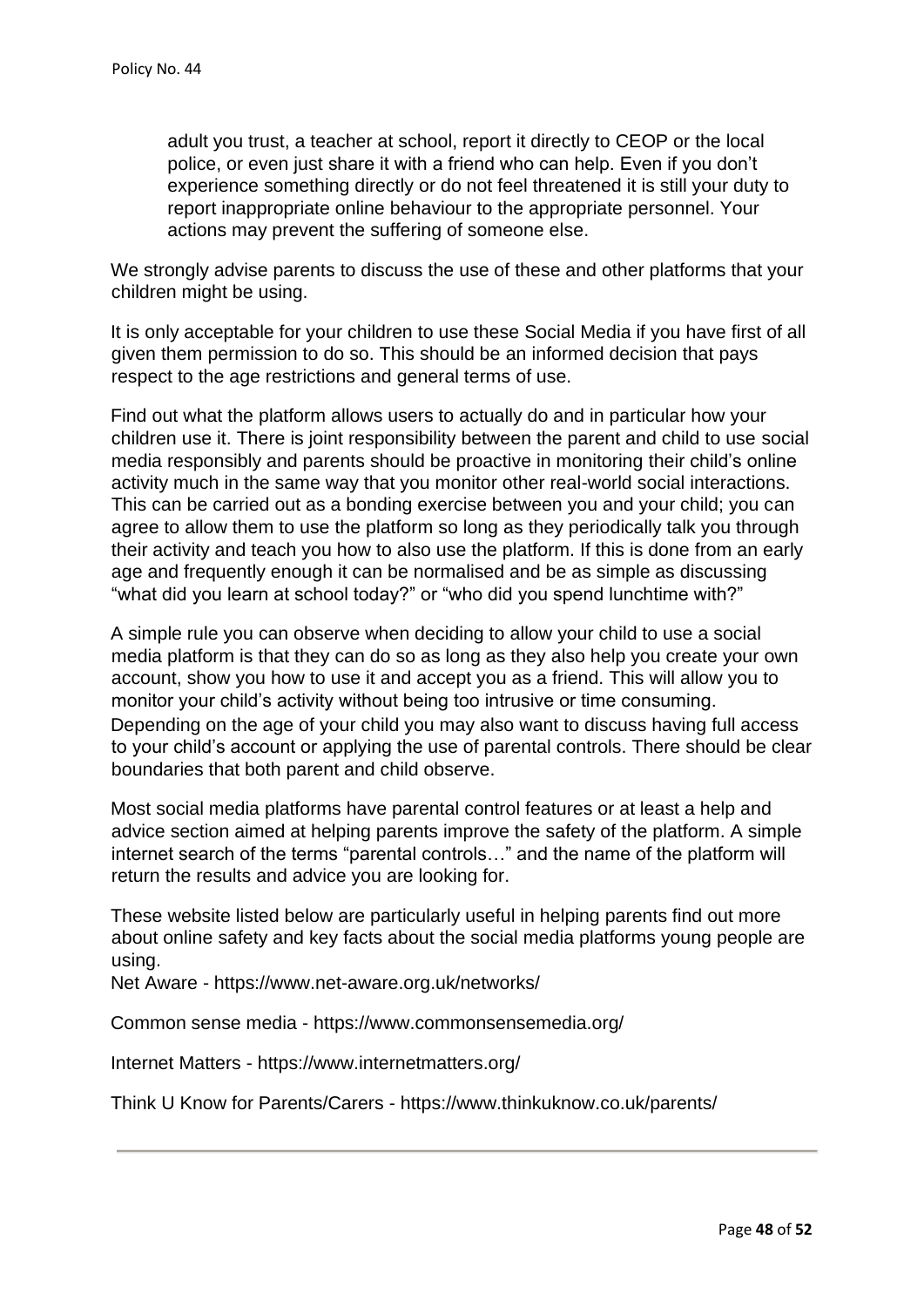### **Please read this document carefully. Only once it has been signed and returned will access to the school computer network be permitted.**

I have read and understand the above and agree to uphold the standards outlined within these guidelines.

Student Name: \_\_\_\_\_\_\_\_\_\_\_\_\_\_\_\_\_\_\_\_\_\_\_\_\_\_\_\_\_\_\_\_\_\_Signature: \_\_\_\_\_\_\_\_\_\_\_\_\_\_\_\_\_\_\_\_\_

I have read and understood the above and agree to support my daughter to uphold the standards outlined within these guidelines.

Parent / Carer Name: \_\_\_\_\_\_\_\_\_\_\_\_\_\_\_\_\_\_\_\_\_\_\_\_\_\_ Signature: \_\_\_\_\_\_\_\_\_\_\_\_\_\_\_\_\_\_\_\_\_

Date: \_\_\_\_\_\_\_\_\_\_\_\_\_

Policy links: Alpha Trust Safeguarding & Child Protection Policy A4 Behaviour, Sanctions & Rewards Policy A5 Anti-bullying Policy 44. E-Safety Policy 44c Social Media Policy

Reviewed February 2022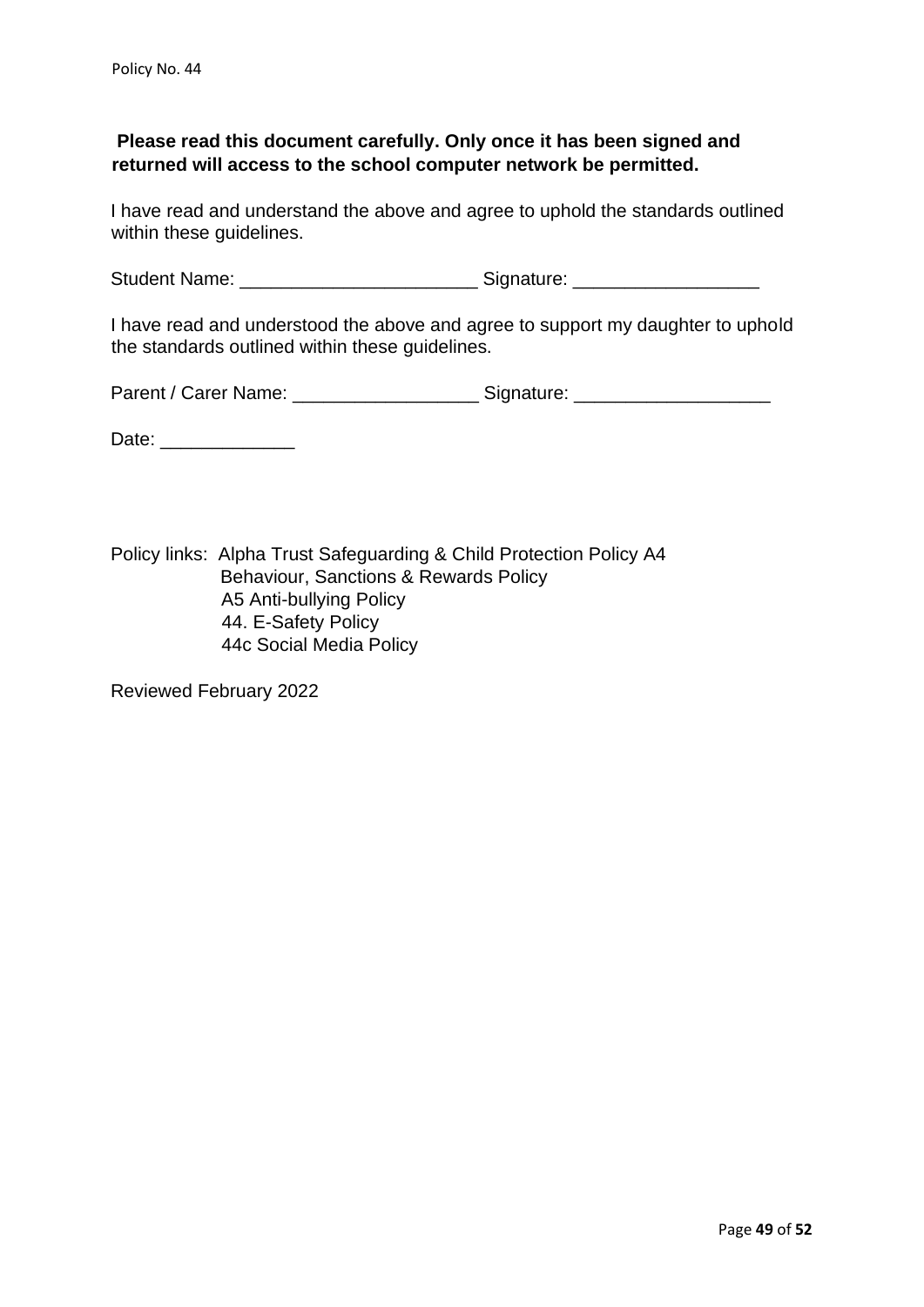# **Appendix 14**

# Advice for Staff for Online/Distanced Teaching and Learning

There are the occasions where Teaching and Learning needs to be delivered online. This is a guide for staff to deliver lessons online, whilst still maintaining high standards in learning, whilst keeping eSafety to a premium. Live streaming is a valuable way to connect with the wider community, but staff must be aware of students' online safety.

Planning and setting work:

- All lessons/work should follow the Schemes of Work agreed by the Head of Department and be in line with what would be normally taught in a classroom where possible.
- A note of the work planned should be made in the staff planner as per normal Teaching and Learning expectations
- Instructions should be explicit, limiting any doubt by the student. Instructions can be built into a presentation or as a separate document.
- All work should be uploaded onto the CCHSG SharePoint and a separate school email should be sent to Students alerting them to the upload. Staff may also upload onto Teams should they wish, but this is in addition to SharePoint, not instead of. Staff should be mindful of the time work is uploaded; this should be completed within the confines of the working day (i.e. up to 18.00) and not late into the evening.
- All communication about work should be via school email in the first instance.
- Staff should be mindful of the length of time tasks may take and plan accordingly. This main mean that something which would normally take one lesson in normal circumstances may take two.
- Staff should plan for a consolidation lesson at least once fortnightly to embed and consolidate the learning completed at home.
- If staff are setting work which requires an element of on-line research, safeguarding advice should be issued to students.
- All links or clips should be quality assured before posting in a learning resources.
- Staff must take the usual care when producing learning materials, taking into account the difficulties individual students may have if a topic is personally difficult for them or may trigger a response which would need one to one support from a member of staff. It is important to note that students may be more vulnerable at this time due to the direct impact of Covid-19 on themselves and their families.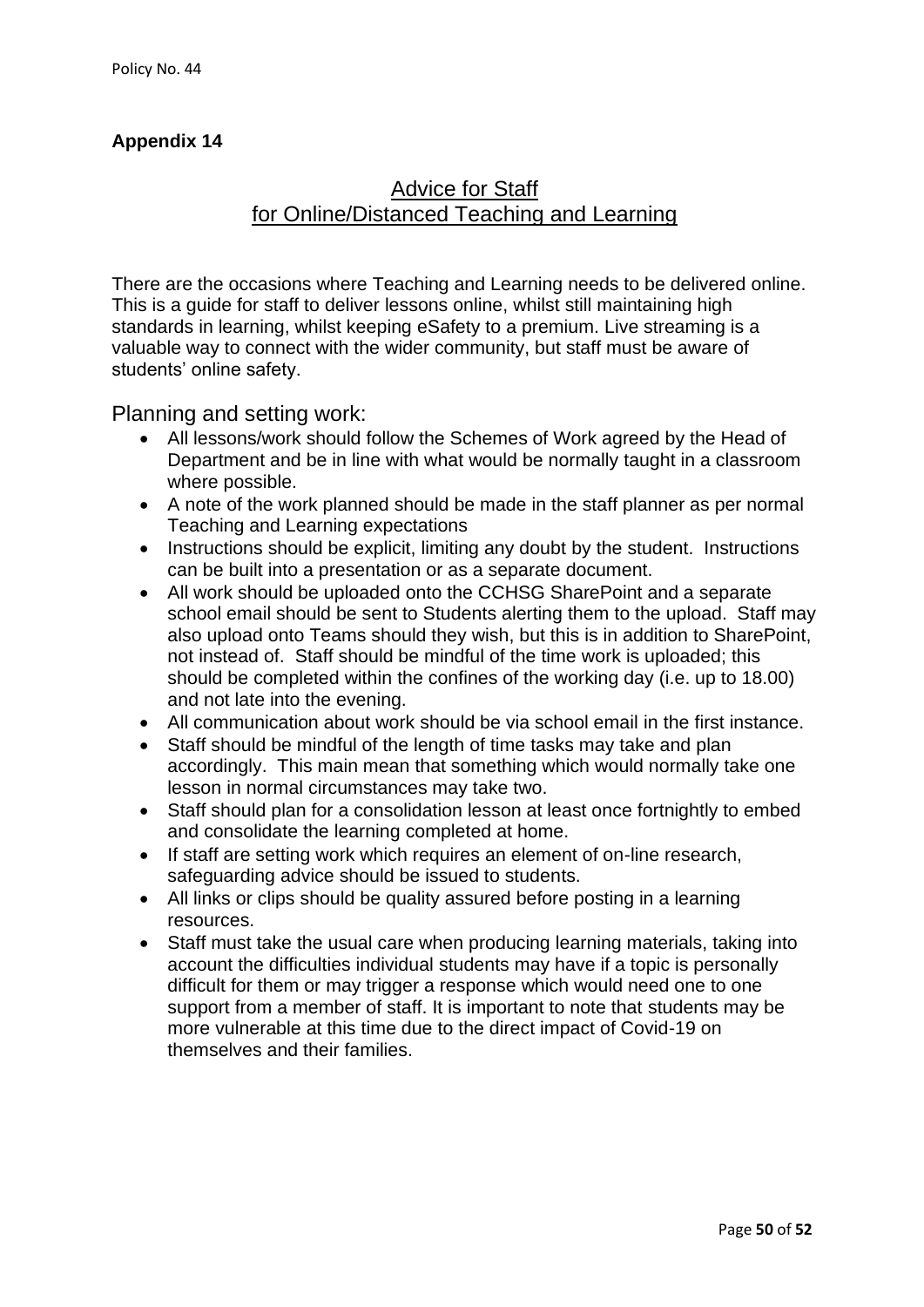# Delivering work via Teams:

Staff can deliver their planned work via Teams if they so wish. This is an online platform that allows teachers to either simply upload work to the platform and respond in writing to students during or after the lesson via a specific Team; or prerecord content, to record over PowerPoint presentations, as well as the capacity to 'Live Stream'.

Every organisation that provides Live Streaming activities for students should gain consent from parents or carers for their child to participate. It is also important to gather the necessary information to keep children safe during the activity.

When setting up your Teams, it is the responsibility of the member of staff to ensure the correct security settings are in place, with Staff having clear ownership of the Team, not the students. Staff should be fully aware of the functionality of the system and how to use it before embarking on activities. Staff also have the option to limit the activities students can do; e.g. to limit the chat function, limit the use of emoji type symbols or stickers. Staff should clearly articulate to students the rules of the Team and that they can remove students from a Team should they break any of the 'rules'.

The basic rules everyone at CCHSG should follow are:

- Every Team should have 2 staff members to safeguard everyone in the Team, the additional person should be a Head of Department or Year Leader
- Staff should ensure that students participating in a Live stream has permission from their parents to be there. No permission, no Live stream
- Staff and students should establish and follow clear ground rules of that particular Team (e.g. no speaking over each other, offering rude or silly comments, using it as a private messaging service, sharing personal details). This is likened to a teacher creating the correct climate for learning in their classroom. If live streaming, these rules need to be reiterated every session
- Students should not record, re-produce or re-distribute materials from the live stream, including taking screen shots. They will be removed from the Team immediately if found doing so and sanctioned in line with the school's Behaviour, Rewards and Sanctions Policy.
- All members of the Team participate in live streaming in neutral area, (ie, not in a bedroom or bathroom), or with the background blurred.
- Members of the Team should not disclose personal information to anyone in the stream; such as their location, date of birth or phone number to anyone on the livestream, these should always be kept private. Schoolallocated email addresses are the only email addresses to be used. Usernames and passwords should never be shared.
- All members of the Team are dressed appropriately (i.e. follows the schools normal non-uniform day dress code )
- Teams should not be used on a one to one basis between staff and students. Remote learning on a one to one basis is not appropriate